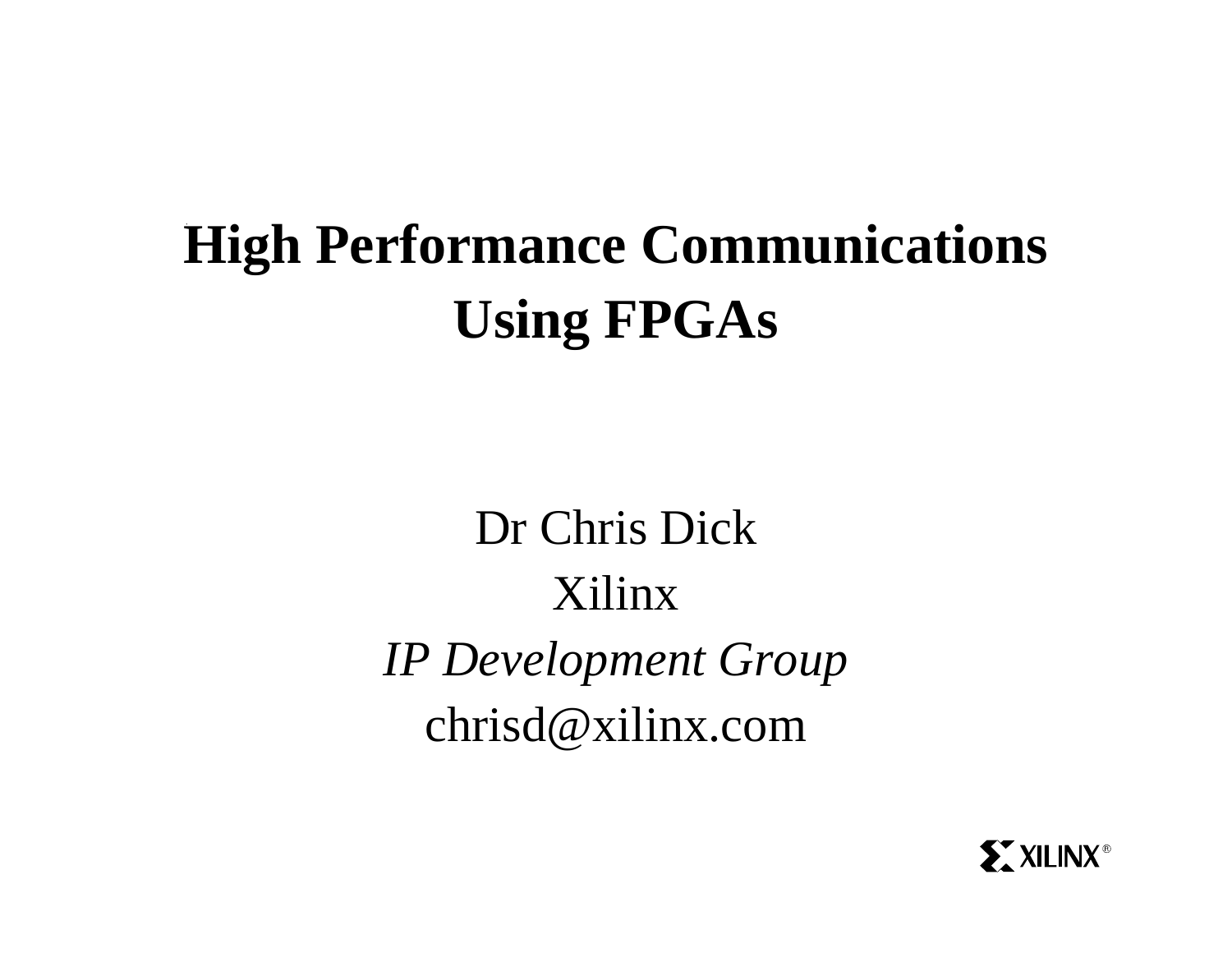### **Presentation Outline**

- Software radio architecture and justification already covered
	- Significant DSP challenges highlighted
- Why FPGAs for DSP?
- Performance through parallelism
- Some examples
- System design using FPGAs
- What about power?
- EDA and system level tools
- New FPGA architecture *Virtex* for DSP

8/6/98 Dr Chris Dick <sup>2</sup>

**SXXILINX®**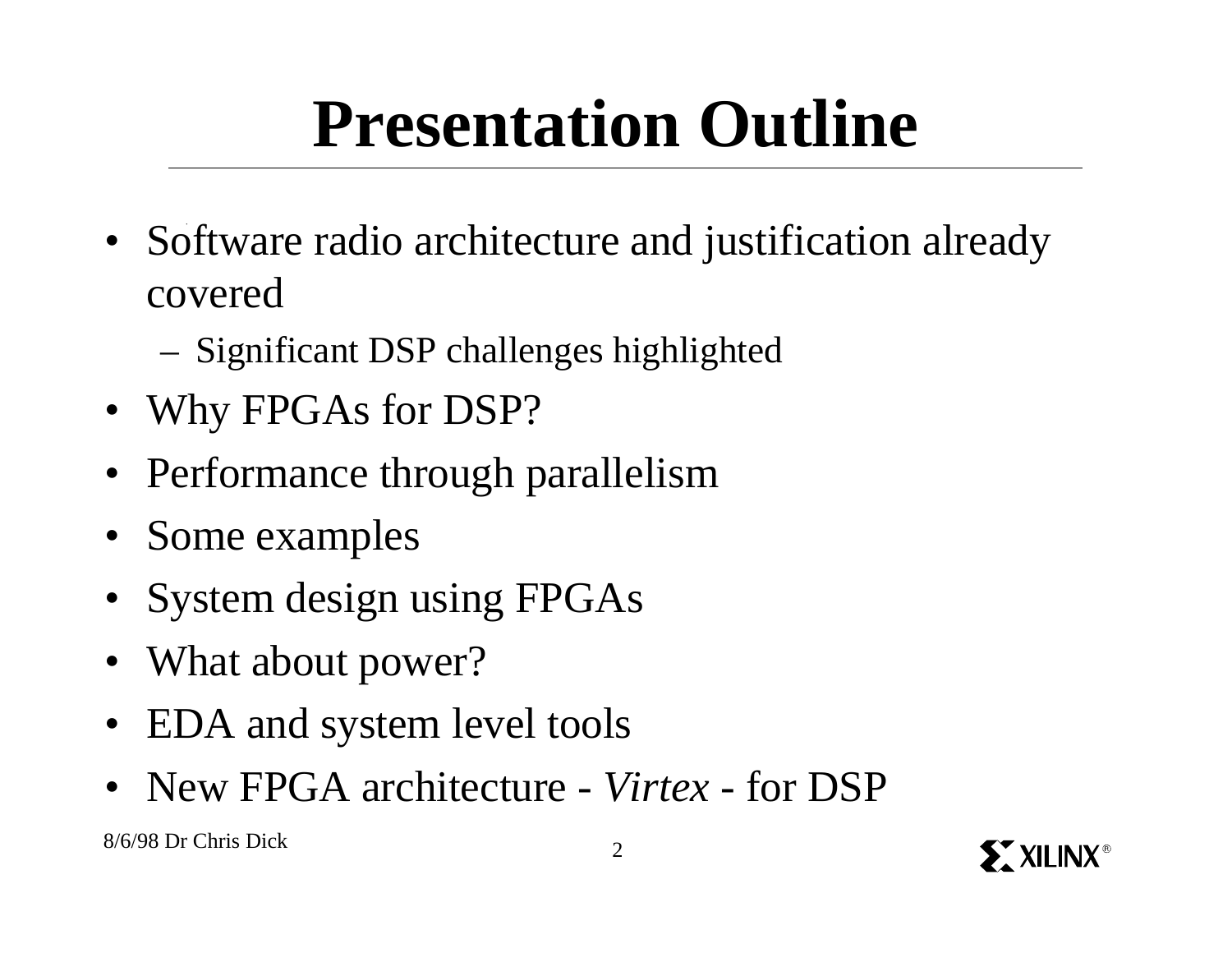### **Software Radios - Approaches**

- *Speakeasy* I Multiprocessor using
	- quad TMS320C40 MCMs
	- Application specific processors (ASP)
- Speakeasy II
	- $°C44s$
	- CHAMPS (FPGA)
- MIT *SpectrumWare* workstation hardware
	- processing done in user space
- Berkeley Infopad
- Comparatively recently: FPGAs

**SXXILINX®**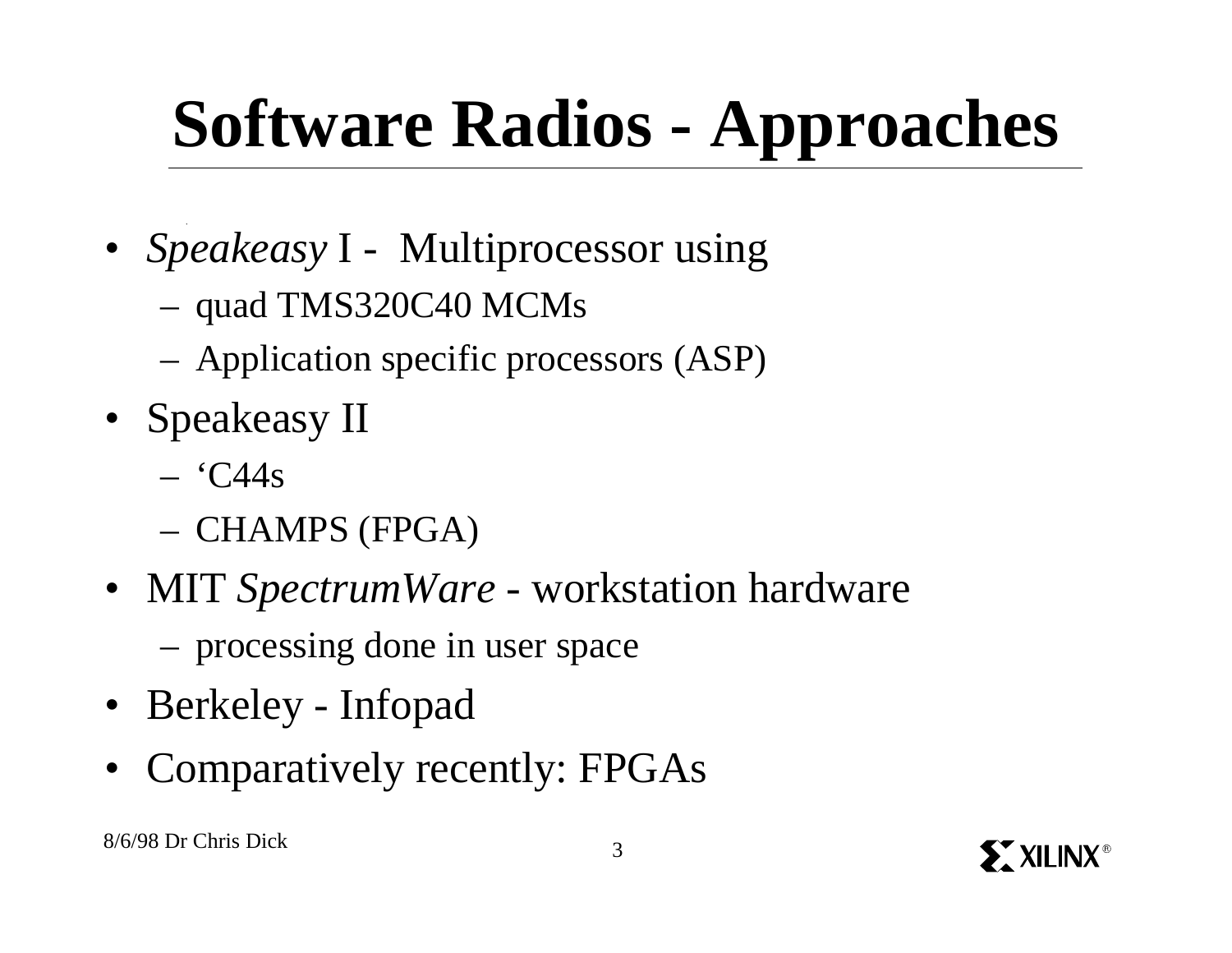# **Software Programmable DSPs**

- Datapaths optimized for performing common DSP tasks
	- single-cycle multiply-accumulate (MAC)
	- bit-reversed addressing for Cooley-Tukey FFT
- Advantage
	- software programmable ⇒ no silicon NRE
- Disadvantage
	- performance sacrificed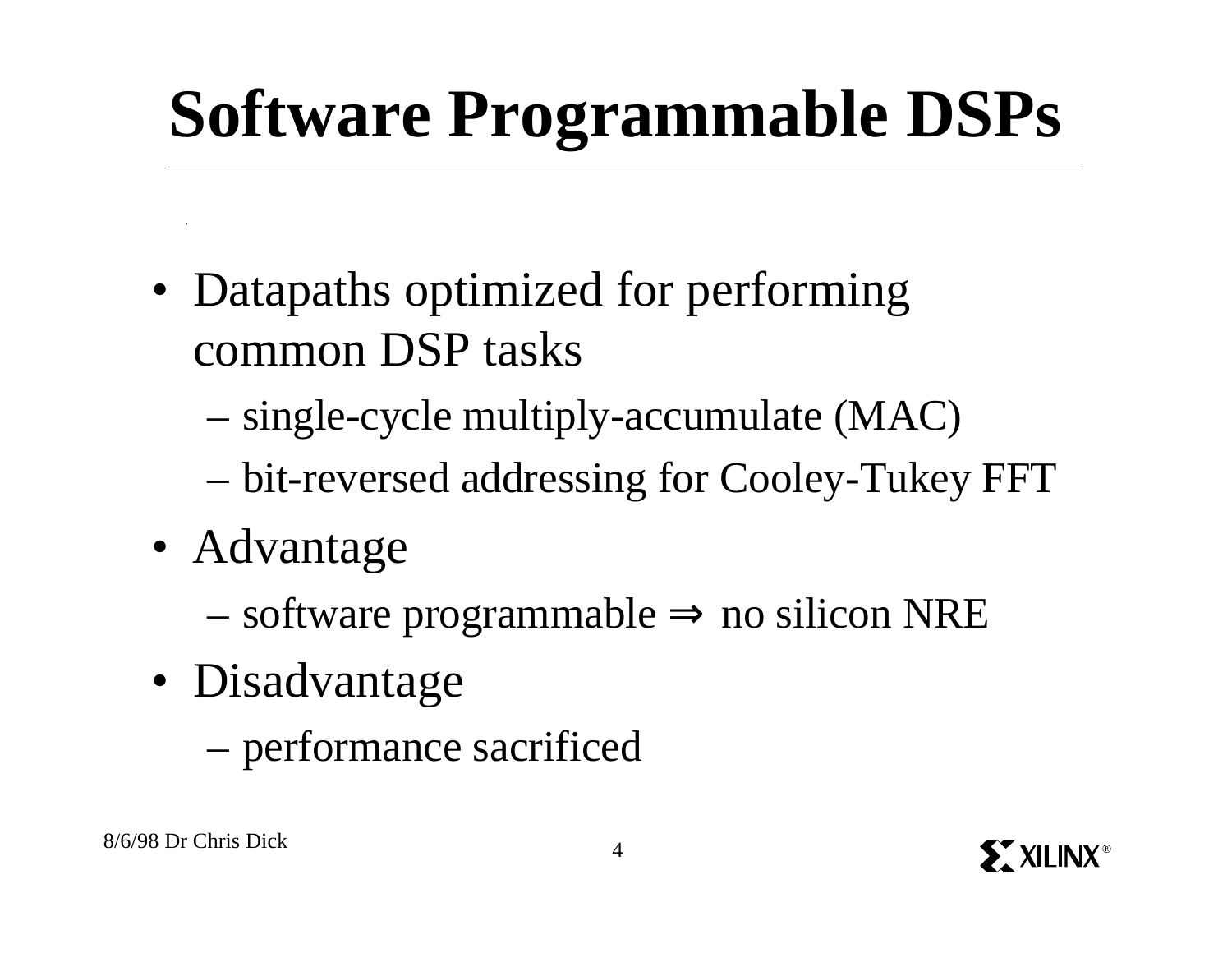# **Software Programmable DSPs**

- DSP Instruction set defined by device architects
- Application performance depends on
	- 1. match between computations required in application and type/number/interconnectivity of microprocessor functional units
	- 2. how well your algorithm maps onto the instruction set
	- 3. compiler technology
- Mismatch between computational requirements and processor architecture  $\Rightarrow$  WASTED RESOURCES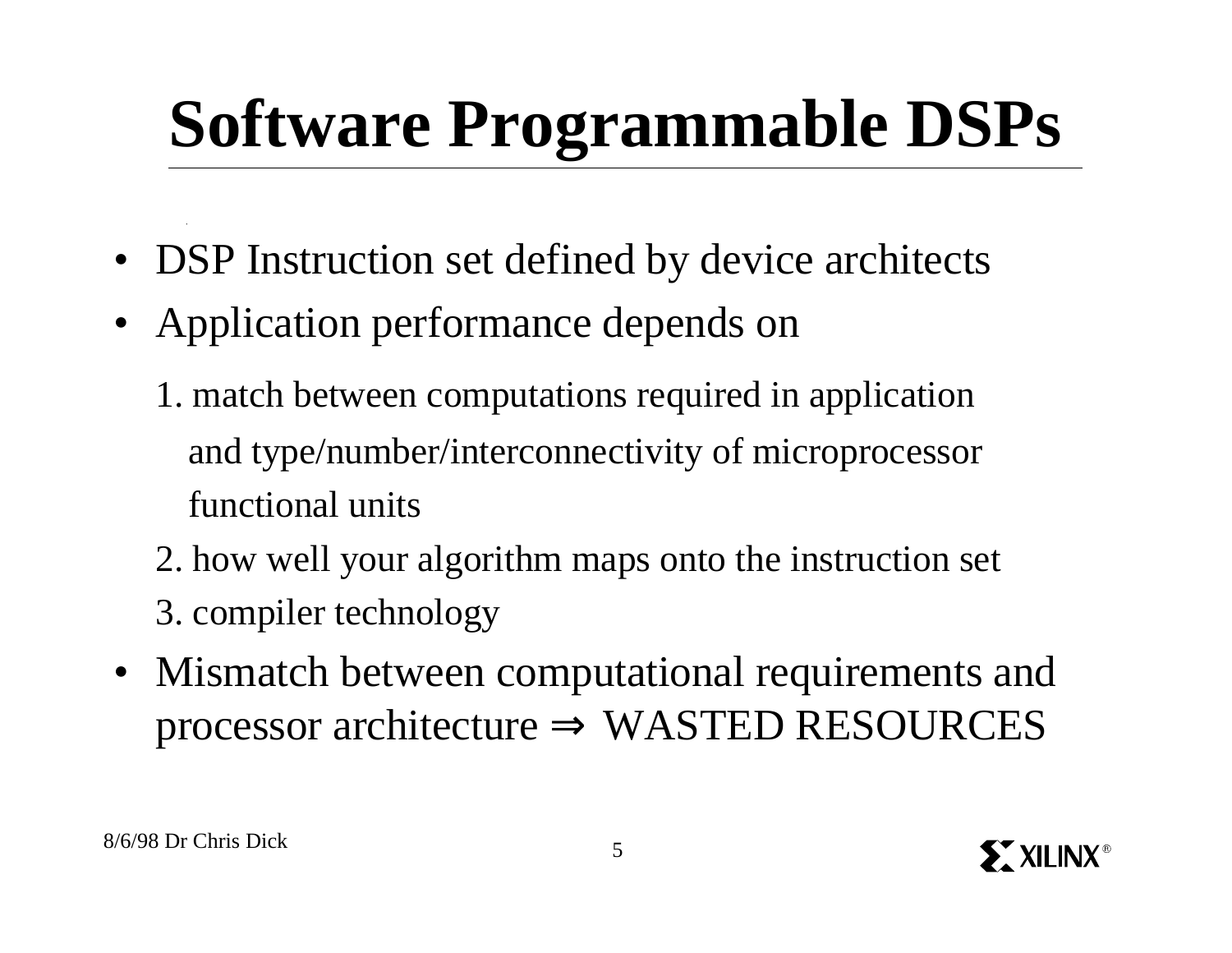### **XC4000 FPGA Architecture**



 $C<sub>2</sub>$ C<sub>3</sub> S/R<br>ontro **SD**  $G4$  $-10$  $C3$  $G<sub>2</sub>$ EC<sub>RD</sub>  $G1$ Func<br>P. G<br>and  $- GY$ F3  $F2$  $- xa$ F1-F4 F1  $S/R$  control  $(Clock)$  $-$  FX **XC4000E/EX RAM**  $\blacktriangleright$  Data 2 Data -**Address 2 Address WE Optional Dual Port Clock** Select-RAM™ Memory

XC4000 Series Configurable Logic Block (CLB)

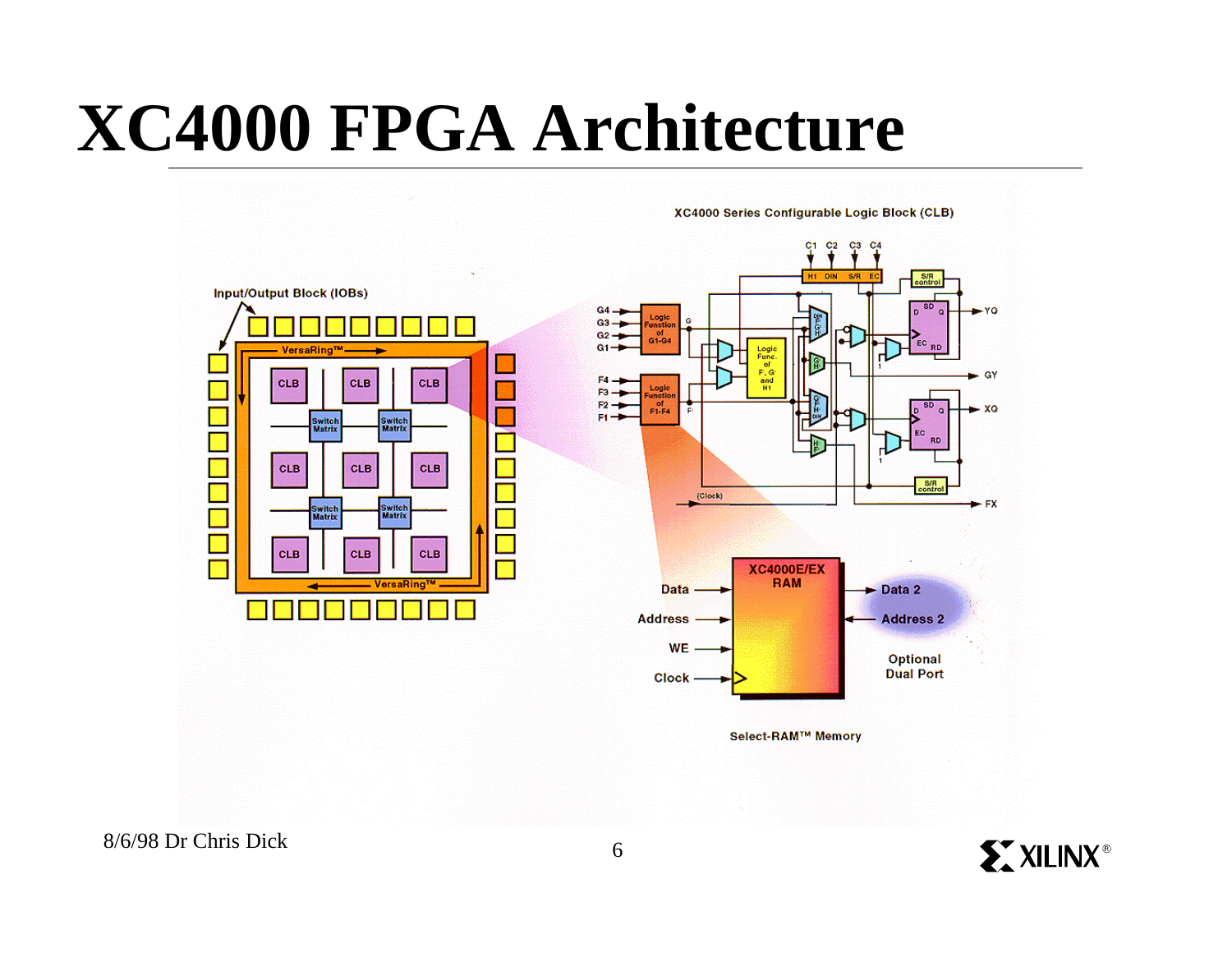### **XC4000X Interconnect Hierarchy**



8/6/98 Dr Chris Dick <sup>7</sup>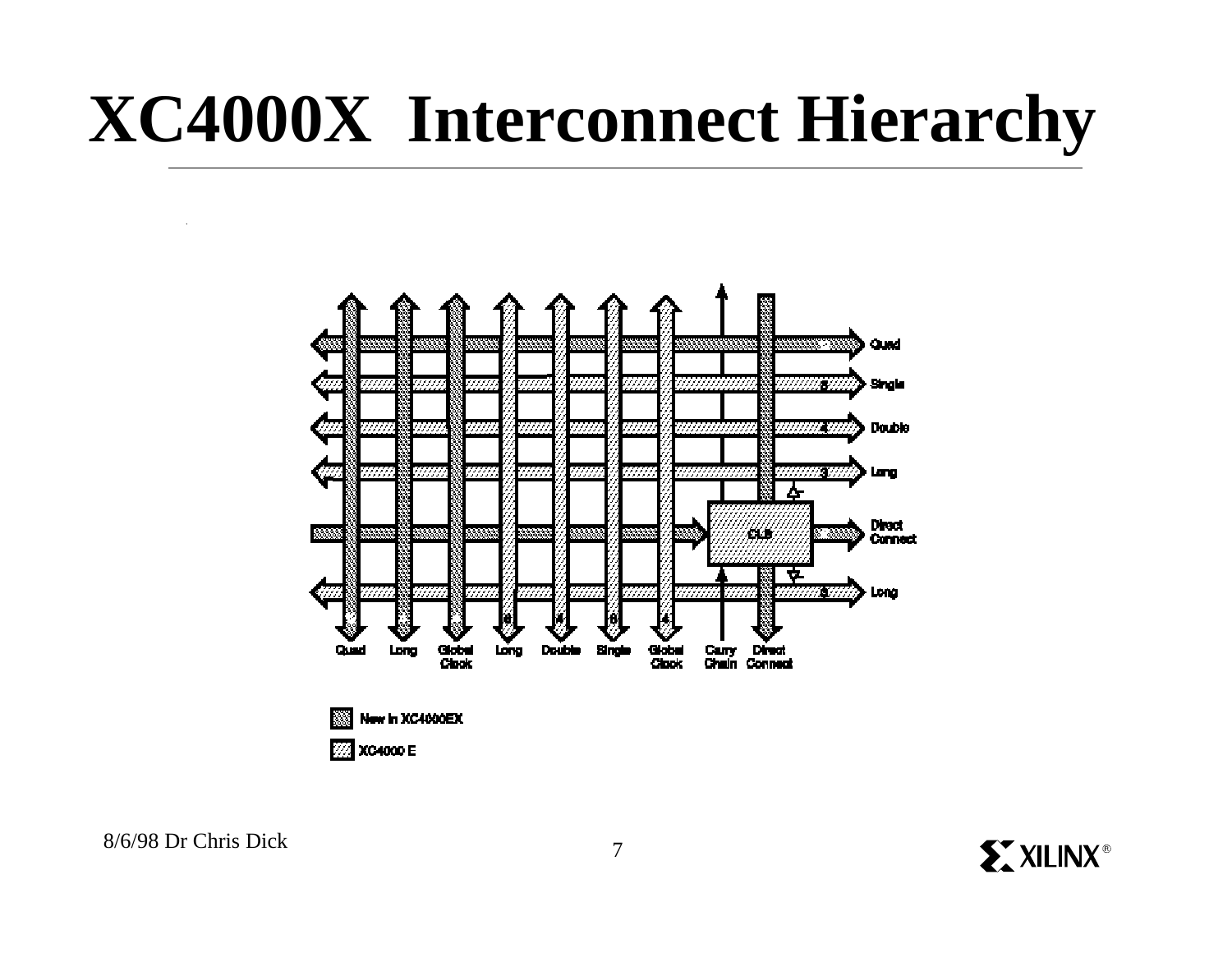### **FPGA DSP -** *It's about time*

- FPGAs are like miniature *silicon foundries* with extremely short turn-around times
- FPGAs open-up the solution space for digital signal processing engineers by decoupling the design process from the preconceptions of the VLSI DSP chip designer
	- Word length different word lengths are appropriate for different problems or different parts of the same problem
	- Functional unit type and number (parallelism)
	- Functional unit connectivity
	- Memory  $\Rightarrow$  depth, width and bandwidth

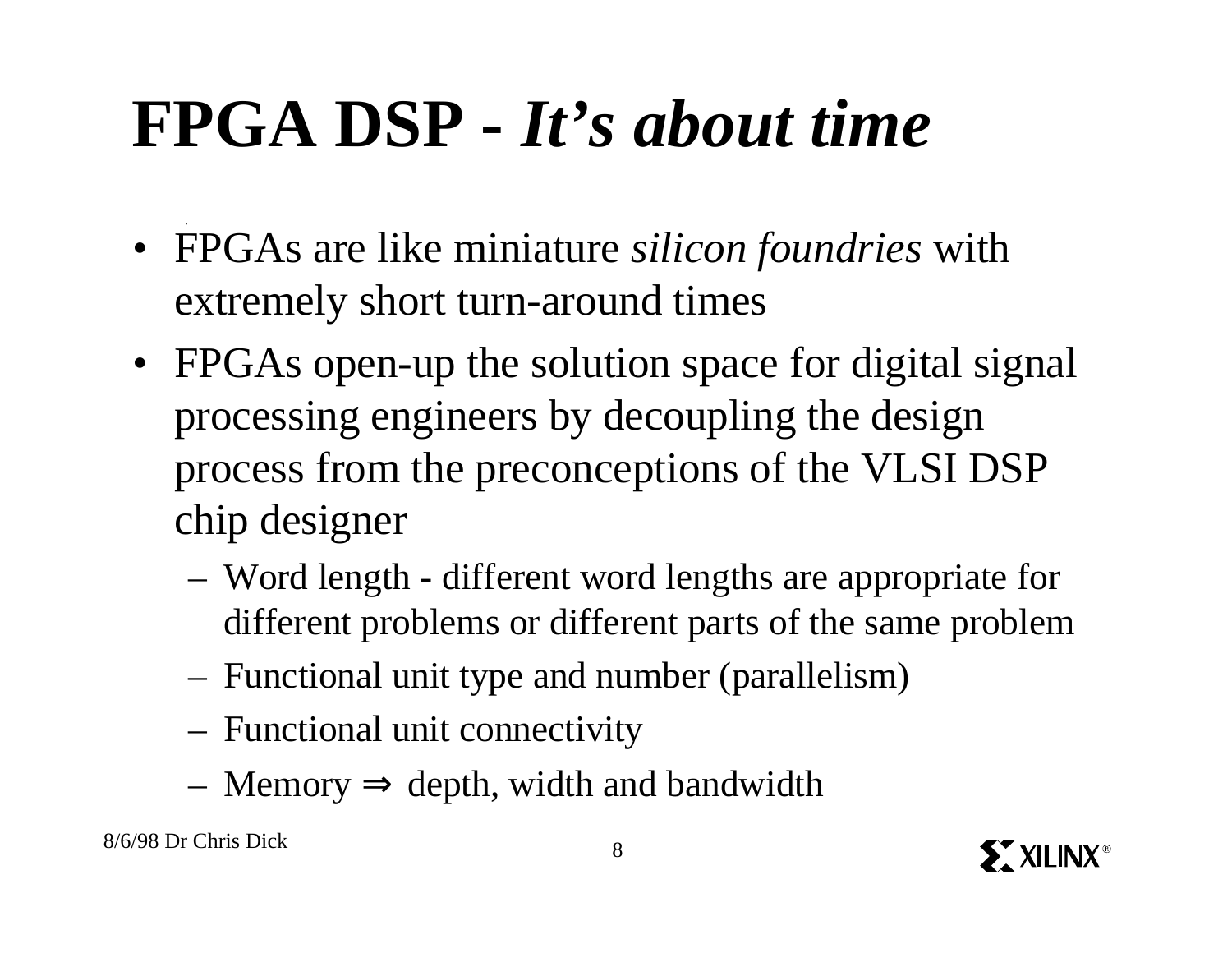# **FPGA DSP**

- What digital radio functions can FPGAs be used for?
	- channelizing
	- adaptive equalizer
	- modulation/demodulation
	- trellis encoder/ Viterbi decoder
	- interleaving/deinterleaving
	- Reed-Solomon encoding and decoding
	- encryption/decryption

**SXXILINX®**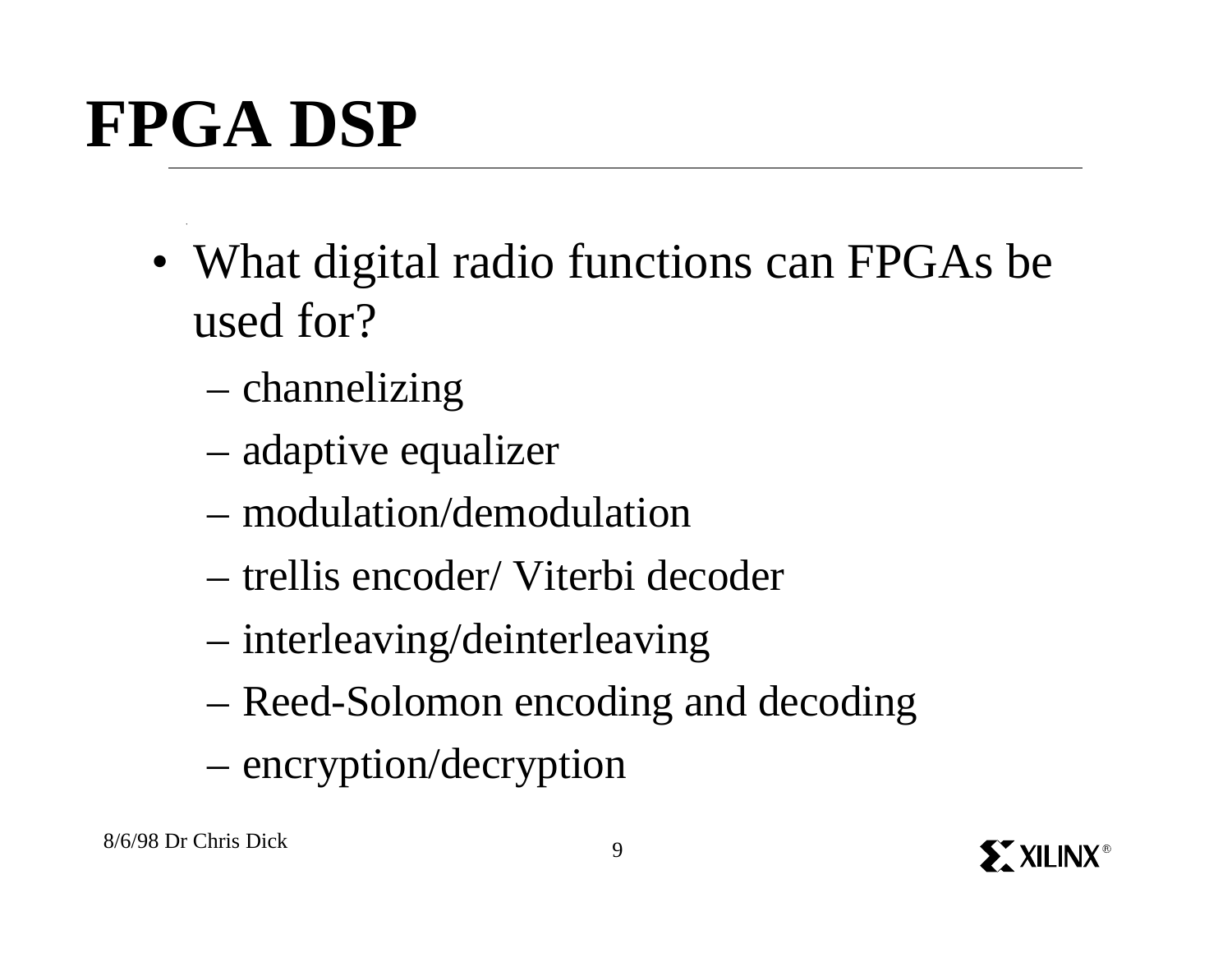# **Why FPGA DSP?**

- Using FPGAs brings an entirely new dimension to DSP hardware
- FPGA DSP hardware is like *liquid hardware*
	- functionality defined by downloading configuration bitstream that defines datapath
- Reconfigurable computing technology ⇒ *Reconfigurable Receiver*
- ONE PIECE OF HARDWARE CAN BE USED FOR MANY APPLICATIONS

 $8/6/98$  Dr Chris Dick 10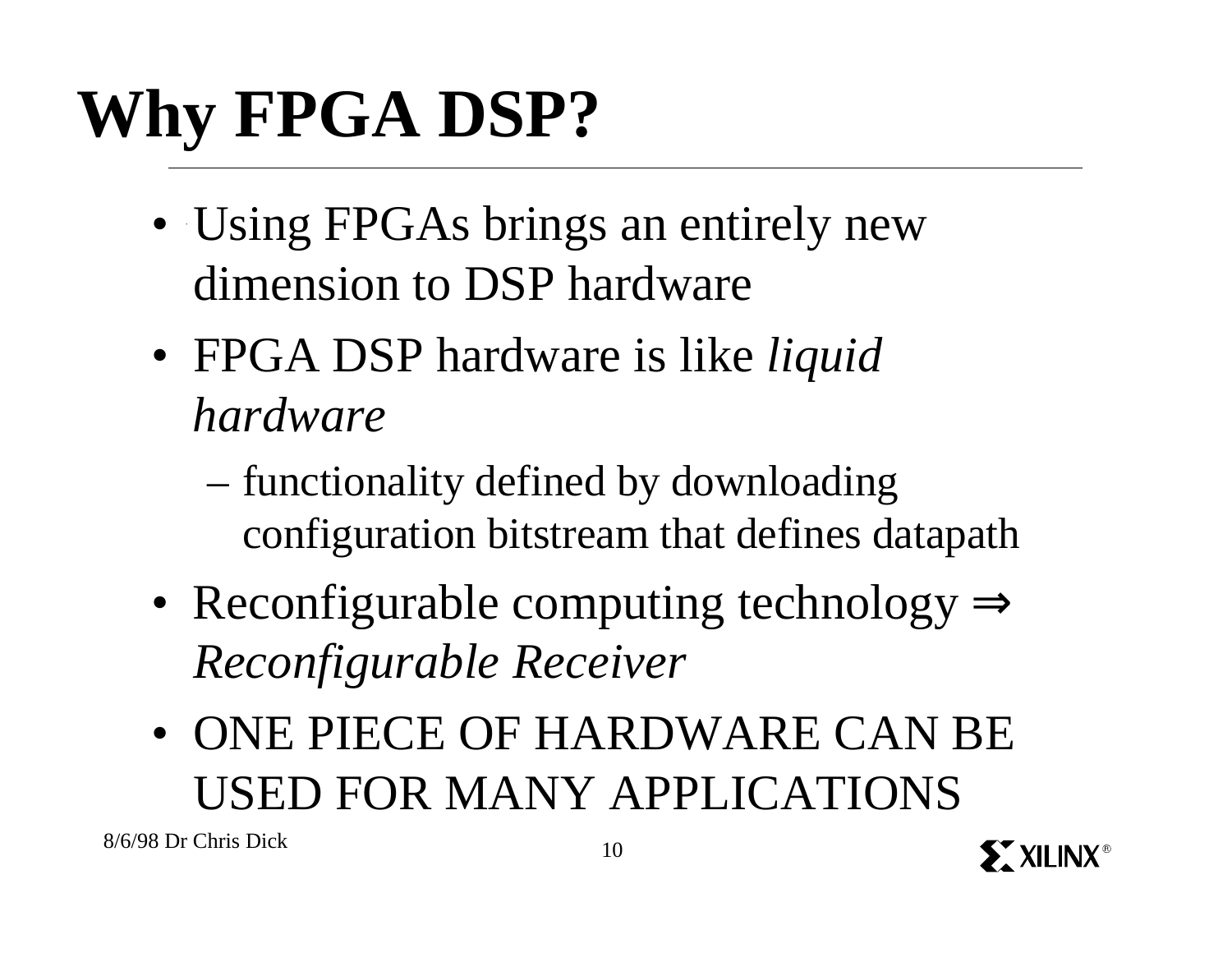### **FPGAs Put the Silicon Back in Your Hands**

• Designer can make space-time tradeoffs based on system requirements

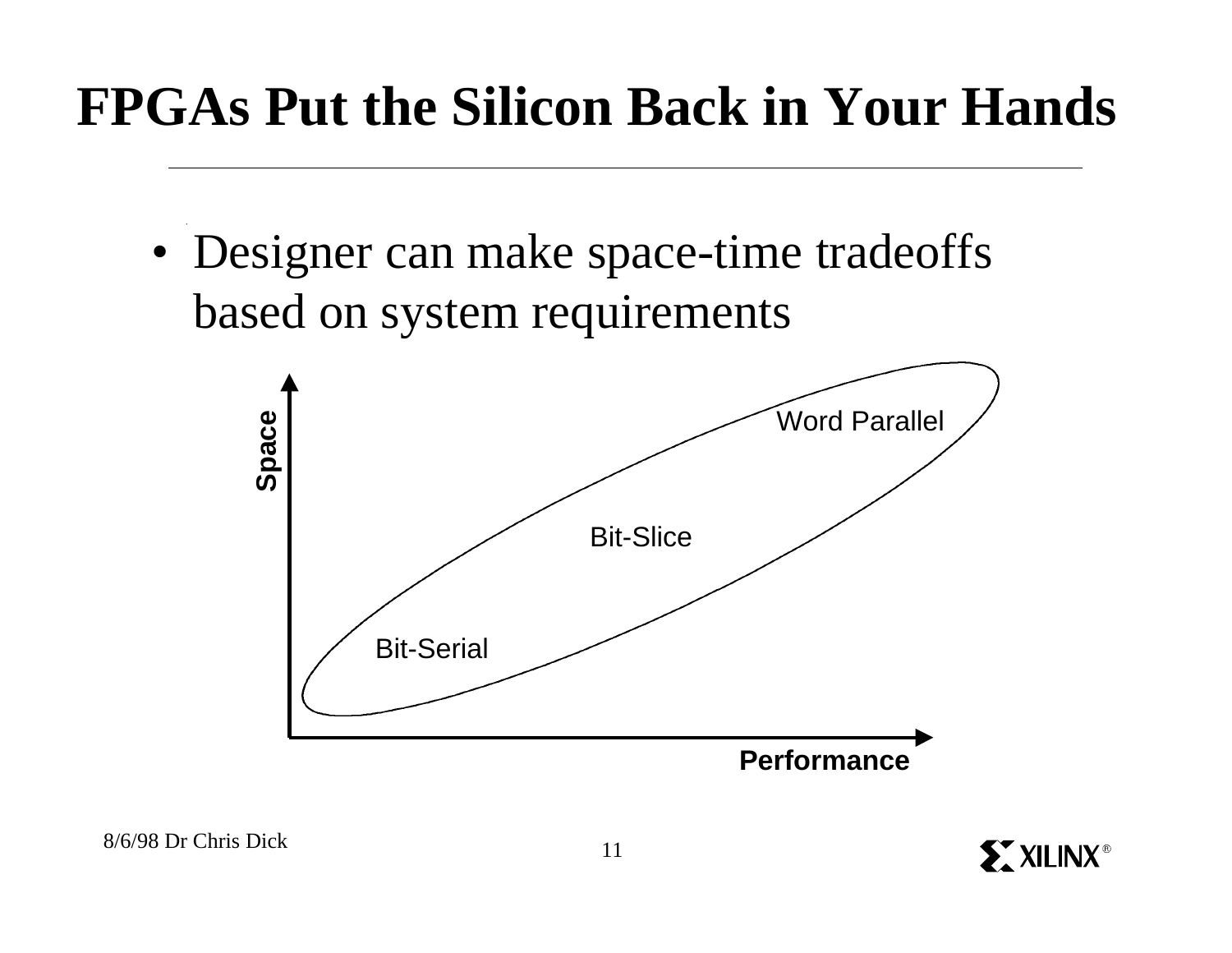### **What do you do when...**

### **… the fastest DSP Processor Is Not Fast Enough?**



**SXXILINX®**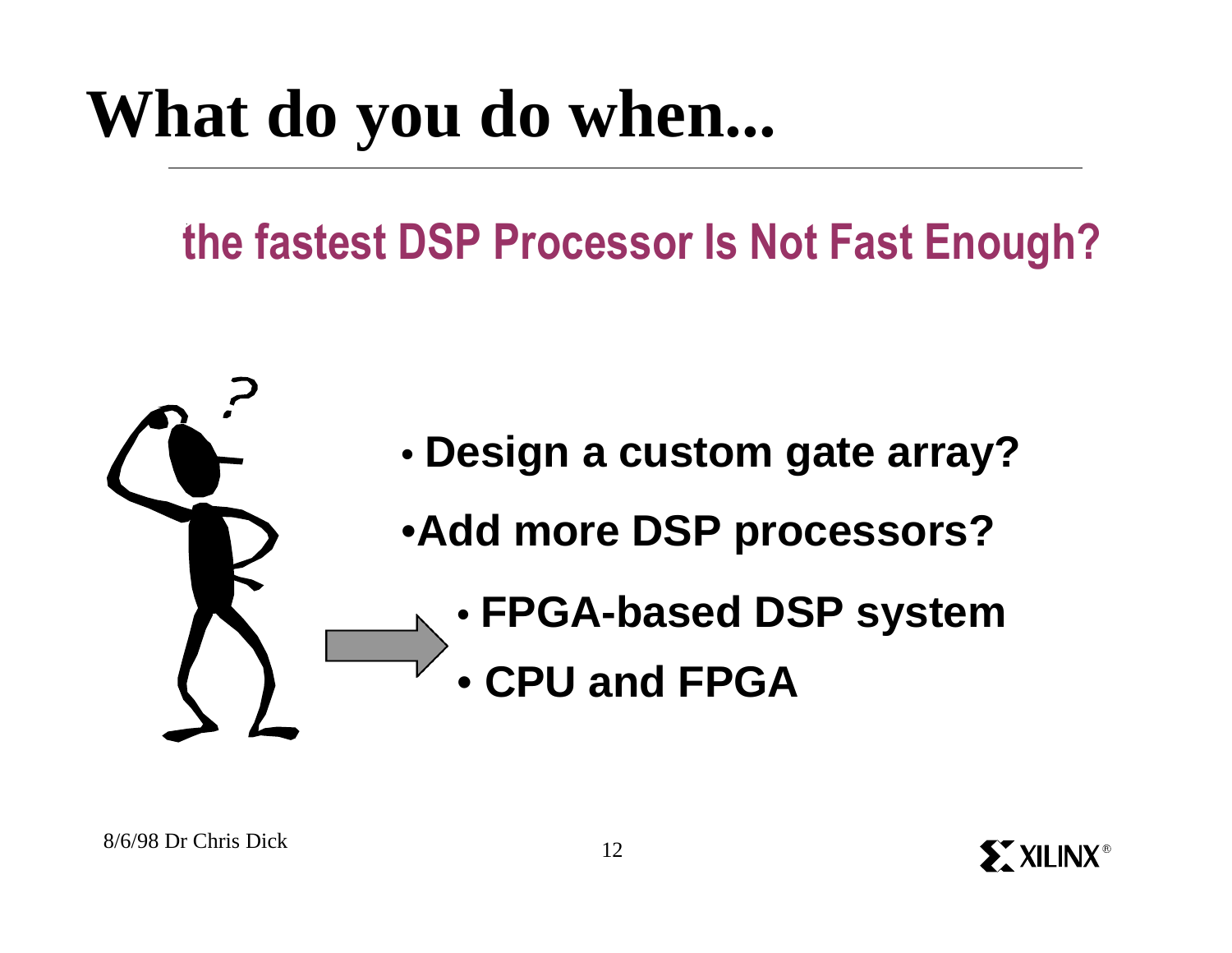# **FPGA DSP System**

• FPGA DSP engine consisting of FPGA device(s) only

OR

• FPGA reconfigurable co-processor



**ST XILINX®**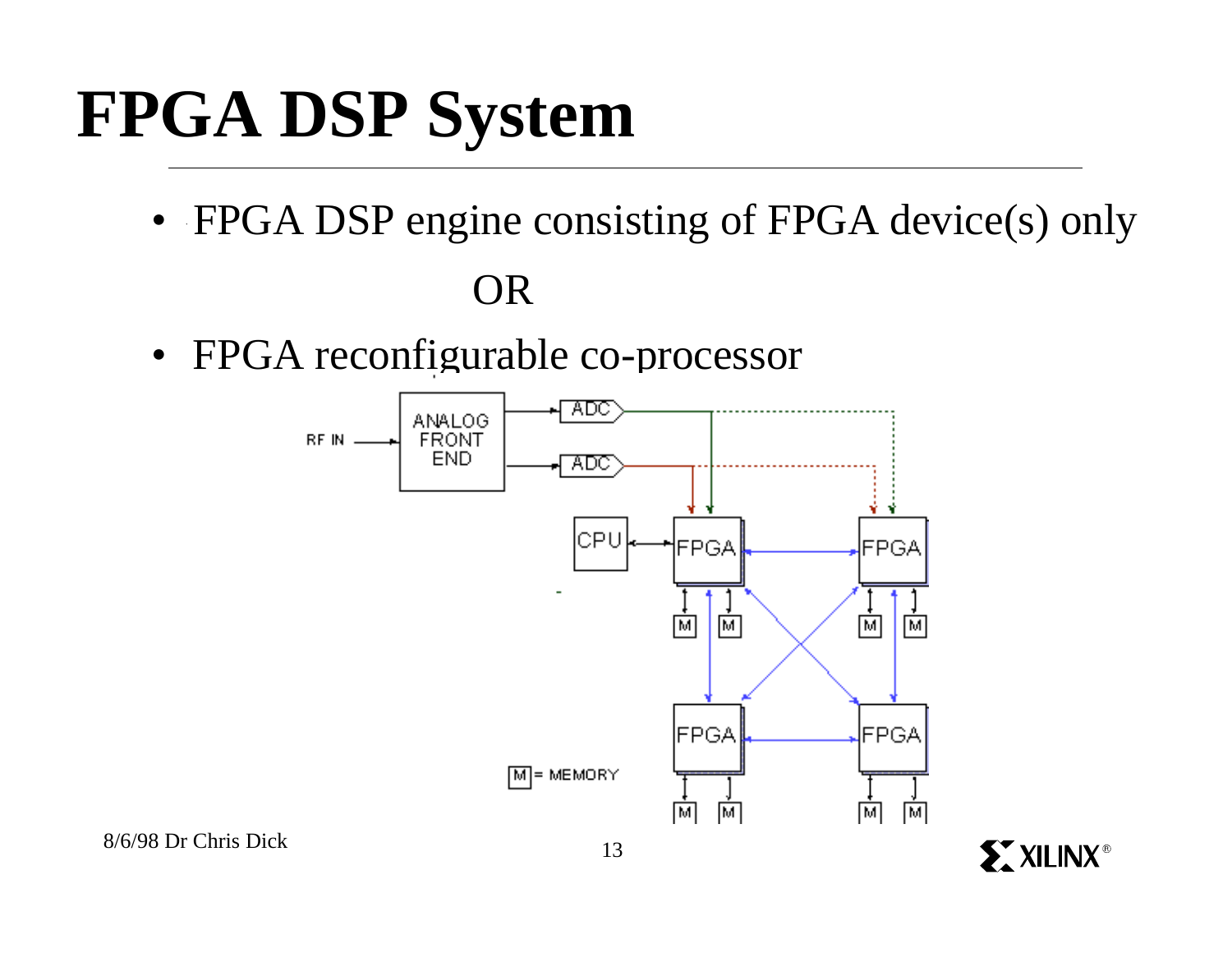# **Some Examples**

- FIR Filters
- FFT

 $\mathcal{L}$ 

- Digital receiver
- Adaptive filter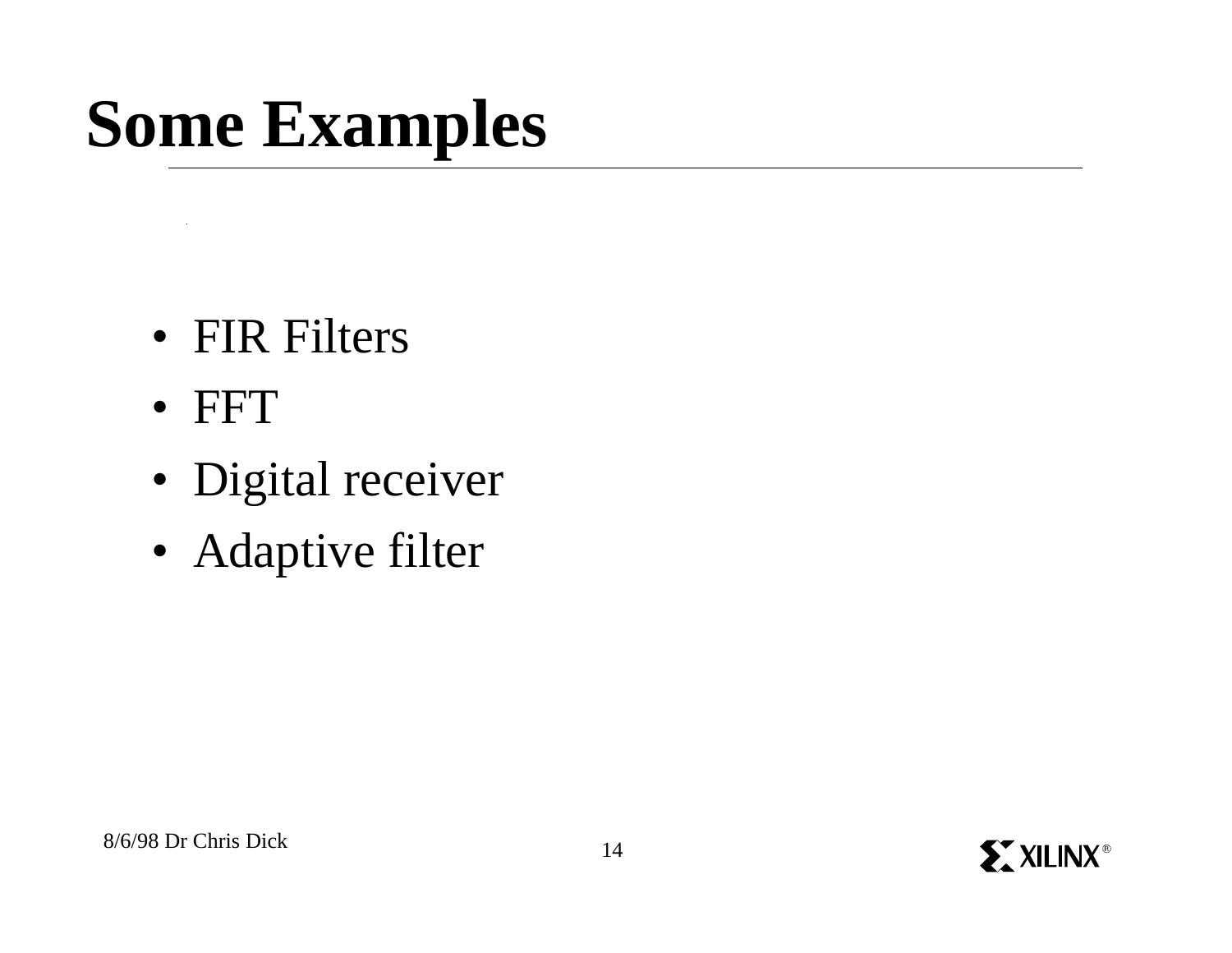# **FIR Filters**

• Conventional approach using DSP processors



Single MAC



**Sequential** Processing + Programmable

- + Off-the-shelf, standard part
- + Hardware multiplier
- One MAC (Multiply Accumulate)
- Time-Shared
- Performance ceiling

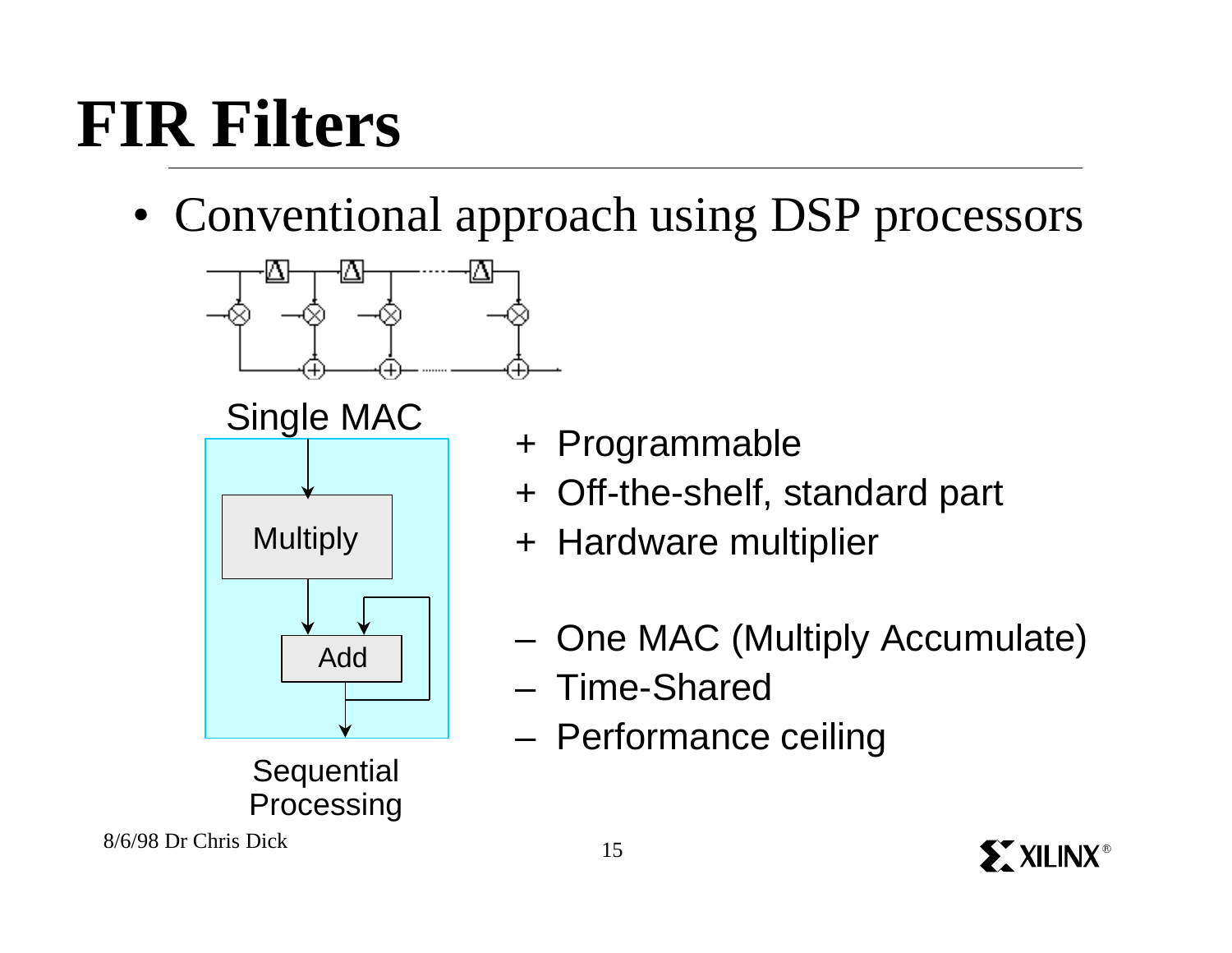#### **Performance Through Parallel Processing**



Time-share 1 or 2 or 4 MACs



As many MACs in parallel as you need

![](_page_15_Picture_6.jpeg)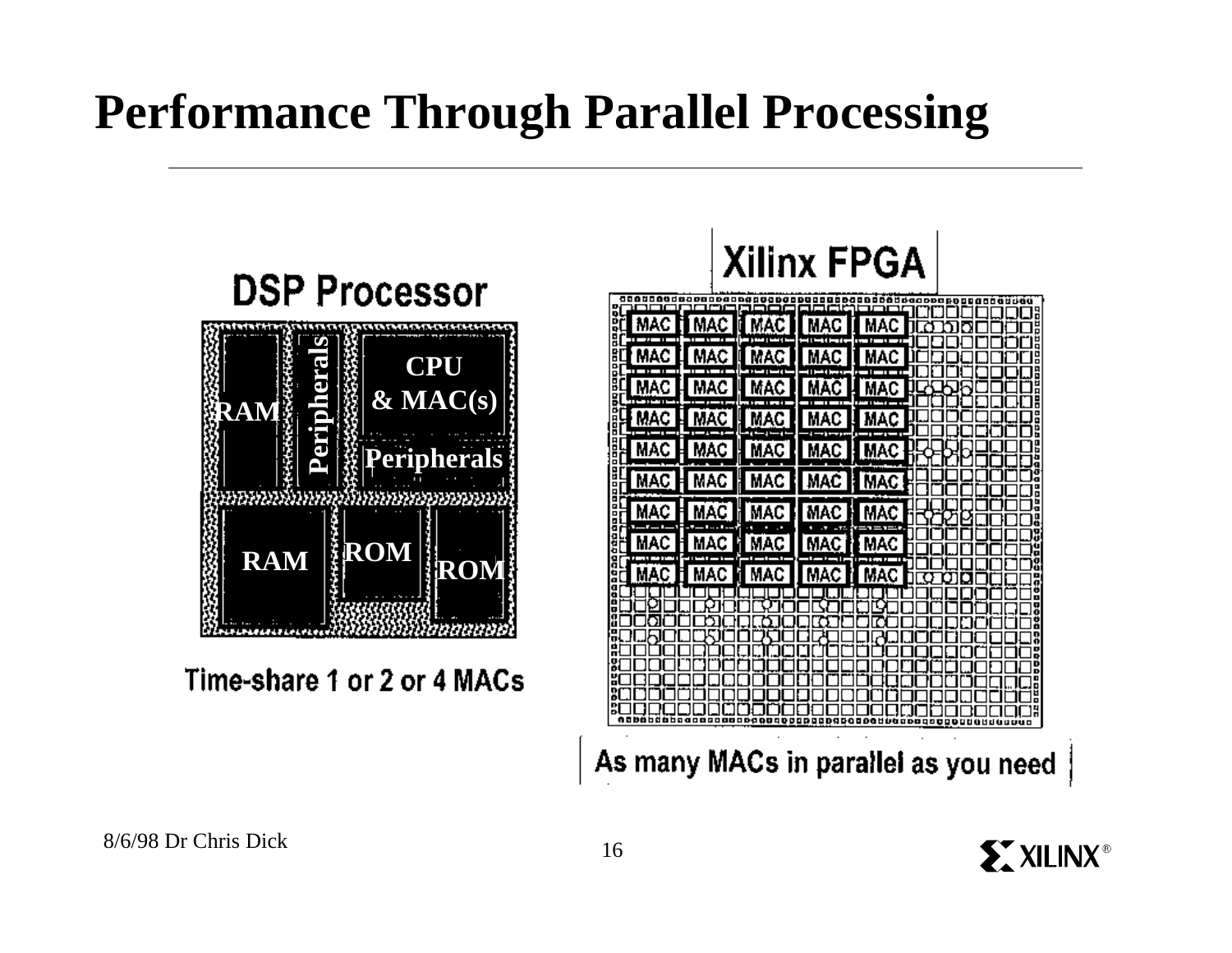### **FIR Filters Using** *Distributed Arithmetic (DA)*

• DA Filter mechanization

![](_page_16_Figure_2.jpeg)

 $SR = Shift register$  $REG = register$ 

**EXILINX®**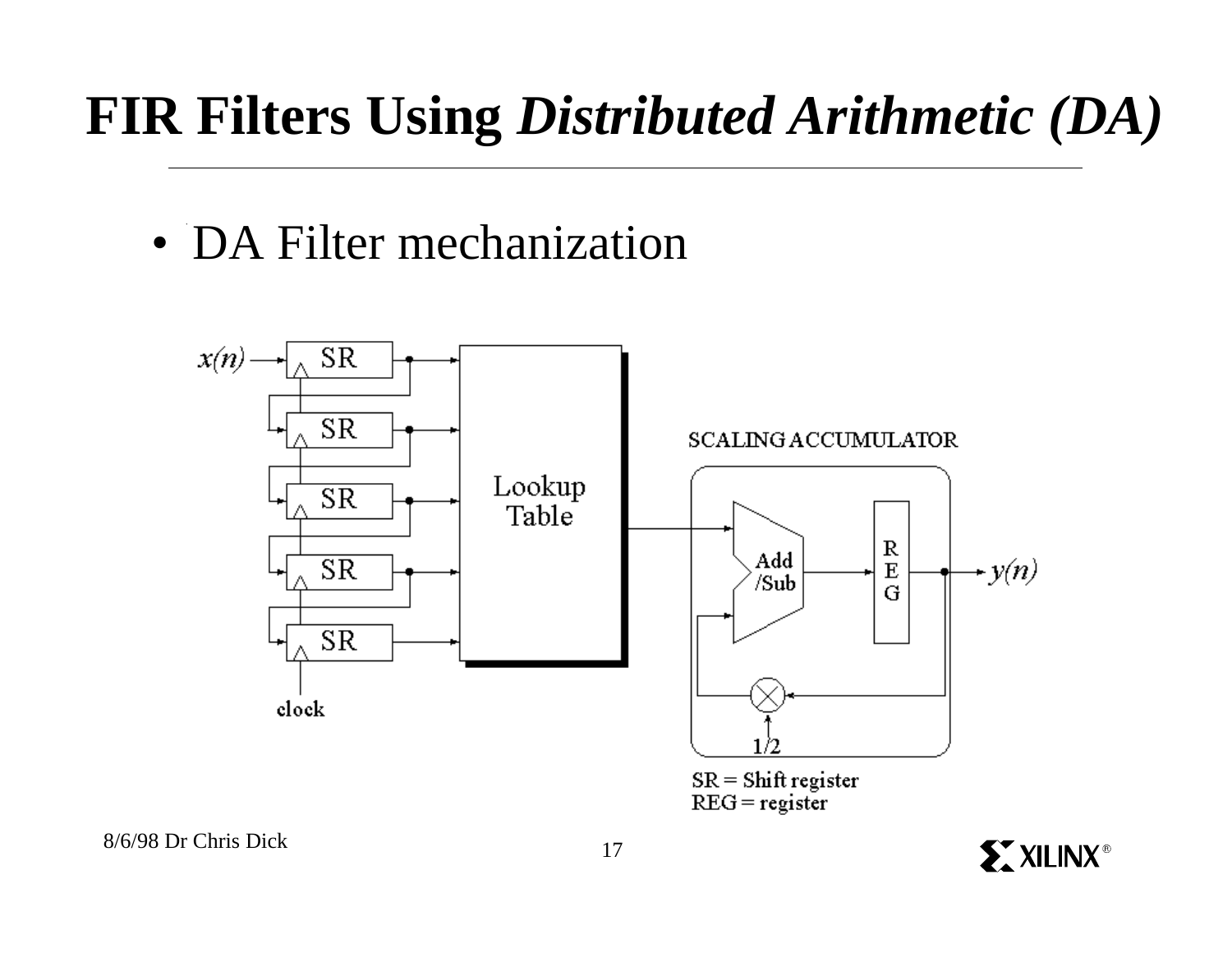#### **Distributed RAM & Distributed Arithmetic: Perfect Match**

DA Algorithms:

- 4-Input Look-Up-Tables (LUT)
- For higher performance Use more LUTs = more parallelism
- Efficiency similar to custom solution Achievable with LUT logic More ASIC gate equivalents More cost effective

![](_page_17_Figure_5.jpeg)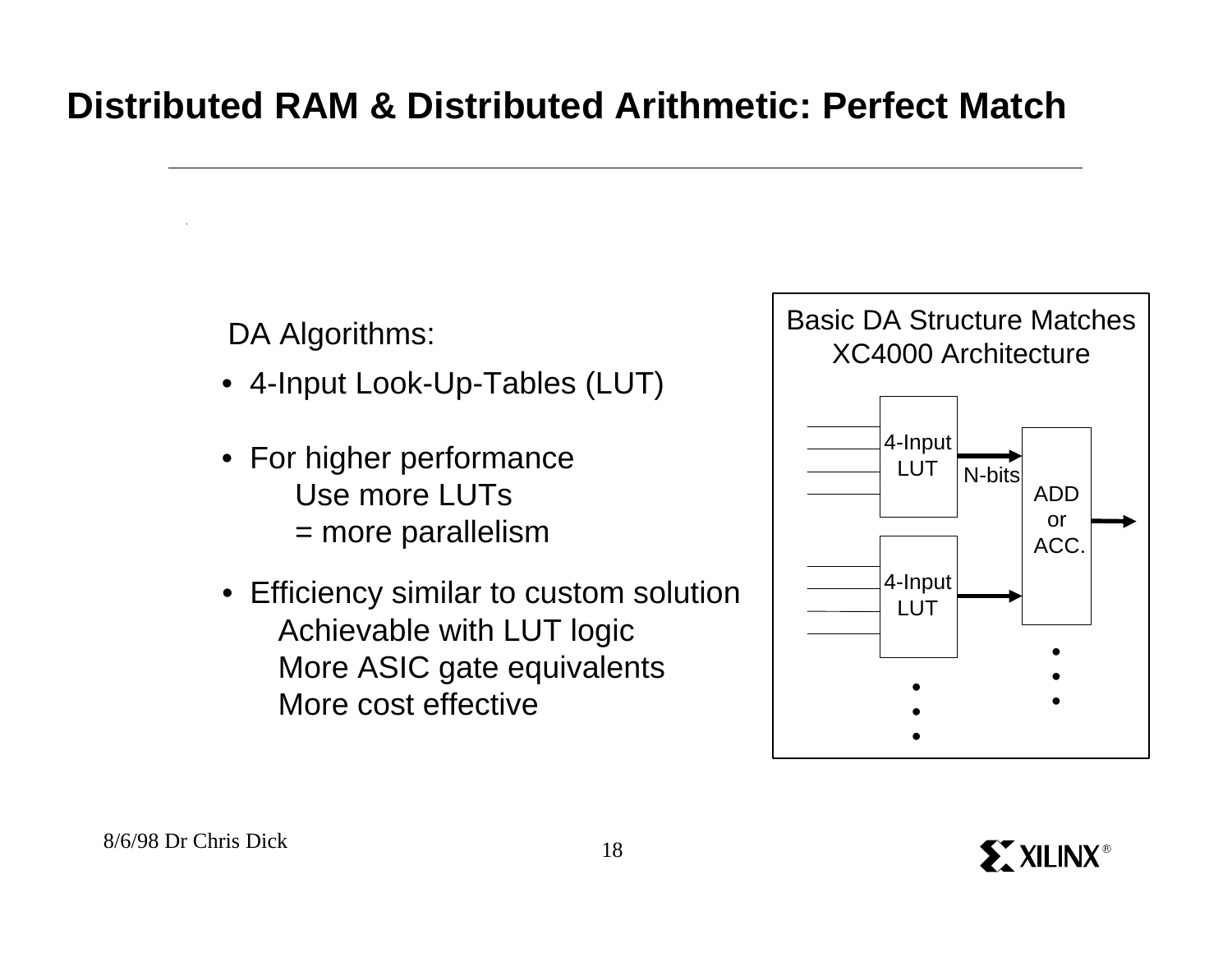### **Xilinx DSP**

#### H**igh Performance Alternative - Parallel Processing**

- + Programmable
- + Off-the-shelf, standard part
- + Many Multiplies in one clock cycle!
- + Extend the performance of DSP Processors

![](_page_18_Figure_6.jpeg)

Multiple MACs, Parallel Processing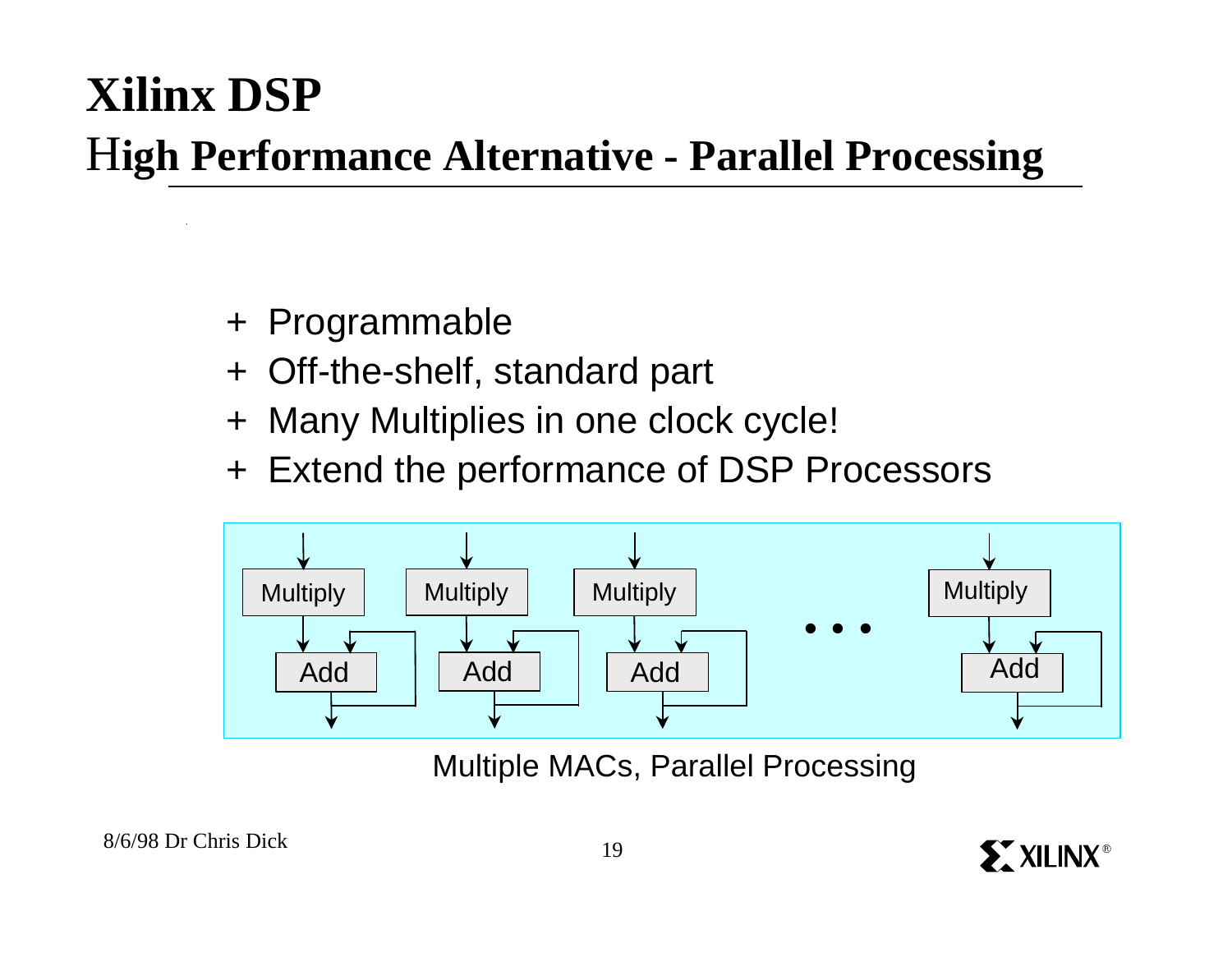### **An Example: 120 Million Samples per Second 512-Tap Decimating FIR**

![](_page_19_Figure_1.jpeg)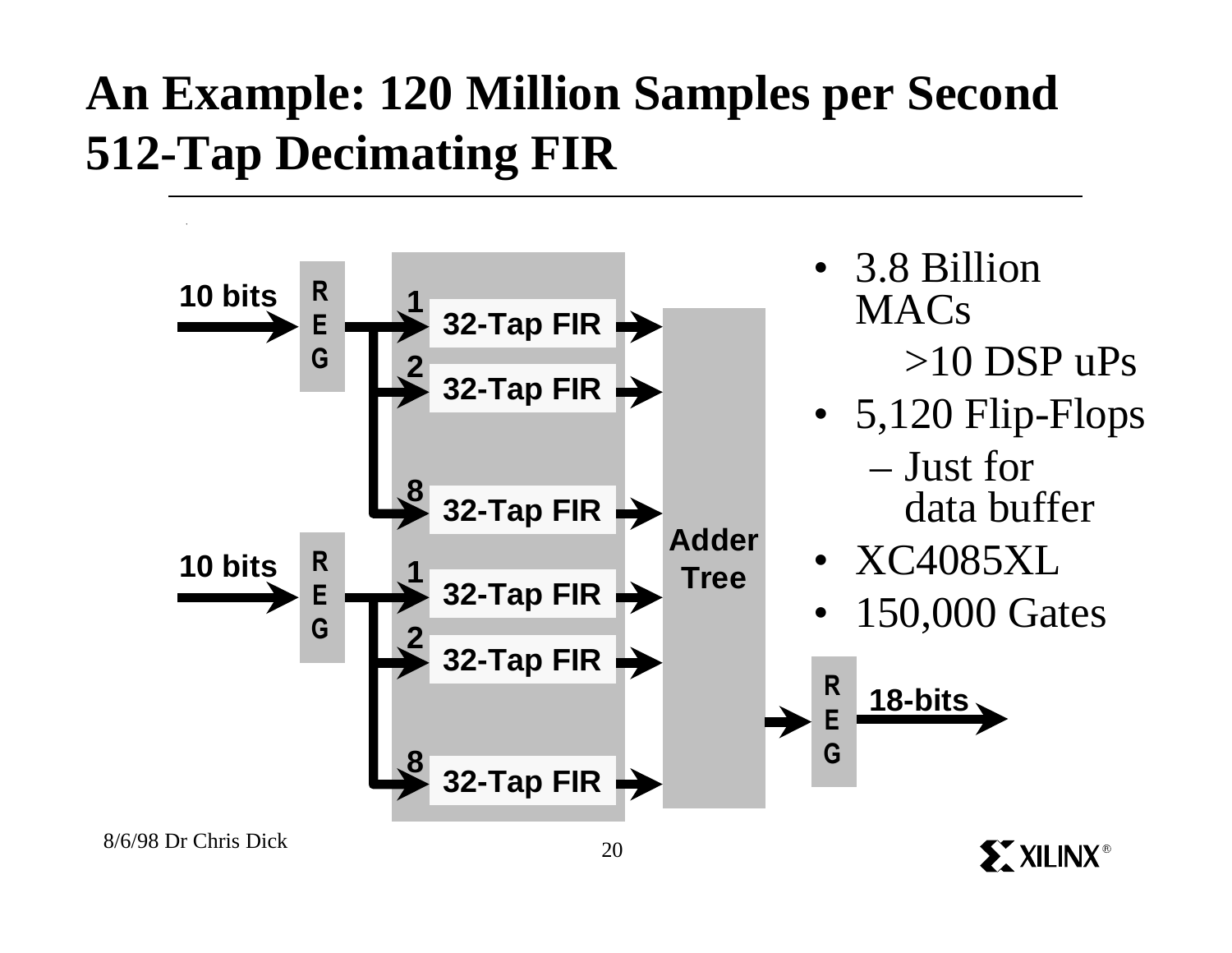### **Serial Distributed Arithmetic FIR Filters**

| Serial Distributed Arithmetic |      |            |       | Data Word $=$ Coefficient Size: |          |       |        |        |        |
|-------------------------------|------|------------|-------|---------------------------------|----------|-------|--------|--------|--------|
| # CLBs                        |      | 5 bit      | 8 bit | 10 bit                          | $12$ bit | 14 ык | 16 bit | 18 ы   | 20 bit |
| 8 tap                         | Symm |            | 33    | 36                              | 39       | 42    | 45     | 52     | 55     |
|                               | Non  |            | 46    | 54                              | 59       | 64    | 69     | 77     | 85     |
| $16 \text{ tap}$              | Symm | 53         | 61    | 69                              | 71       | 76    | 81     | 96     | 102    |
|                               | Non  |            | 80    | 95                              | 104      | 112   | 123    | 138    | 142    |
| $24$ tap                      | Symm | 80         | 89    | 101                             | 108      | 116   | 127    | 146    | 154    |
| N.                            | Non  |            | 101   | 114                             | 127      | 140   | 153    | 174    | 187    |
| 32 tap                        | Symm | 93         | 107   | 118                             | 126      | 137   | 148    | 175    | 182    |
| 421 - D                       | Non  |            |       |                                 |          |       |        |        |        |
| <b>40 tap</b>                 | Symm | 116        | 138   | 154                             | 165      | 179   | 191    | 226    | 239    |
|                               | Non  |            |       |                                 |          |       |        |        |        |
| 48 tap                        | Symm |            | 158   | 173                             | 187      | 202   | 217    | 246    | 261    |
| <b>64 tap</b>                 | Symm |            | 197   | 215                             | 233      | 250   | 268    | 305    | 323    |
| 80 tap                        | Symm |            | 236   | 257                             | 278      | 299   | 320    | 364    | 385    |
|                               |      |            |       |                                 |          |       |        |        |        |
|                               |      | 5 bli      | 8 bit | 10 <sub>bt</sub>                | $12$ bit | 14 ЫІ | 16 ын  | 18 bit | 20 blt |
| Sample                        | Sýmm | 13.3       | 8.9   | $-7.3$                          | 6.2      | 5.3   | 4.7    | 4.2    | 3.8    |
| Rate                          | Non  | 16.0       | 10.0  | 8,0                             | 6.7      | 5.7   | 5.0    | 4.4    | 4.0    |
| <b>XC4000E-1</b>              |      | <b>MHz</b> | MHz   | MHz                             | MHz      | MHz   | MHz    | MHz    | MHz    |

8/6/98 Dr Chris Dick <sup>21</sup>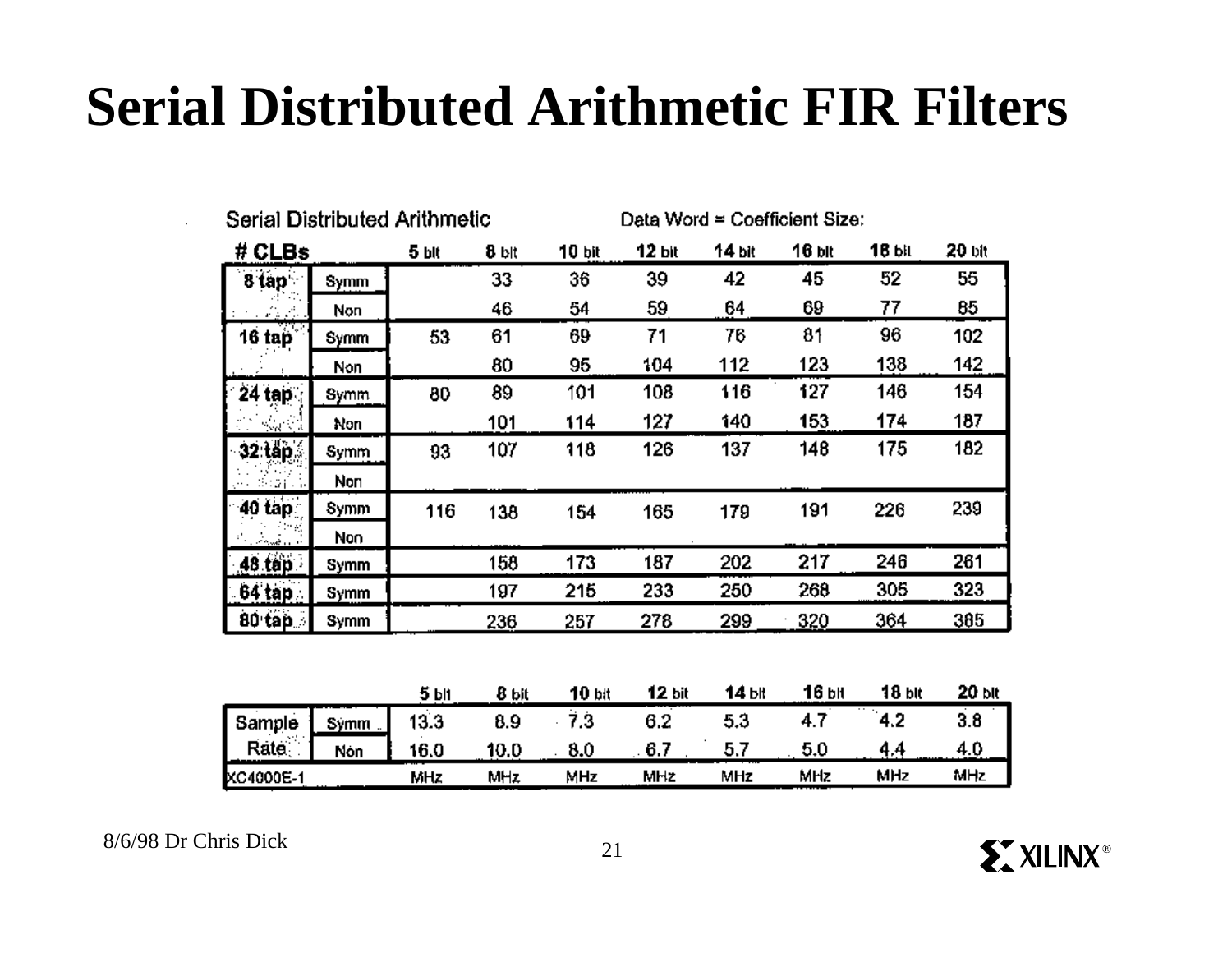### **Greater than 10x DSP uP Performance**

![](_page_21_Figure_1.jpeg)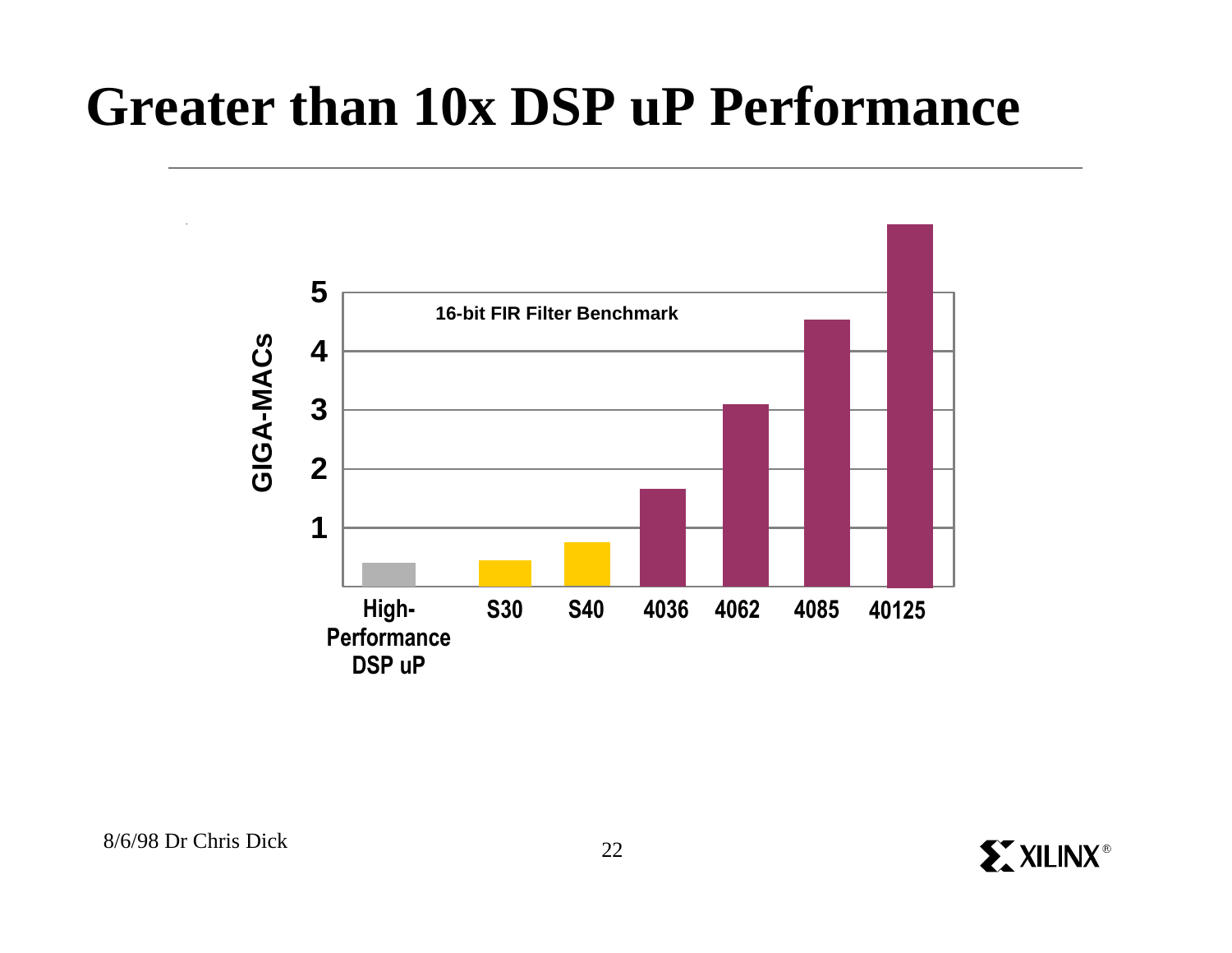### **Price**

![](_page_22_Figure_1.jpeg)

![](_page_22_Picture_4.jpeg)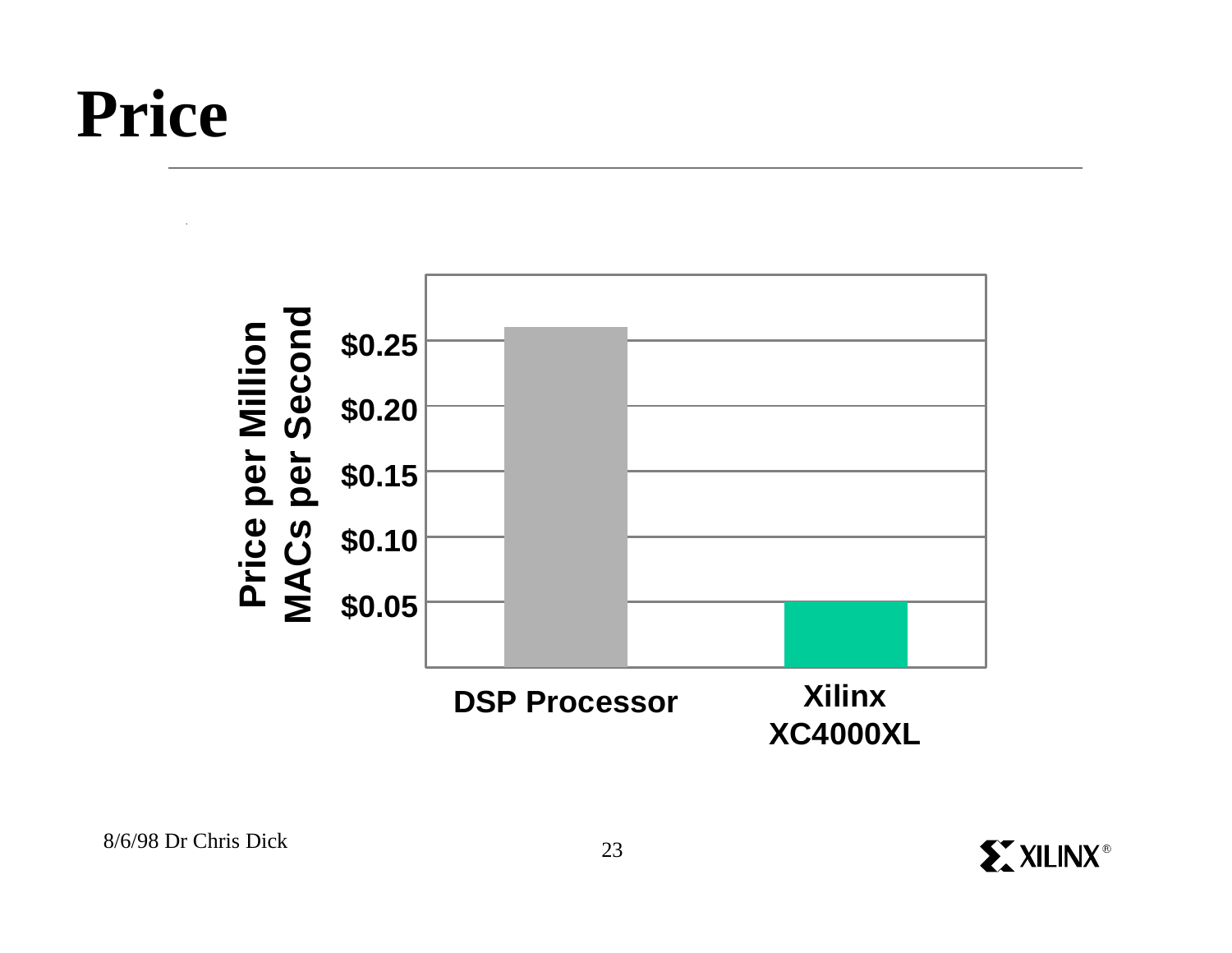### **High Performance at a Fraction of the Cost**

![](_page_23_Figure_1.jpeg)

\* Prices based on 50,000 PCS

8/6/98 Dr Chris Dick <sup>24</sup>

⊕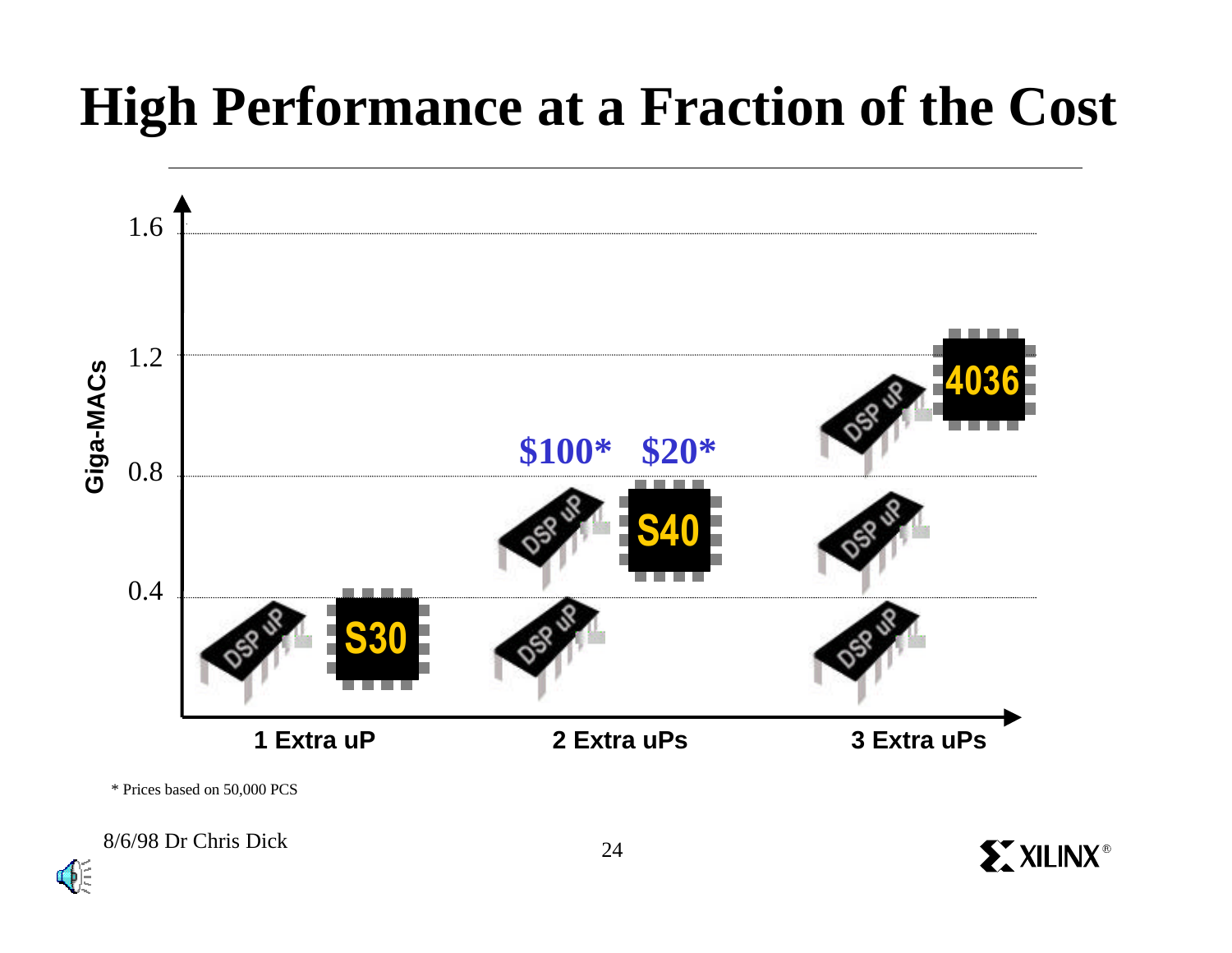### **… And with Faster Time-to-Market**

![](_page_24_Figure_1.jpeg)

**Number of DSP Processors**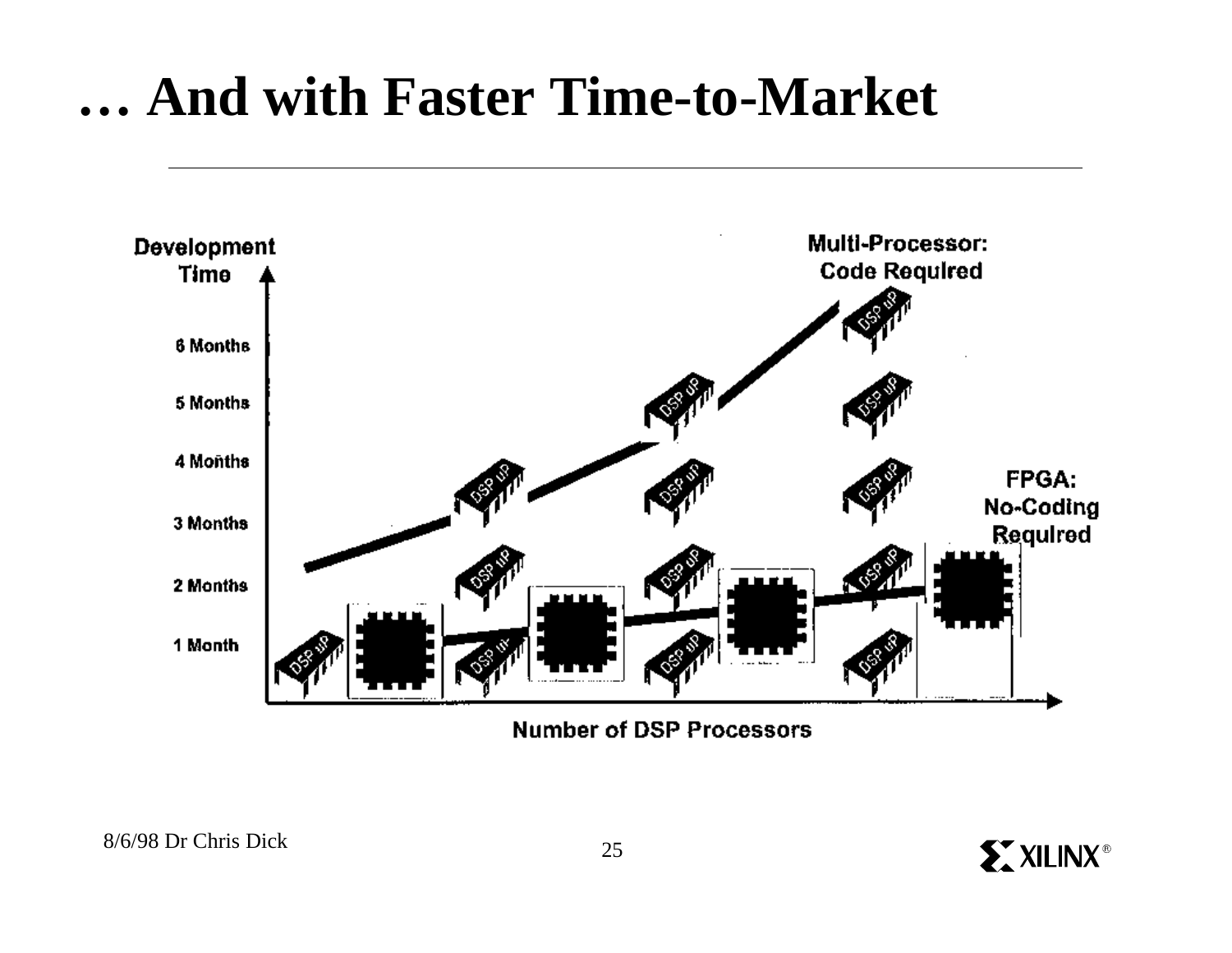### **Generic Digital Receiver**

![](_page_25_Figure_1.jpeg)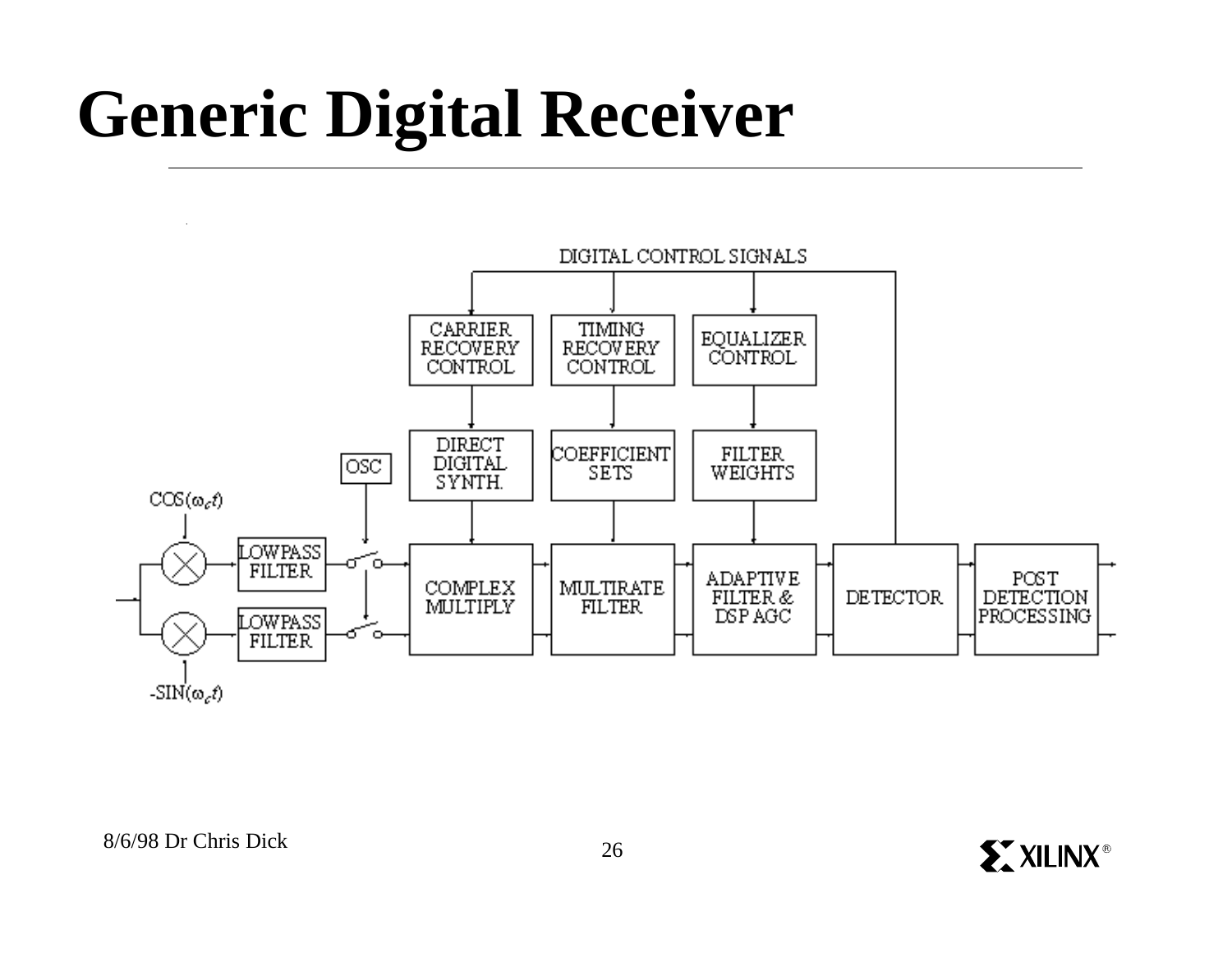#### **Alternative Approach -** ΣΔ **Signal Conditioner**

- IF sampling collects data at a high rate with expectation that the band selection and bandwidth reduction will in the DSP block
- If output bandwidth is a small fraction of collected bandwidth, can argue that desired signal has been oversampled
- Use tunable  $\Sigma\Delta$  modulator to requantize input to a small number of bits while preserving SNR in selected band
- Subsequent processing can proceed with reduced complexity hardware

![](_page_26_Picture_7.jpeg)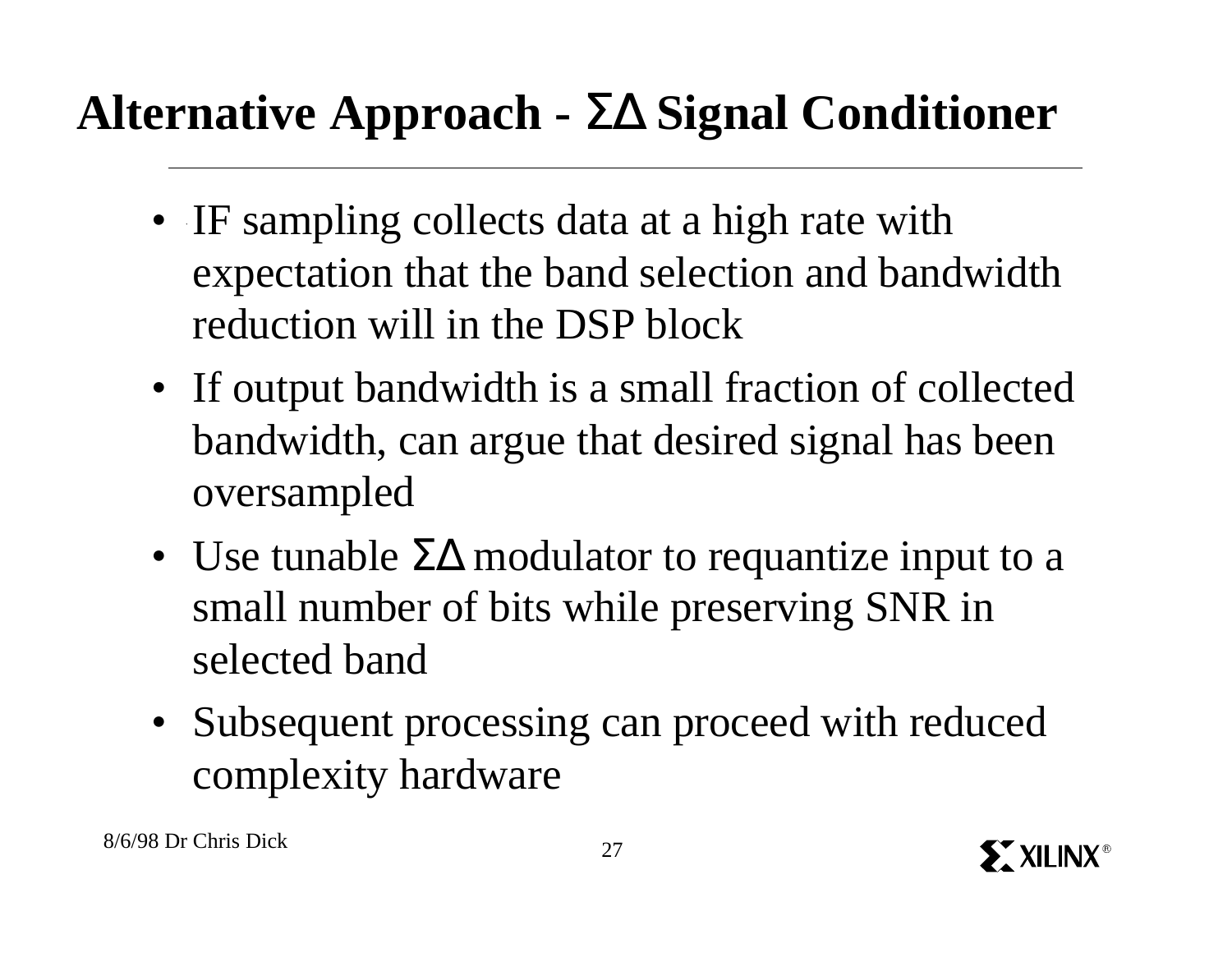# **Digital Receiver -** ΣΔ **Front-End**

• This architecture highlights potential offered by FPGAs to realize a solution not available using software programmable DSPs

![](_page_27_Figure_2.jpeg)

8/6/98 Dr Chris Dick <sup>28</sup>

XXILINX<sup>®</sup>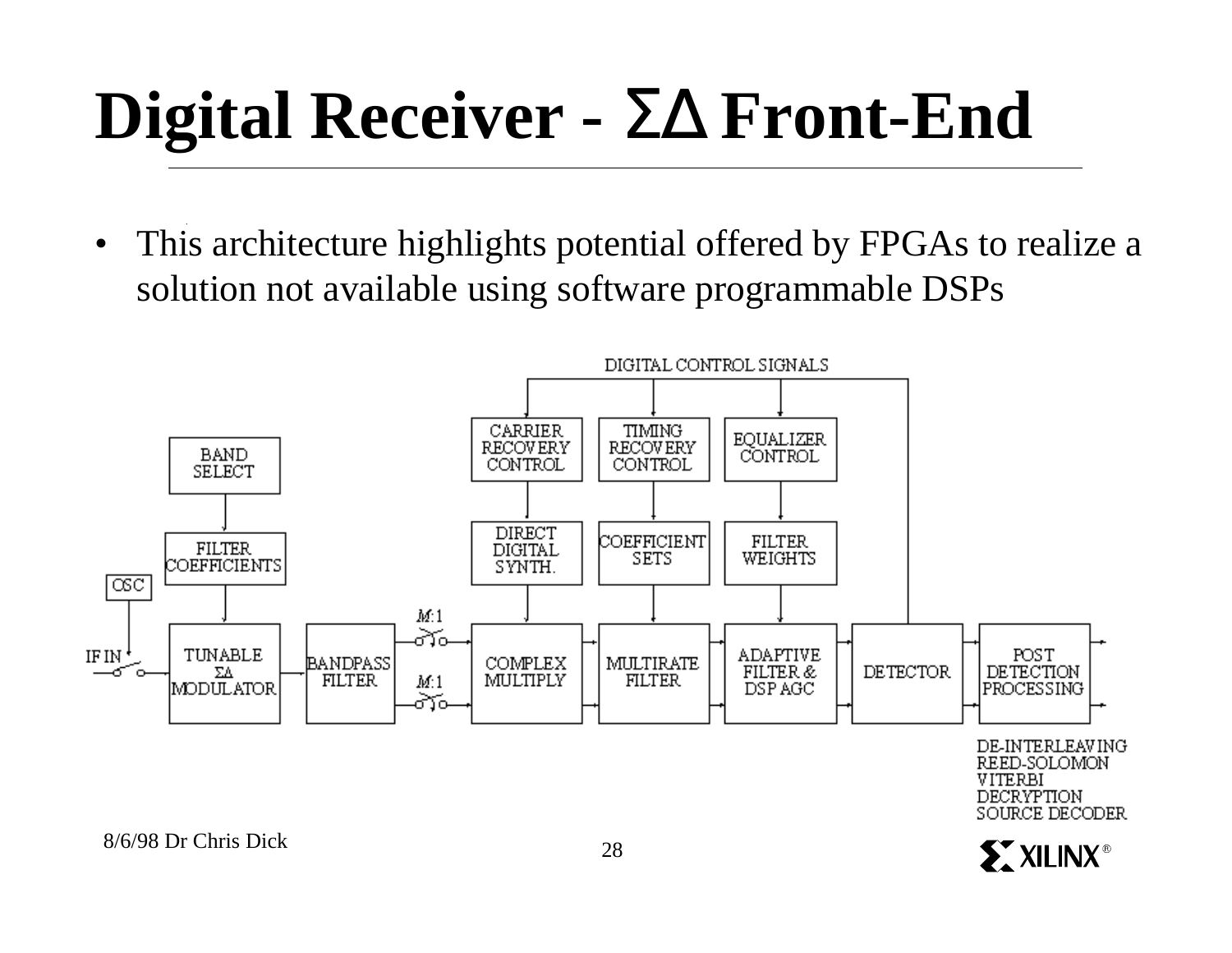### **Channelizer with** ΣΔ **Front-End**

![](_page_28_Figure_1.jpeg)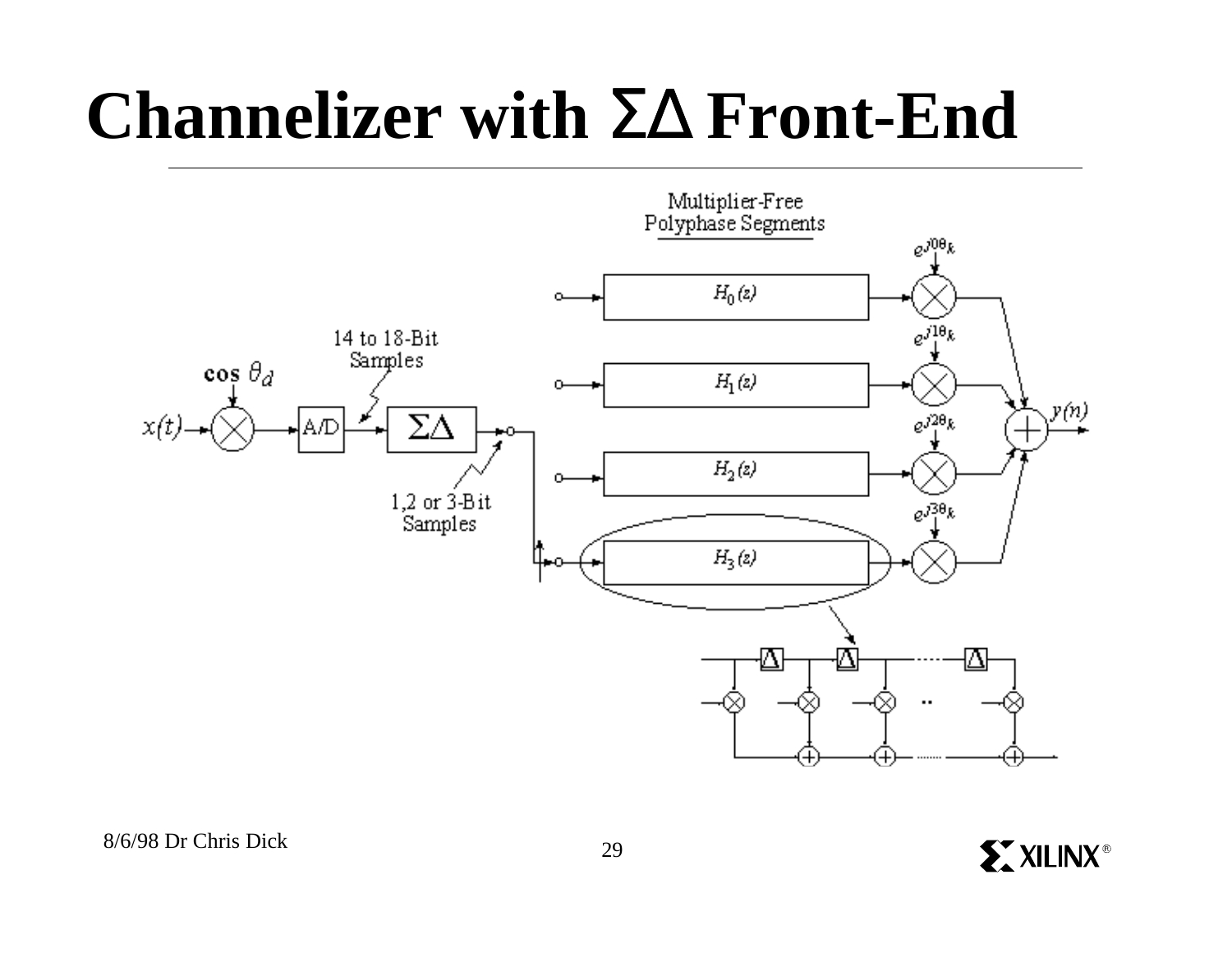### ΣΔ **Modulator Architecture**

• Quantizing input samples to a lower precision before polyphase filter avoids multiplies  $\Rightarrow$  area efficient design

![](_page_29_Figure_2.jpeg)

 $\hat{X}(z) = X(z) + Q(z)(1 - P(z))$ 

In spectral region of interest  $|P(z)|=1$  and  $P(z)$  has leading phase

 $\Rightarrow$   $Q(z)(1 - P(z)) = 0$  and  $\hat{X}(z) \approx X(z)$  in bandwidth of interest

![](_page_29_Picture_8.jpeg)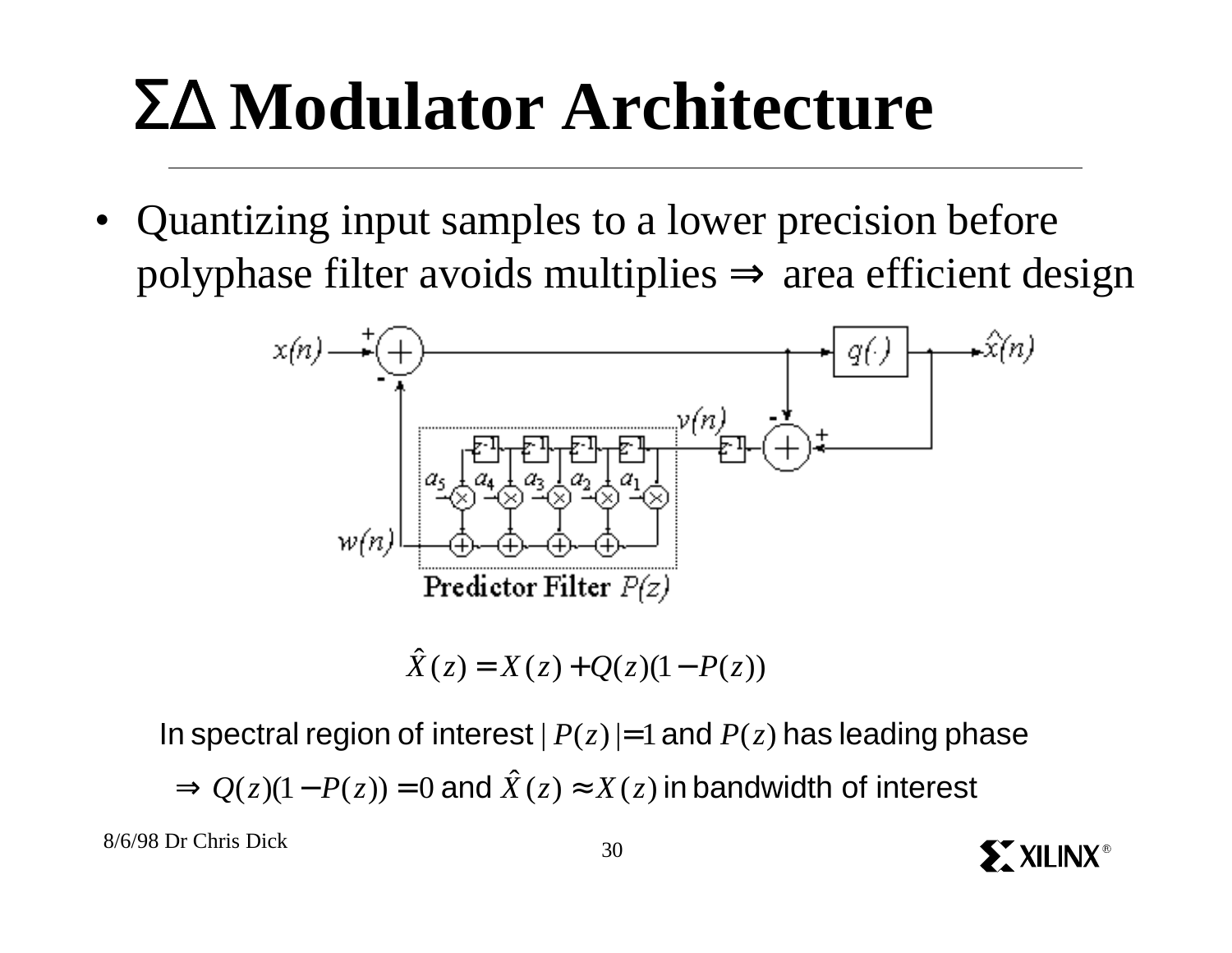### **Predictor Filter Frequency Response**

• Center frequency  $= 0.375 f_s$ 

![](_page_30_Figure_2.jpeg)

- 0 dB gain in region of interest
- leading phase predictor

![](_page_30_Picture_6.jpeg)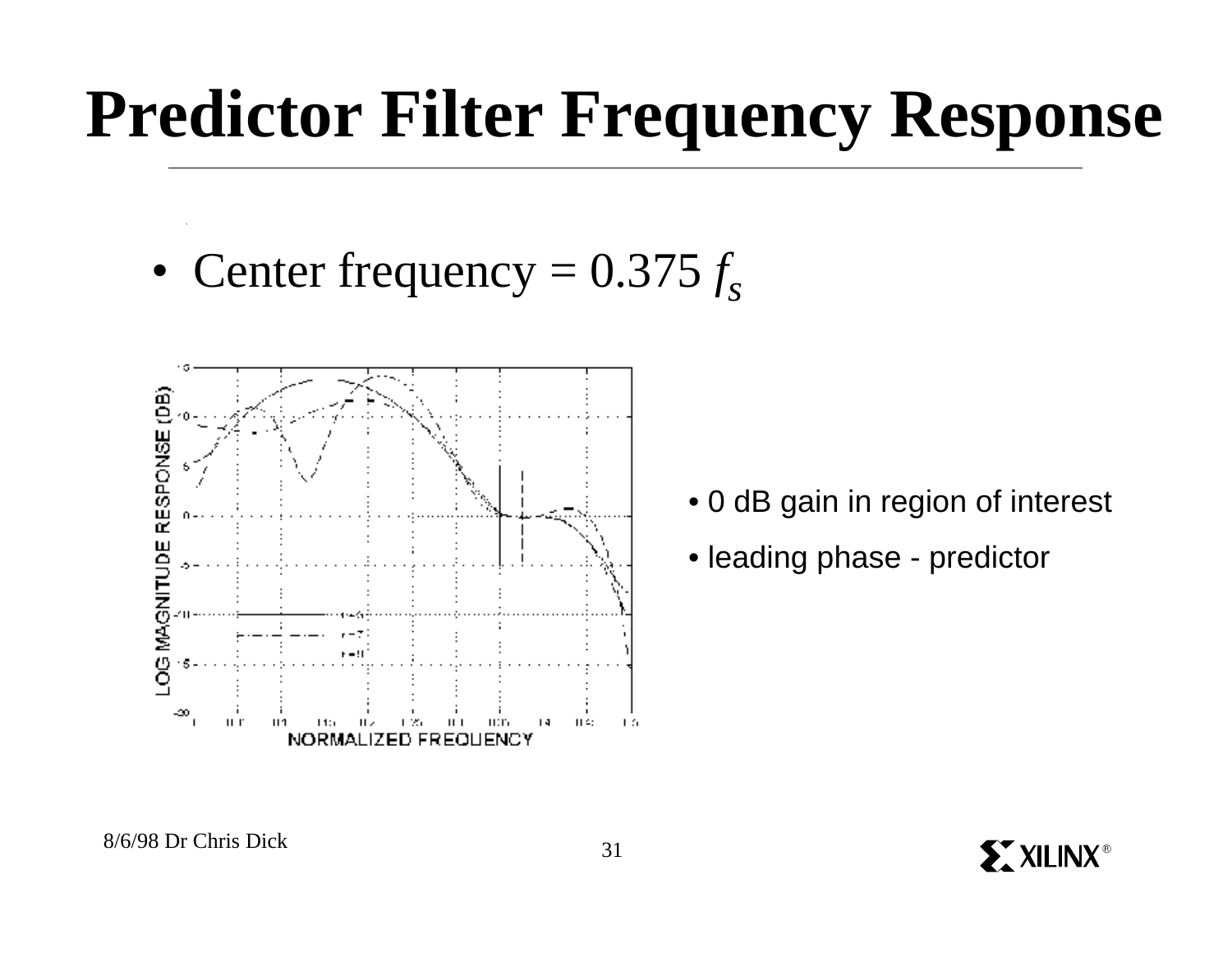### **Performance**

- Input spectrum 3 tones
- $\overline{\phantom{a}}$ • Required to recover tone at 0.375 *f s*

• Re-Quantized Spectrum

- dynamic range preserved in region of interest and sacrificed in spectrum *don't care region*

![](_page_31_Figure_5.jpeg)

![](_page_31_Figure_6.jpeg)

![](_page_31_Picture_8.jpeg)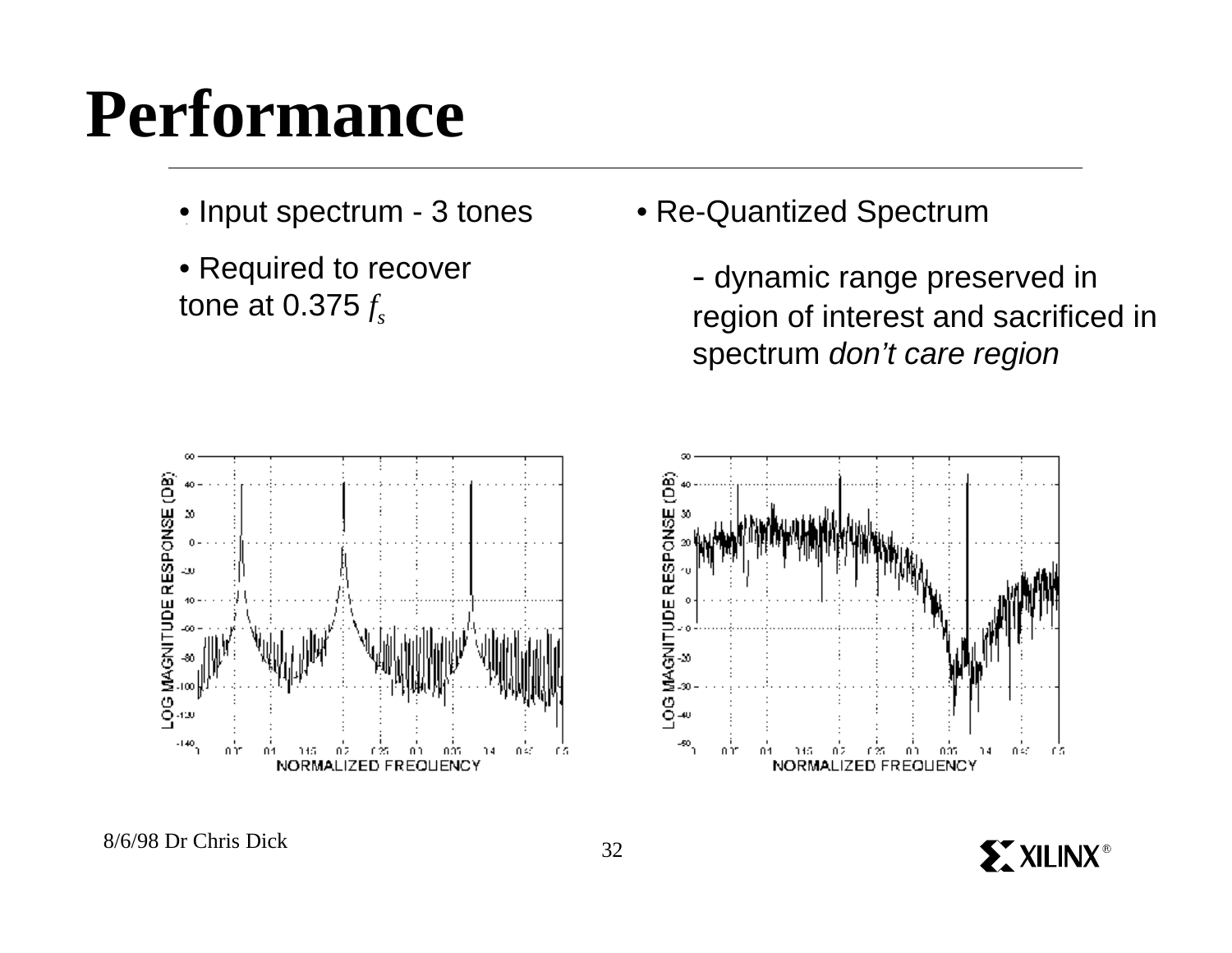### **Performance**

Filter Response

Filter Output

![](_page_32_Figure_3.jpeg)

![](_page_32_Figure_4.jpeg)

![](_page_32_Picture_6.jpeg)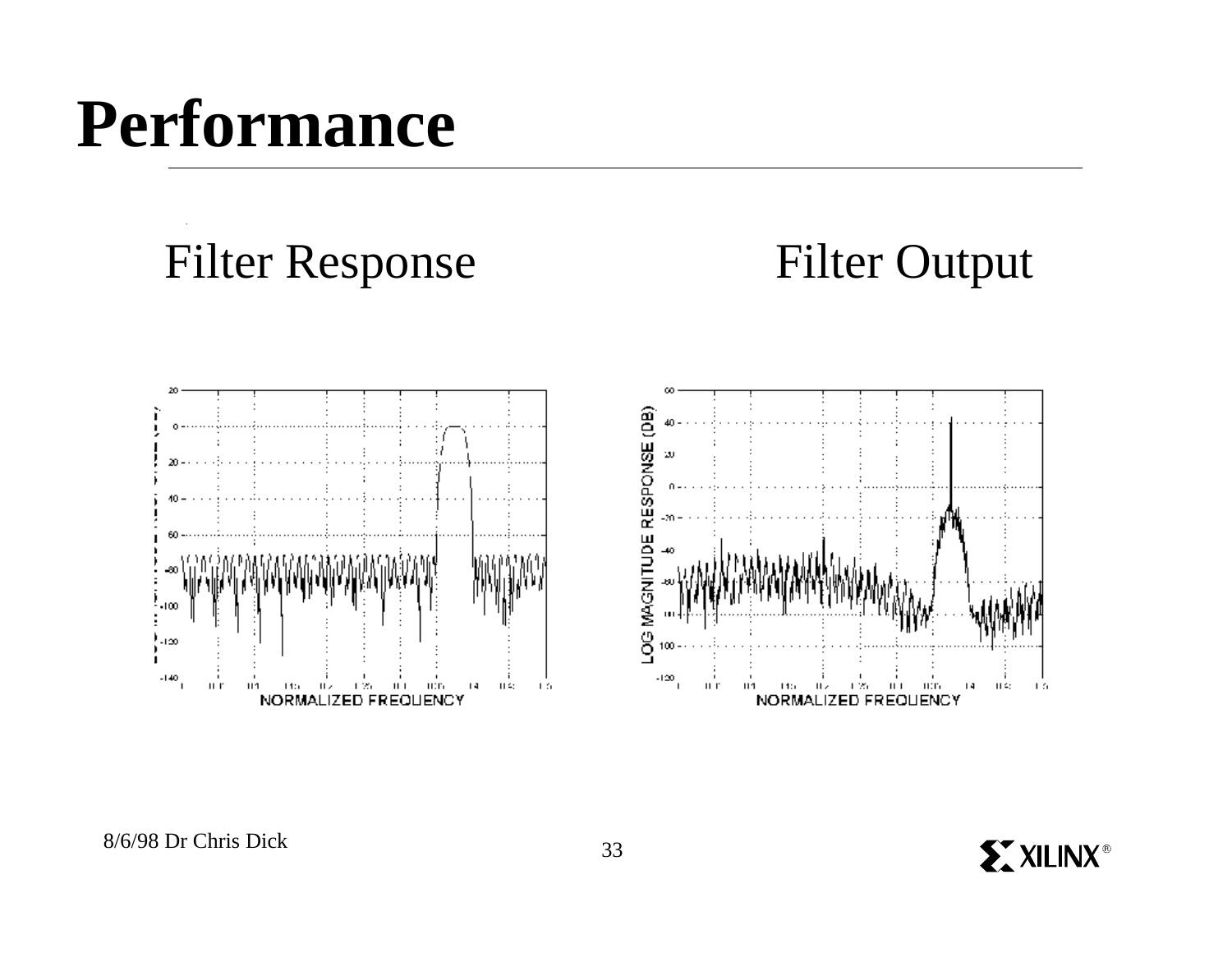# **Receiver with** ΣΔ **Pre-processor**

- No need for full multipliers in polyphase filter
- 2 CLBs per tap using bit-serial approach – (independent of coefficient precision)
- 12 CLBs per tap using 12b coefficients parallel approach
- Example highlights the architectural tradeoffs possible using FPGA DSP that are not accessible using software DSP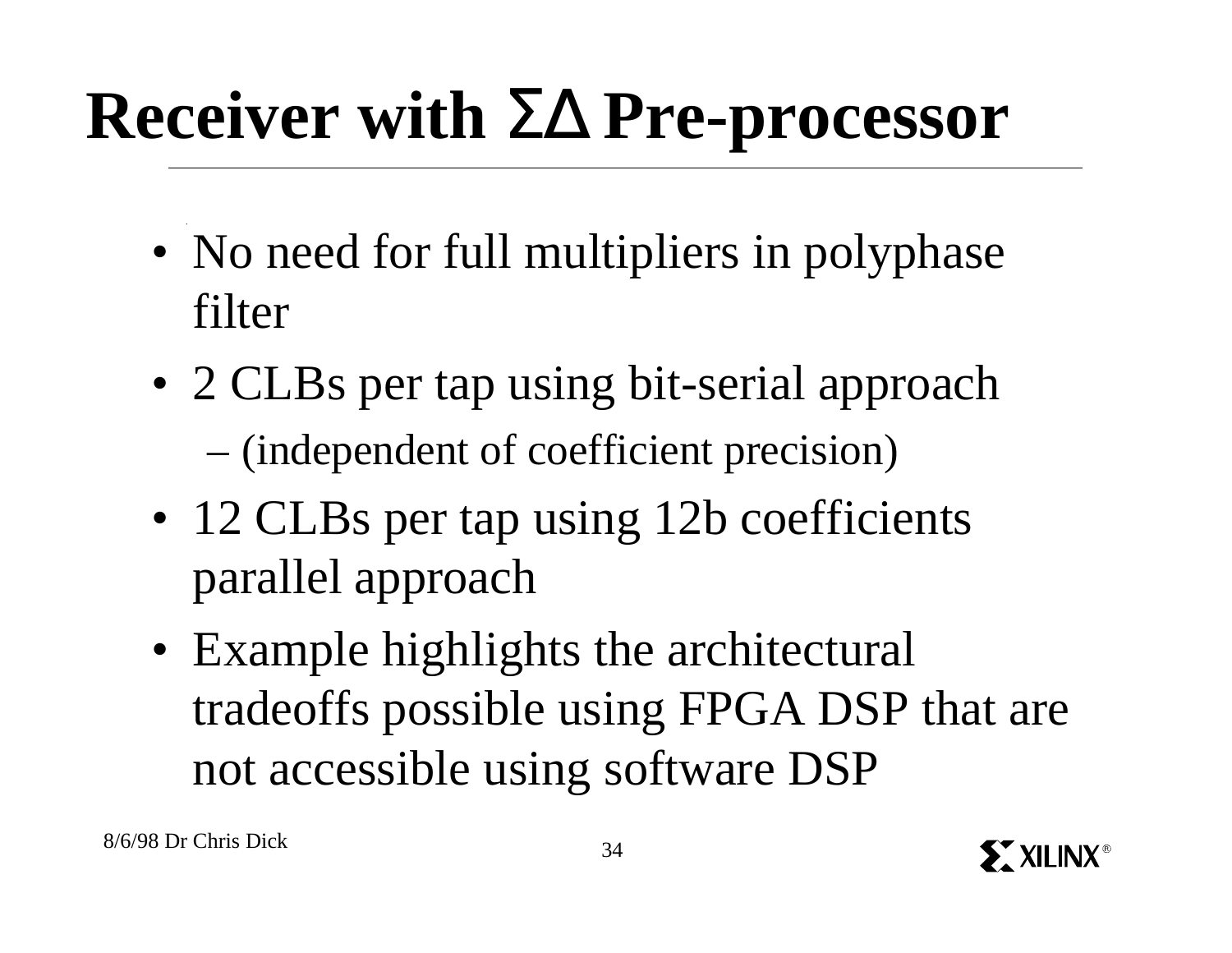### **High-Performance FPGA Adaptive Filter**

• Decision-directed equalizer

![](_page_34_Figure_2.jpeg)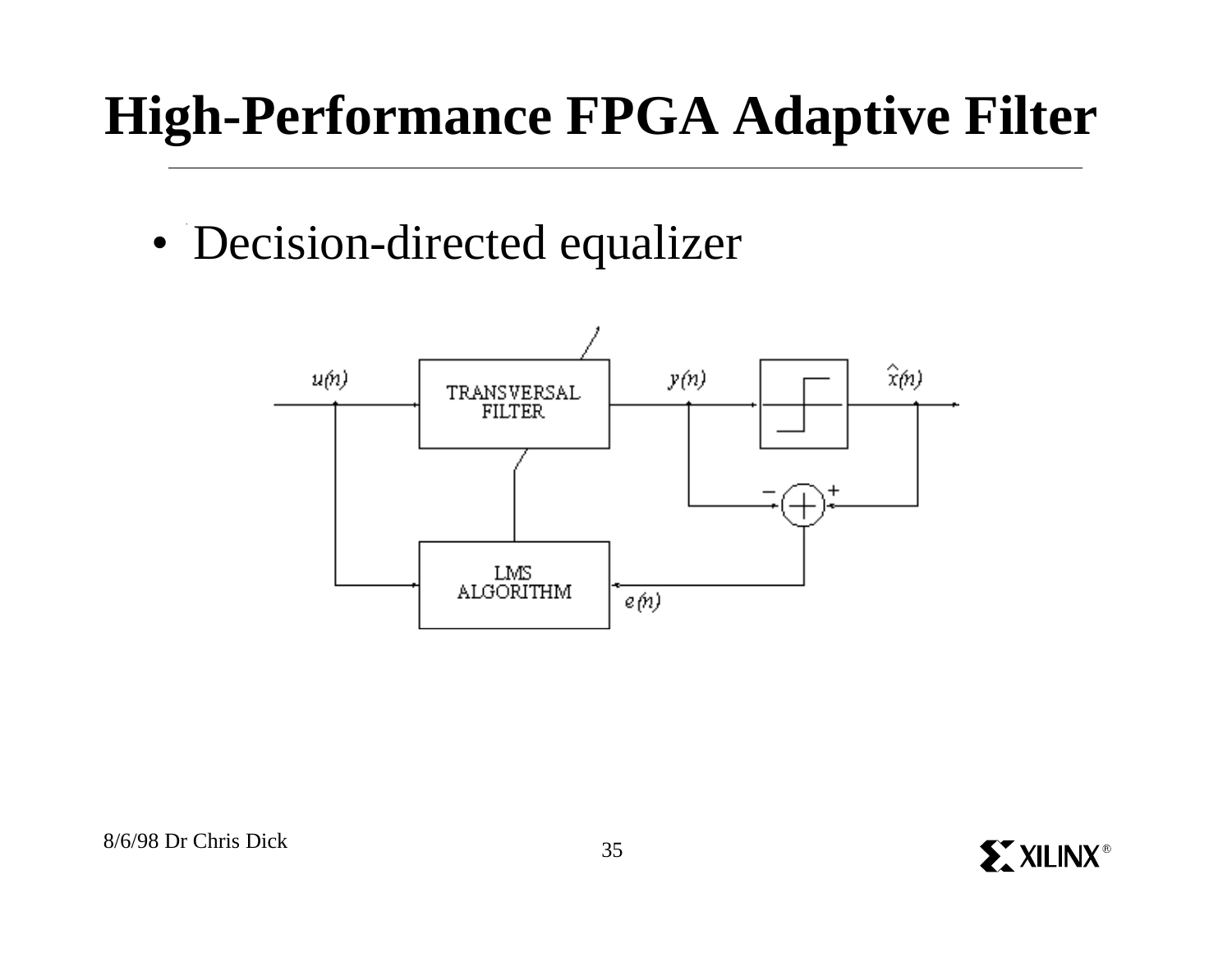### **Adaptive Filter**

• Consider inner-product and coefficient update

![](_page_35_Figure_2.jpeg)

 $c_{k+1} = c_k + m e_k x_k$ 

![](_page_35_Picture_5.jpeg)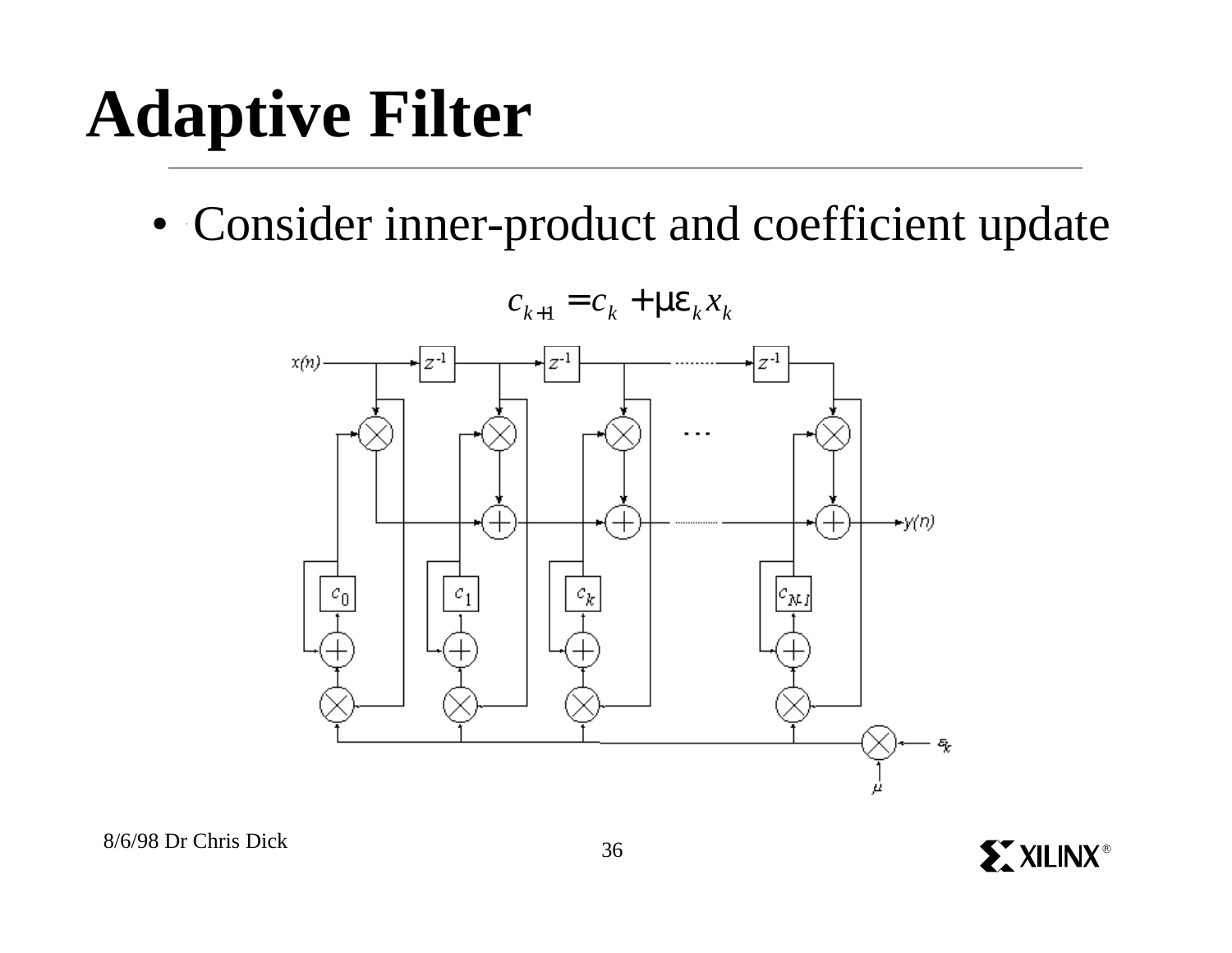# **Adaptive Filter**

- Build adaptive FIR with filter slices
- These can be employed in a parallel arrangement to provide higher performance
- Adder-tree used to combine slice outputs

![](_page_36_Figure_4.jpeg)

- 16-b precision slice 246 CLBs
- 12-b precision slice 151 CLBs

**SX XILINX®**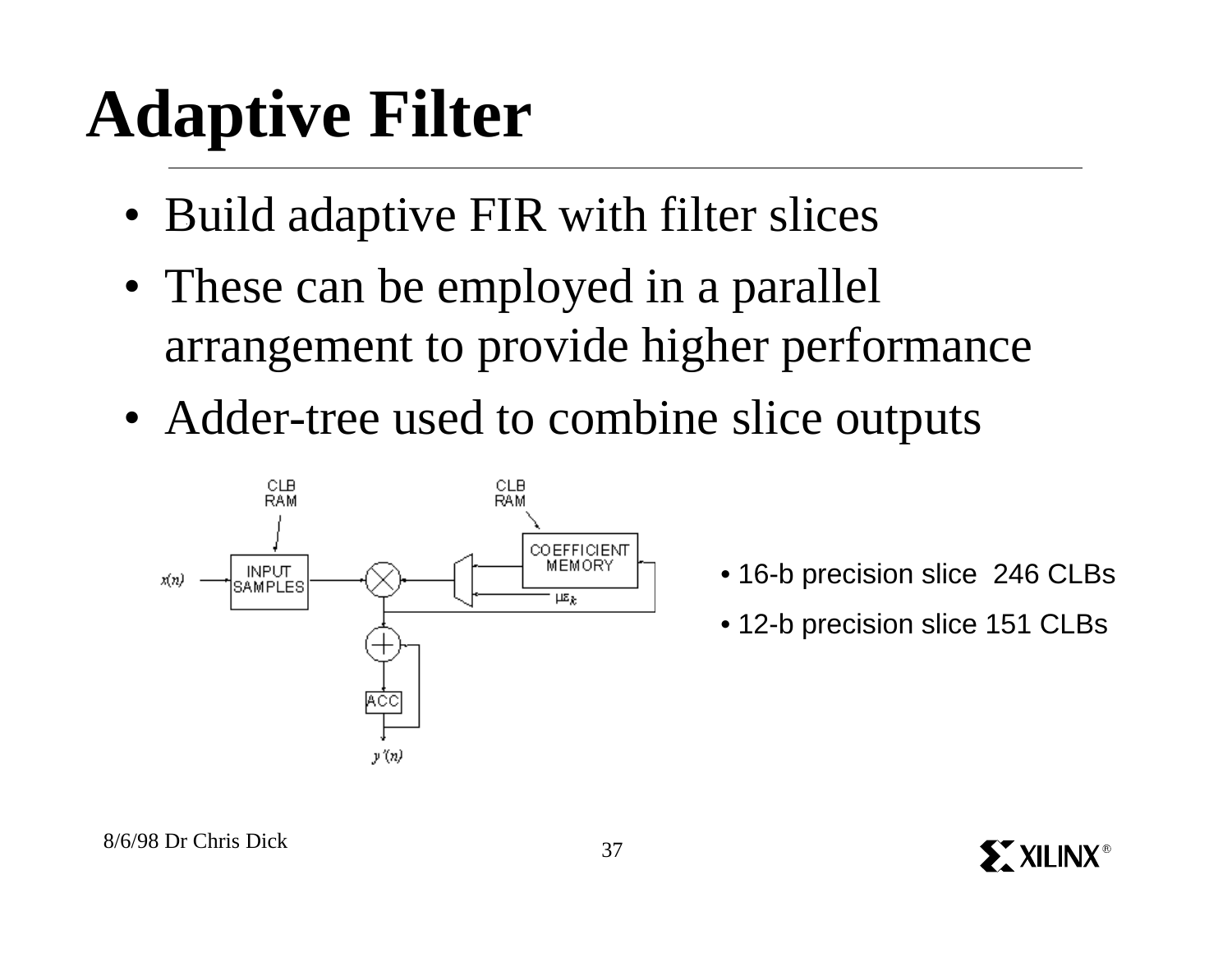# **Adaptive FIR Performance**

- Space-time tradeoffs highlighted
- 16-bit precision, 70 MHz clock

| $\overline{N}$ | # SLICES       | $f_s$ (MHz) | <b>CLBS</b> |
|----------------|----------------|-------------|-------------|
| 16             | 1              | 2.2         | 246         |
|                | $\overline{2}$ | 4.4         | 501         |
|                | 4              | 8.8         | 1011        |
|                | 8              | 17.6        | 2024        |
|                | 16             | 35.2        | 4071        |
| 32             | 1              | 1.1         | 246         |
|                | $\overline{2}$ | 2.2         | 501         |
|                | 4              | 4.4         | 1011        |
|                | 8              | 8.8         | 2024        |
|                | 16             | 17.6        | 4071        |

8/6/98 Dr Chris Dick 38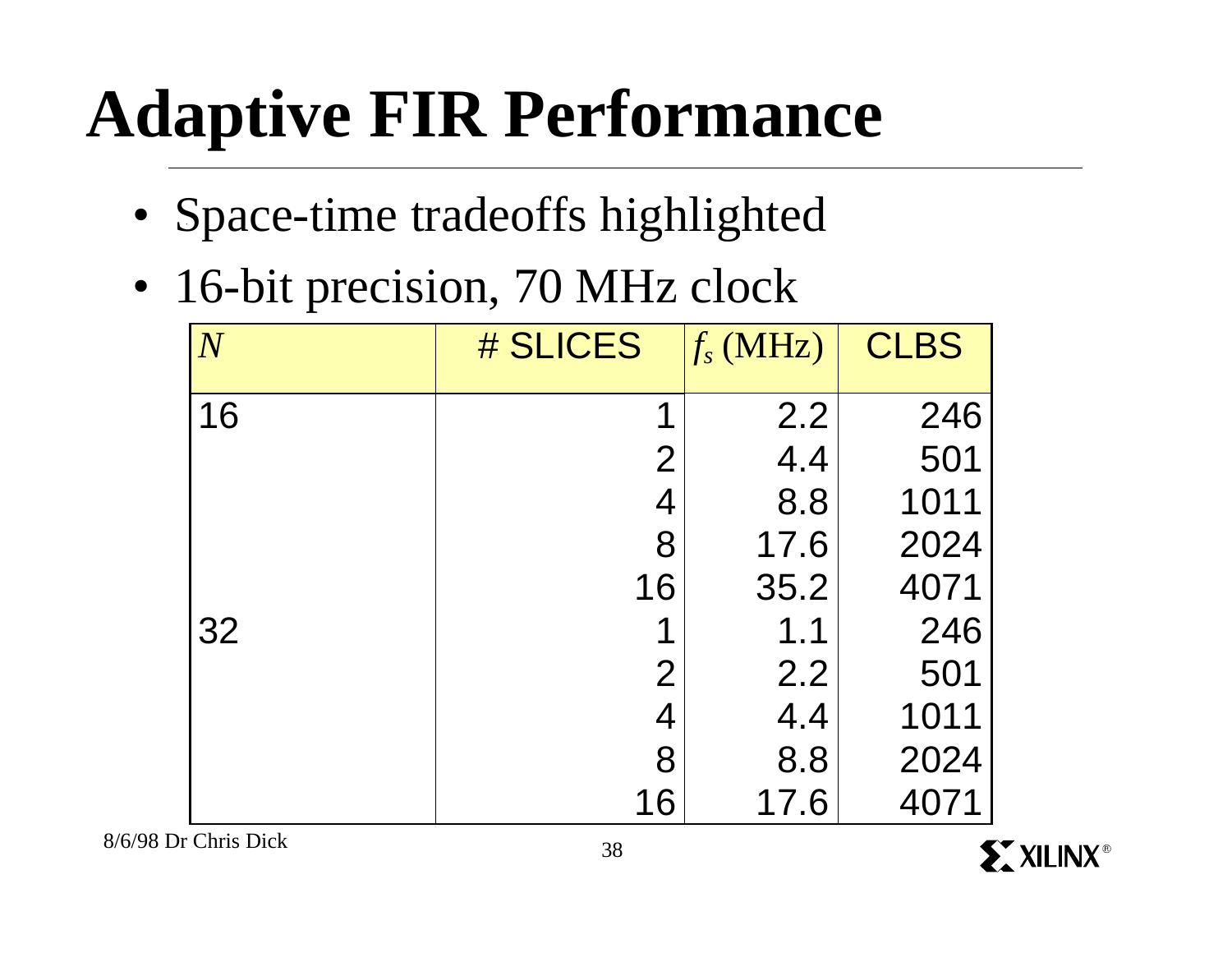# **Adaptive FIR Performance**

- Space-time tradeoffs highlighted
- 12-bit precision, 80 MHz clock

| $\overline{N}$ | # SLICES       | $f_s$ (MHz) | <b>CLBS</b> |
|----------------|----------------|-------------|-------------|
| 16             | 1              | 2.5         | 246         |
|                | $\overline{2}$ | 5.0         | 501         |
|                | 4              | 10          | 1011        |
|                | 8              | 20          | 2024        |
|                | 16             | 40.0        | 4071        |
| 32             | 1              | 1.25        | 246         |
|                | $\overline{2}$ | 2.5         | 501         |
|                | 4              | 5.0         | 1011        |
|                | 8              | 10.0        | 2024        |
|                | 16             | 20.0        | 4071        |

8/6/98 Dr Chris Dick <sup>39</sup>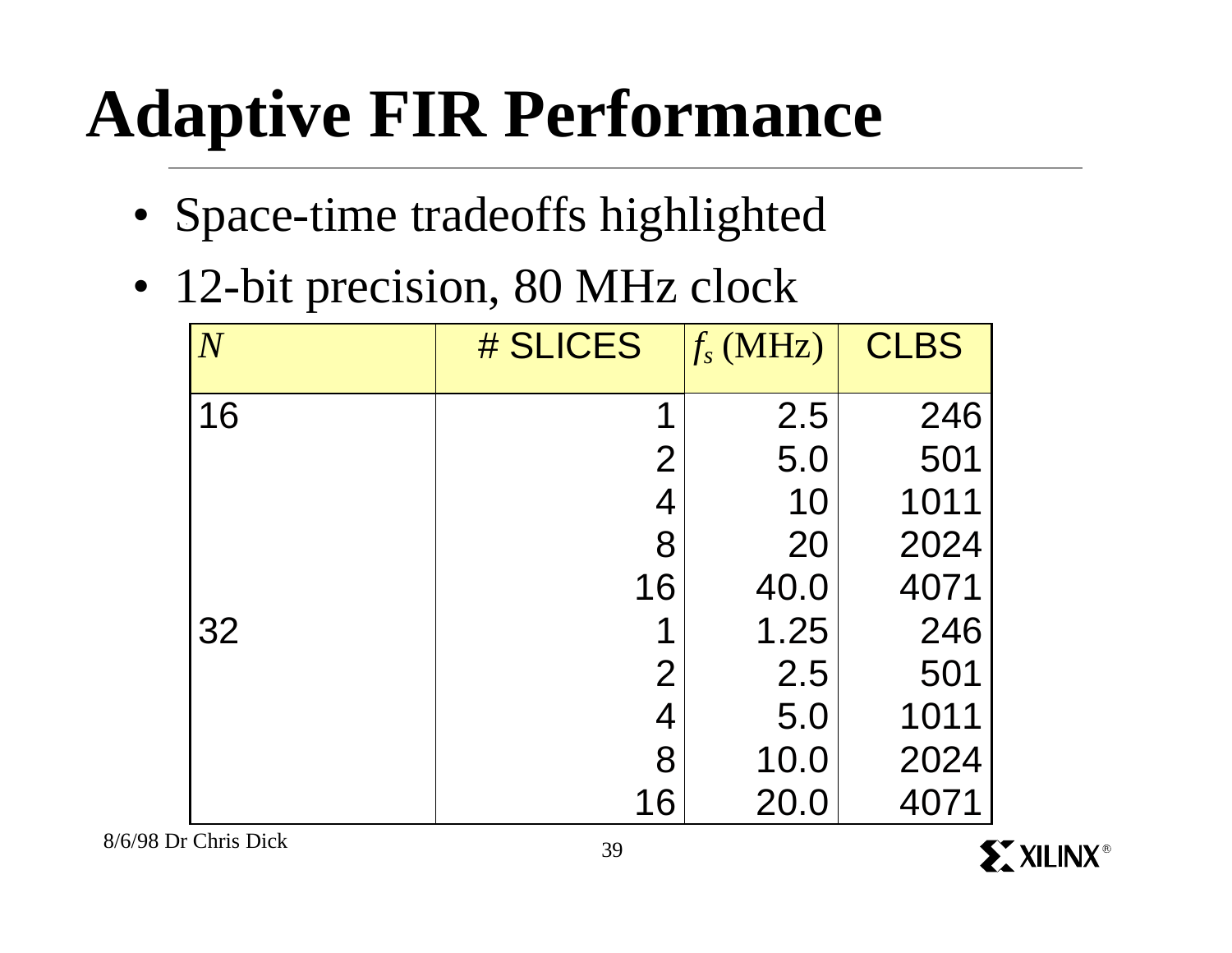# **FPGAs, FFTs and OFDM**

• OFDM modulation and interpolation implemented by zero-extended FFT

![](_page_39_Figure_2.jpeg)

 $8/6/98$  Dr Chris Dick  $40$ 

**ST XILINX®**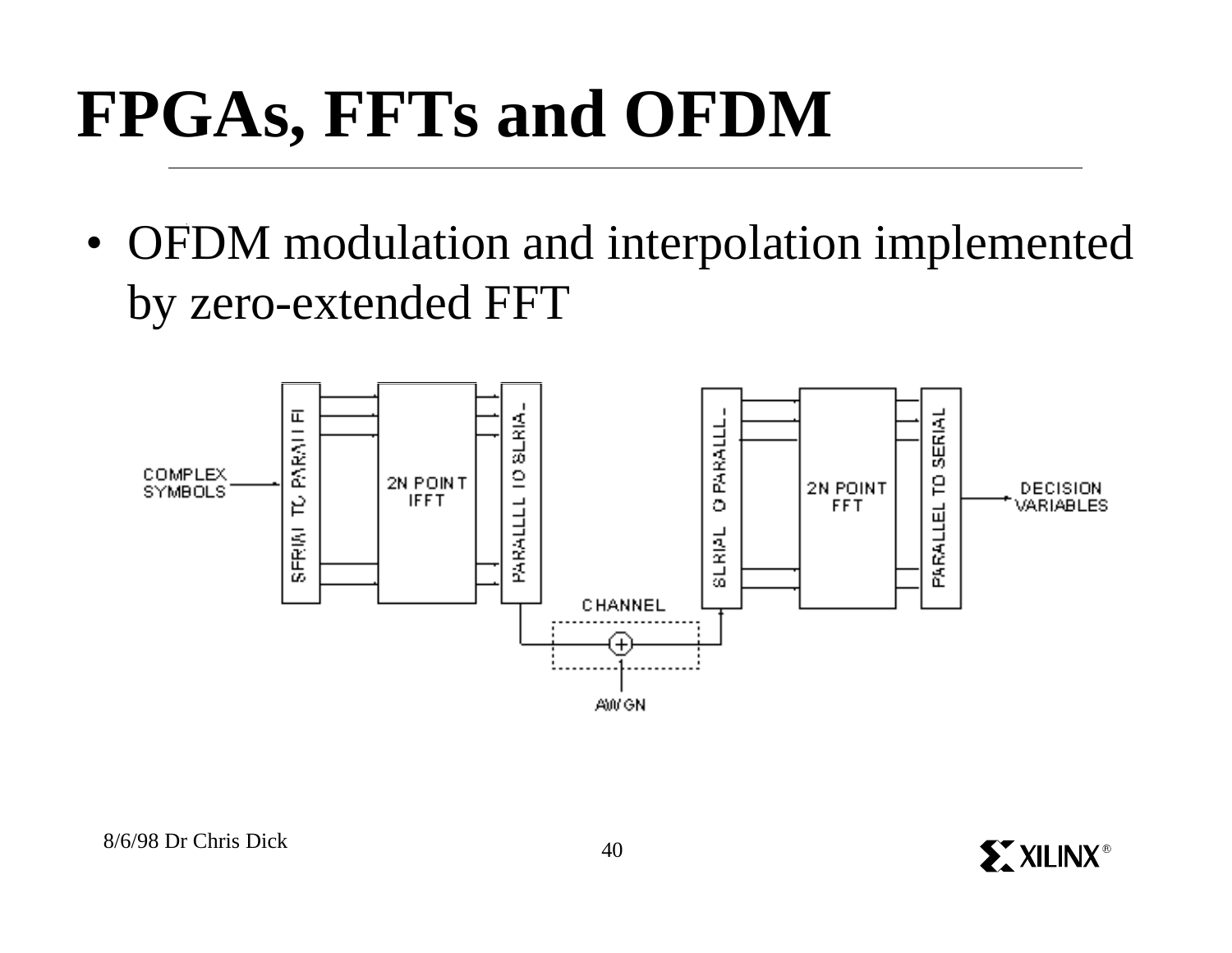## **FPGA FFT Performance**

- 16-bit complex input/output
- 16-bit phase factors
- Table highlights FPGA capacity for Space-Time tradeoff

| $\overline{N}$ | CLB COUNT / EXECUTION TIME µs |                 |             |      |             |    |  |  |
|----------------|-------------------------------|-----------------|-------------|------|-------------|----|--|--|
|                | <b>CLBs</b>                   | T               | <b>CLBs</b> | T    | <b>CLBs</b> | T  |  |  |
| 16             |                               | 1512 0.267 1200 |             | 0.53 |             |    |  |  |
| 32             | 800                           | 2.3             |             |      |             |    |  |  |
| 64             | 1295                          |                 | 4.2   1545  | 2.8  | 750         | 25 |  |  |
| 256            | 1855                          | 18.9            |             |      |             |    |  |  |
| 1024           | 1495                          | 86              | 1750        | 69   | 3500        | 35 |  |  |

![](_page_40_Picture_7.jpeg)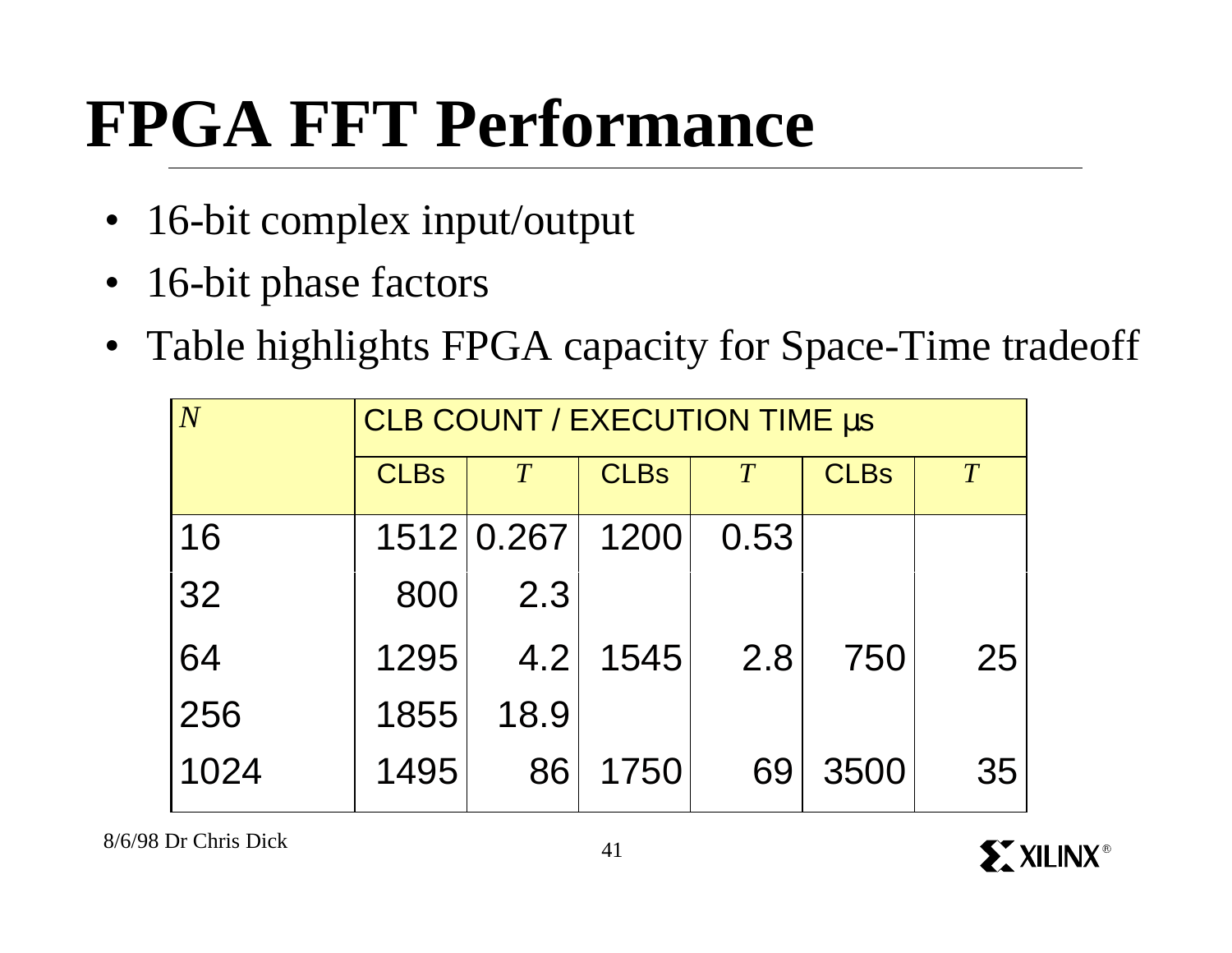# **System Design Using FPGAs**

- Schematic capture, HDLs
- High-level modules *COREs* available to enhance system design, development, productivity

Decrease time-to-market

- Some DSP CORE examples
	- $-$  FFTs
	- FIR filters
	- Reed-Solomon
	- DDS
	- many others

![](_page_41_Picture_12.jpeg)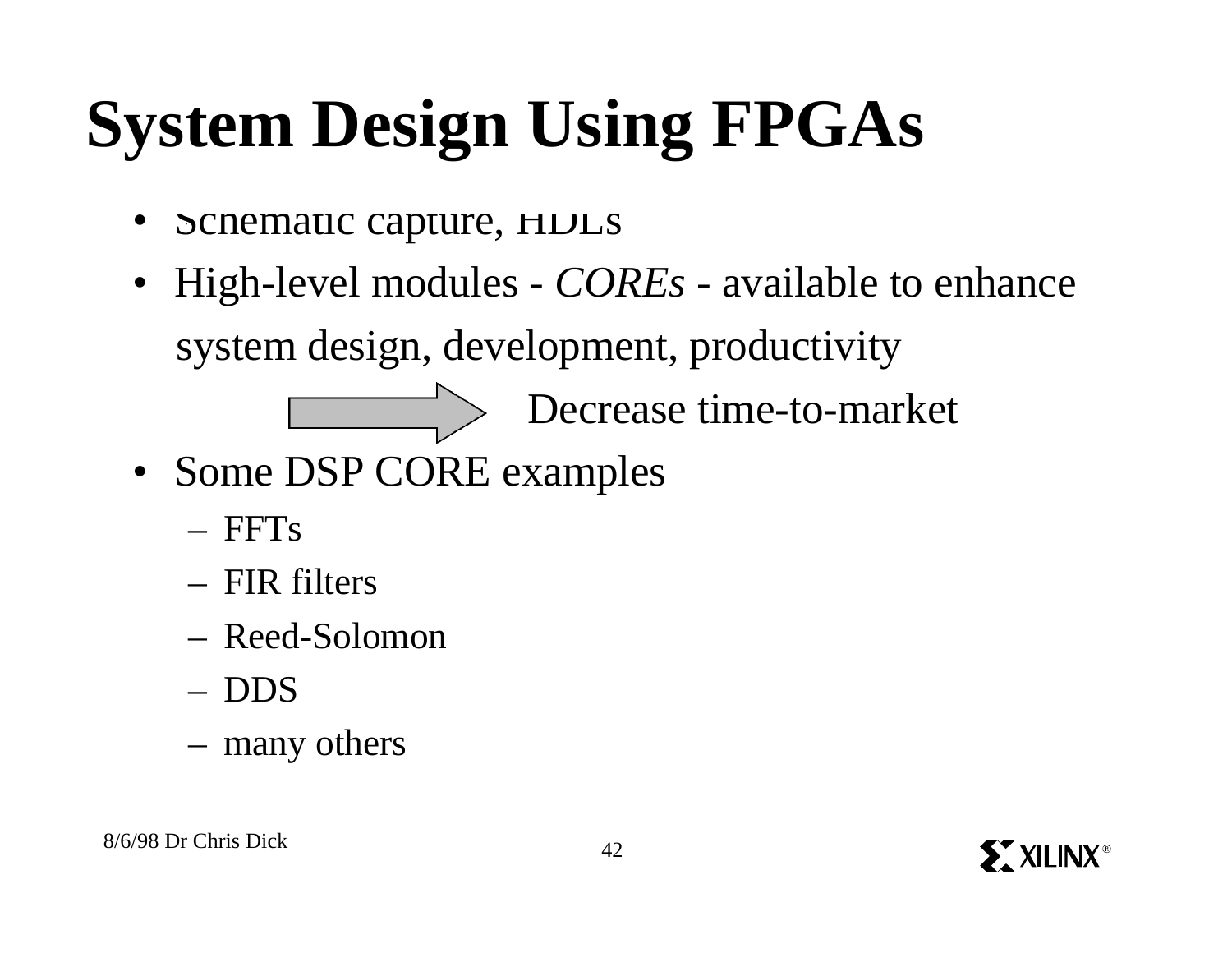### DSP LogiCOREs Exploit FPGA Architecture

![](_page_42_Figure_1.jpeg)

Matrix of 16 by 1 RAM primitives

- Look-up-table logic
- FIFOs, shift-registers, …
- Multiple small memories

10,000 RAM primitives on a chip Regular, monolithic, scalable structure Efficient: 1 - 3 Million MACs per CLB

![](_page_42_Picture_9.jpeg)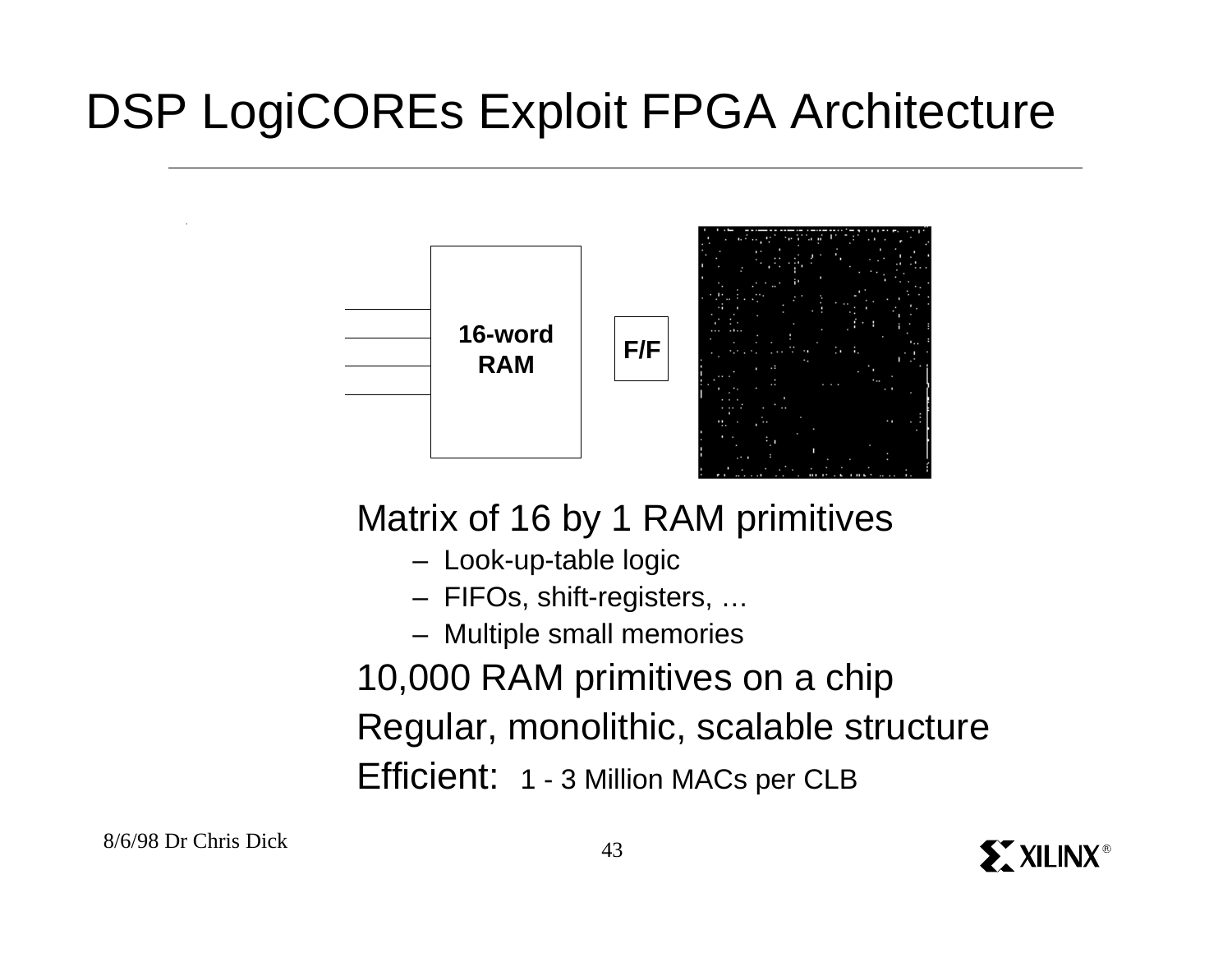![](_page_43_Figure_0.jpeg)

# **CORE Generator Design Flow**

![](_page_43_Picture_4.jpeg)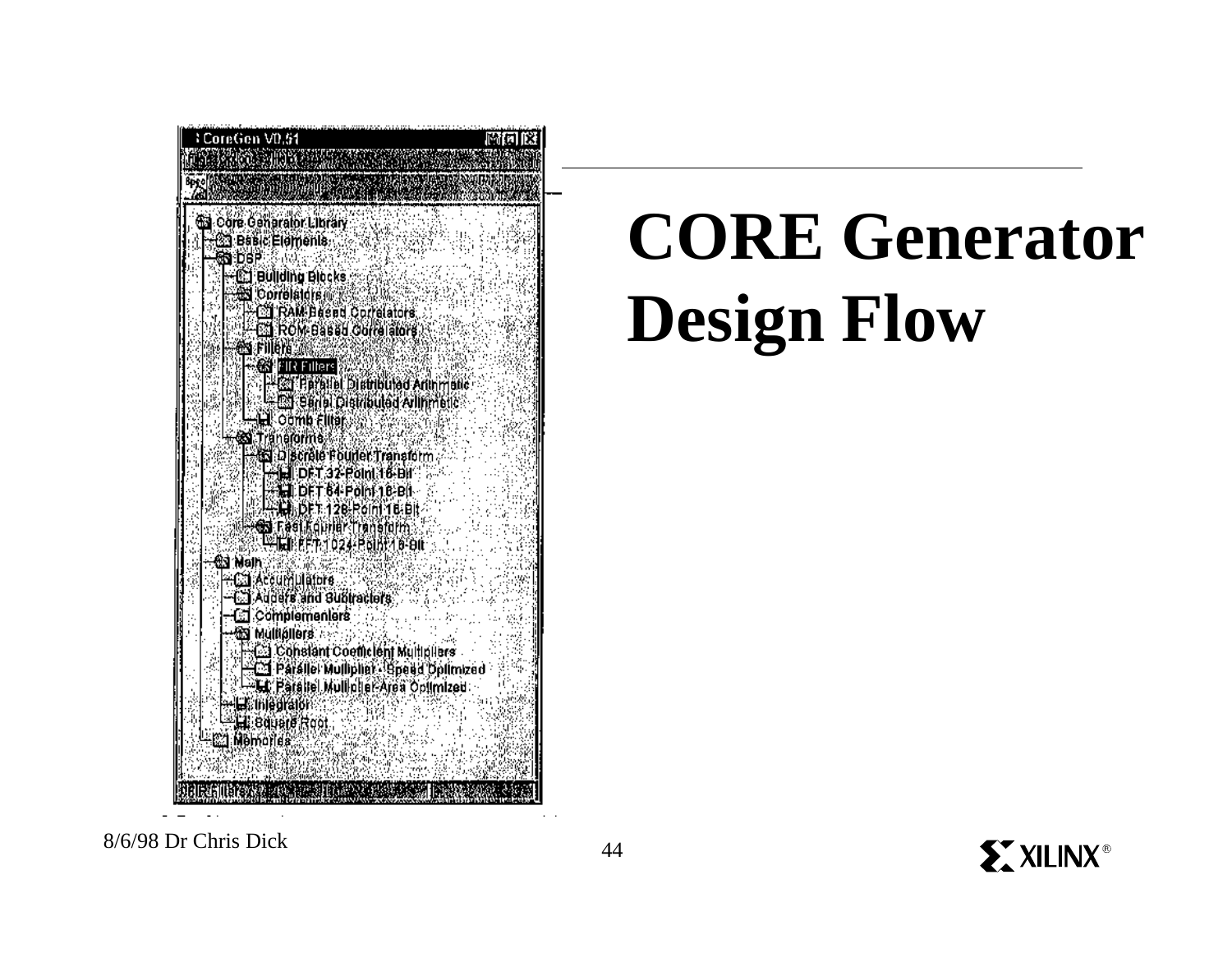#### **DSP CORE Generator Outputs**

![](_page_44_Figure_1.jpeg)

*Predictable Performance regardless number of cores*

![](_page_44_Picture_5.jpeg)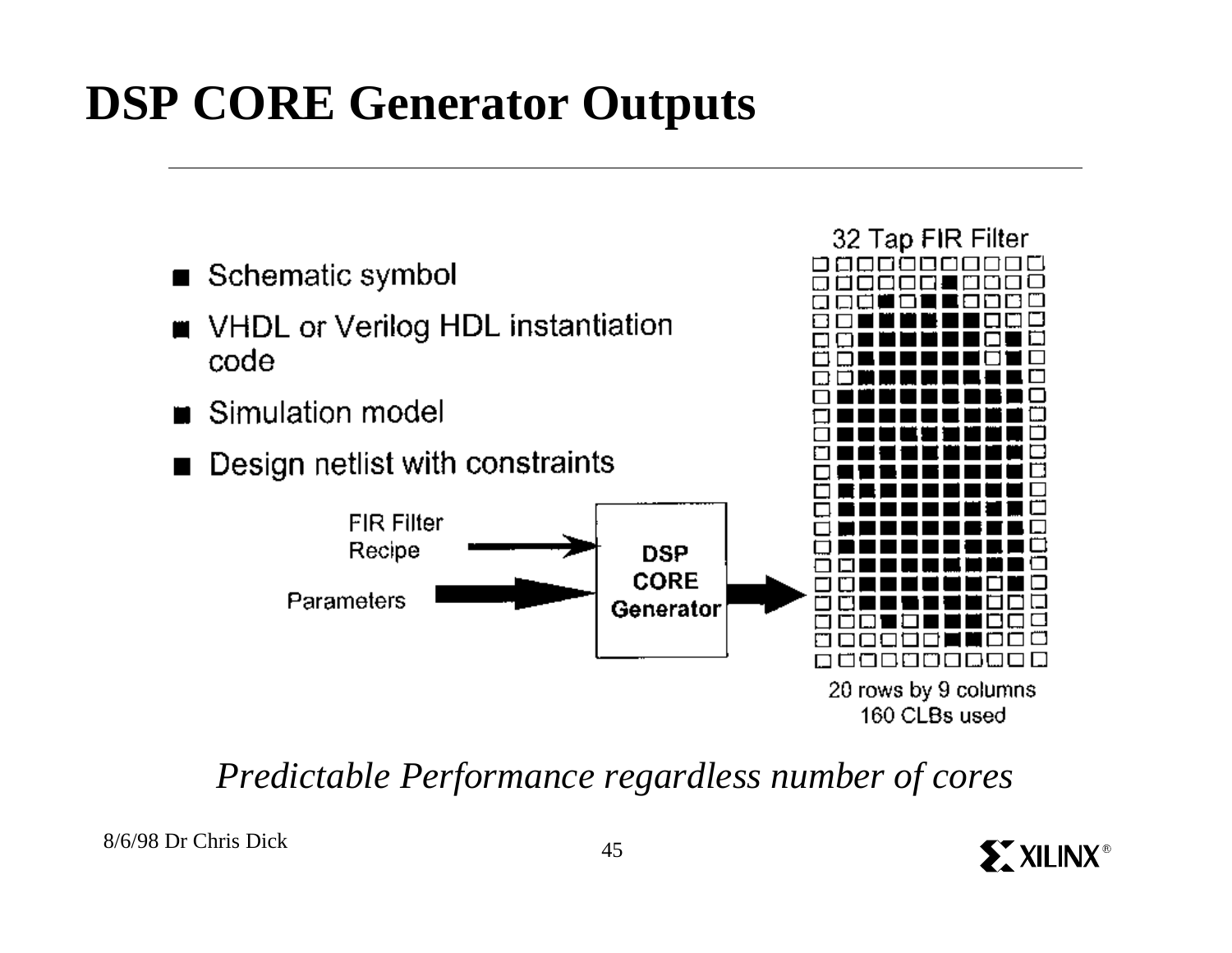### **Predictable Size & Performance**

- Built for System Performance Not Benchmarks.
- Generated with RPM (Relationally Placed Macro).

RPM Macro Level

- Predictable size.
- Close proximity of communicating elements
- Alignment of Critical paths
- Accessible I/O signals
- Improves Density

![](_page_45_Picture_9.jpeg)

### Advantages

- Rapid progress for automatic and manual design methods (1 macro, NOT 100's of elements!)
- Consistent performance anywhere on the die.

**EXILINX®** 

- Packing density very high
- Adequate set-up times

Filling a device with Xilinx Cores does not reduce performance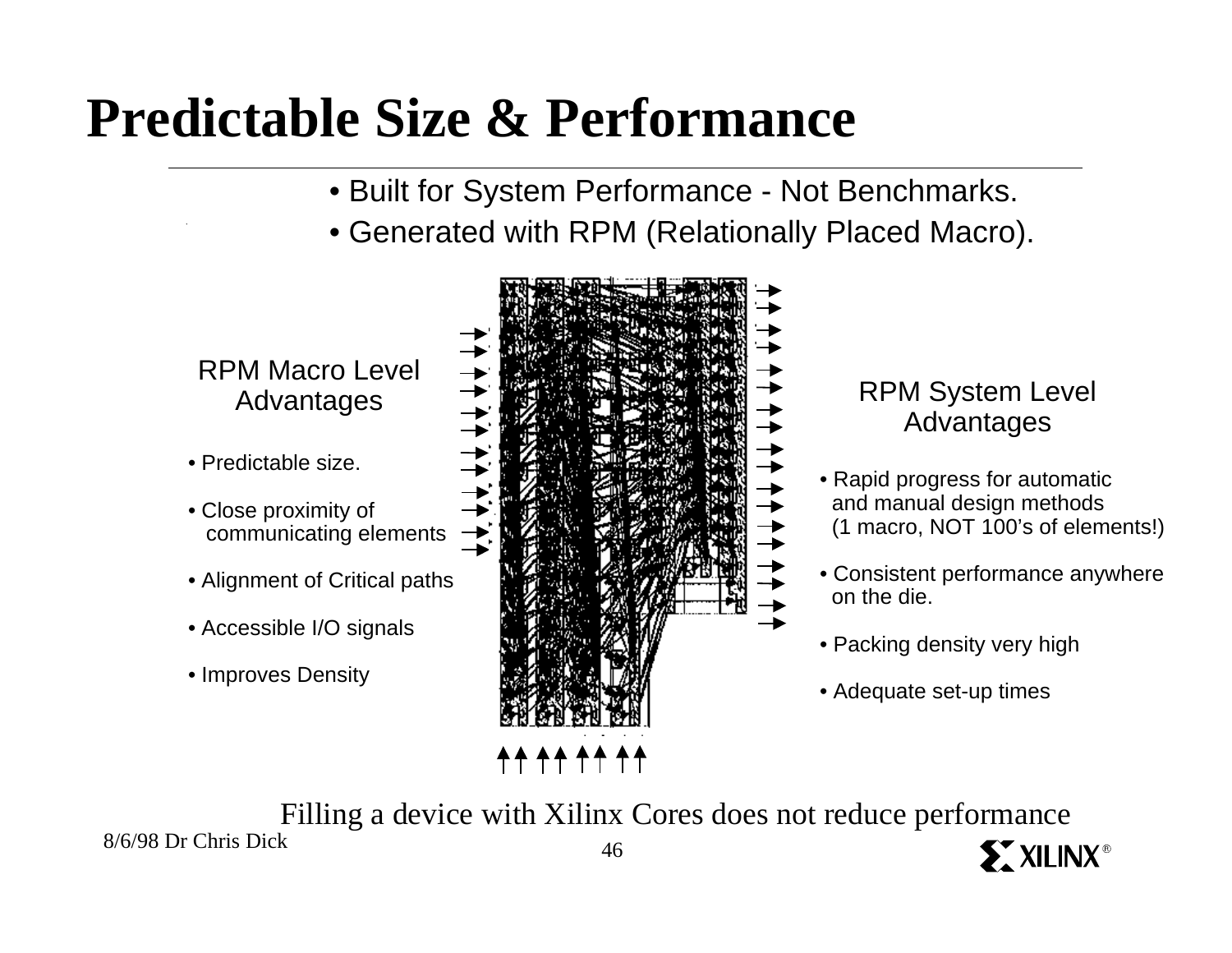#### **Performance Independent of core location**

![](_page_46_Figure_1.jpeg)

Same core installed in different locations

• Xilinx LogiCOREs deliver the same performance for any placement

**ST XILINX®** 

• Non-segmented routing FPGAs can't do this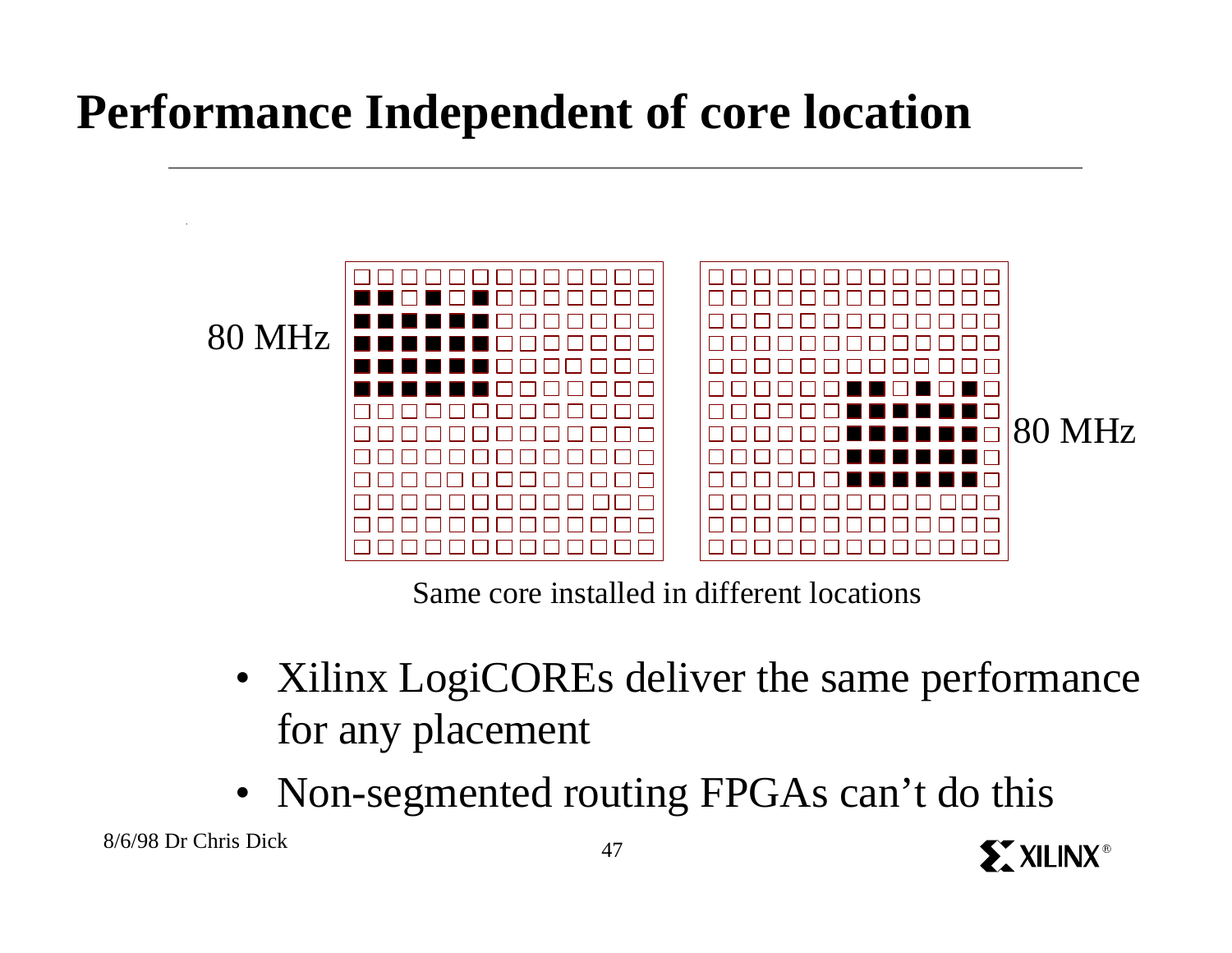### **Performance Independent of Device Size**

![](_page_47_Figure_1.jpeg)

- Same performance for a 4005 or 4085
- Non-segmented routing FPGAs can't do this

![](_page_47_Picture_6.jpeg)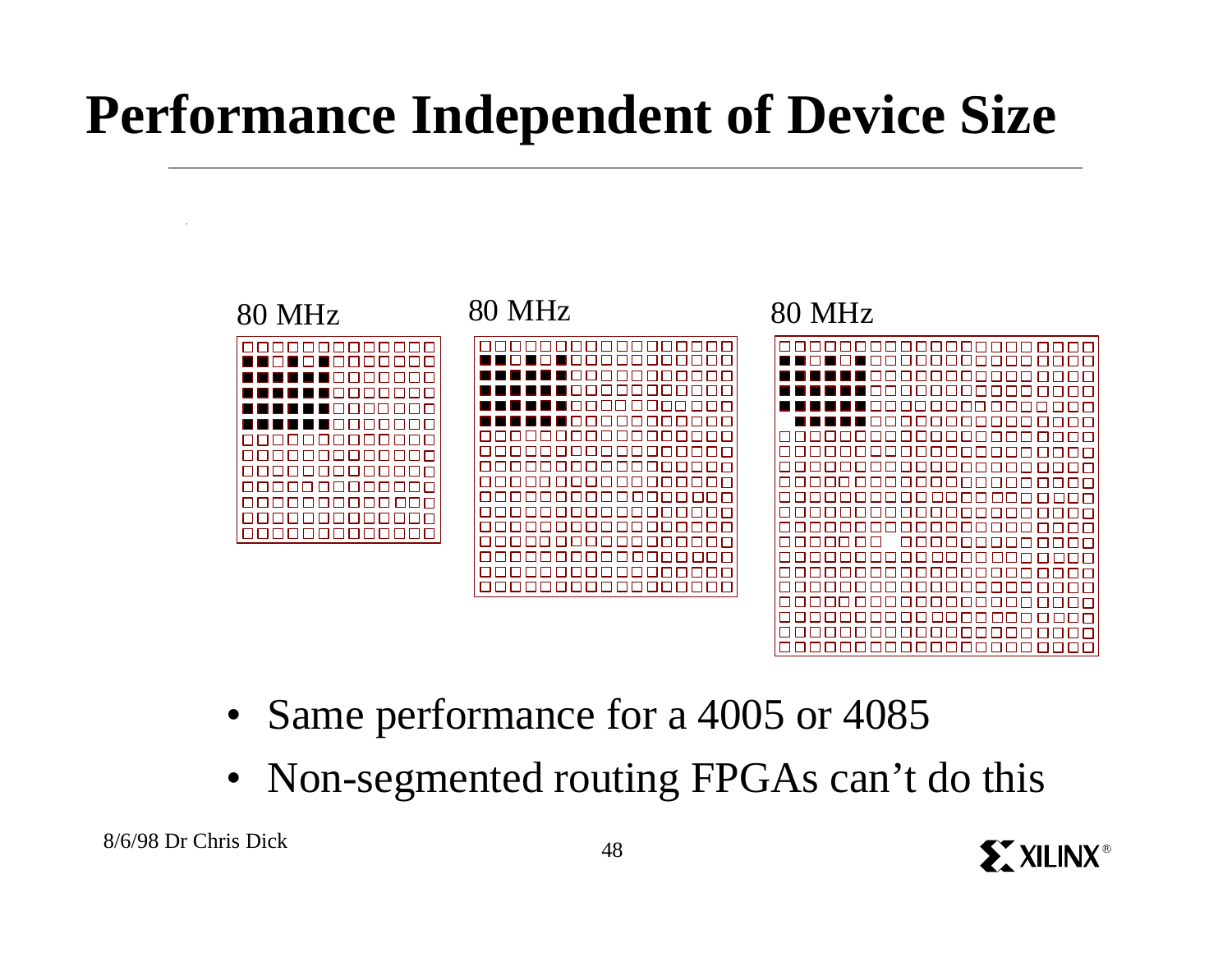#### **Performance Independent of Device Utilization**

![](_page_48_Figure_1.jpeg)

• Xilinx has performance independent of the number of cores added

**EXILINX®** 

• Non-segmented routing FPGAs can't do this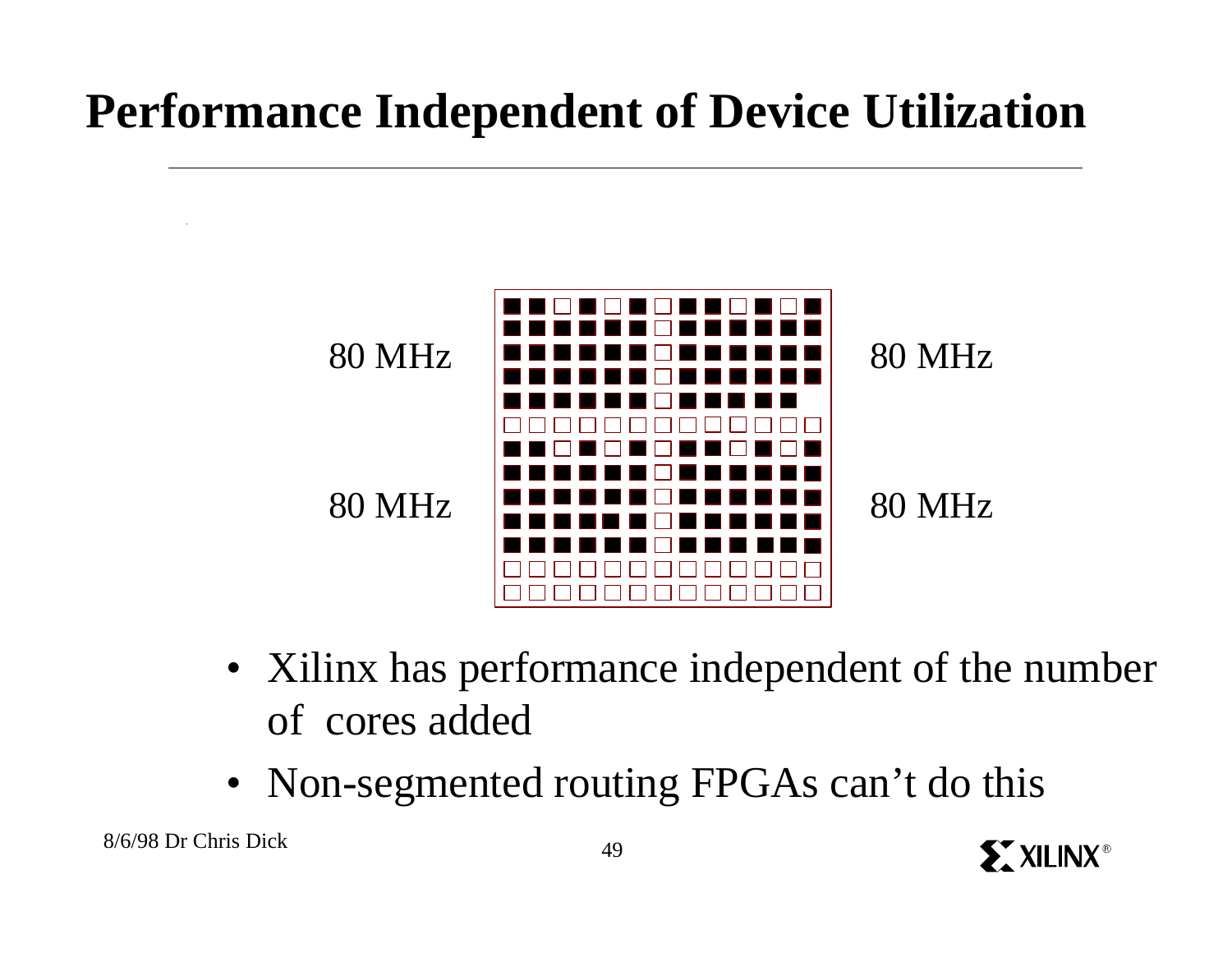### **Segmented Vs Non-Segmented Routing**

![](_page_49_Figure_1.jpeg)

 $8/6/98$  Dr Chris Dick  $50$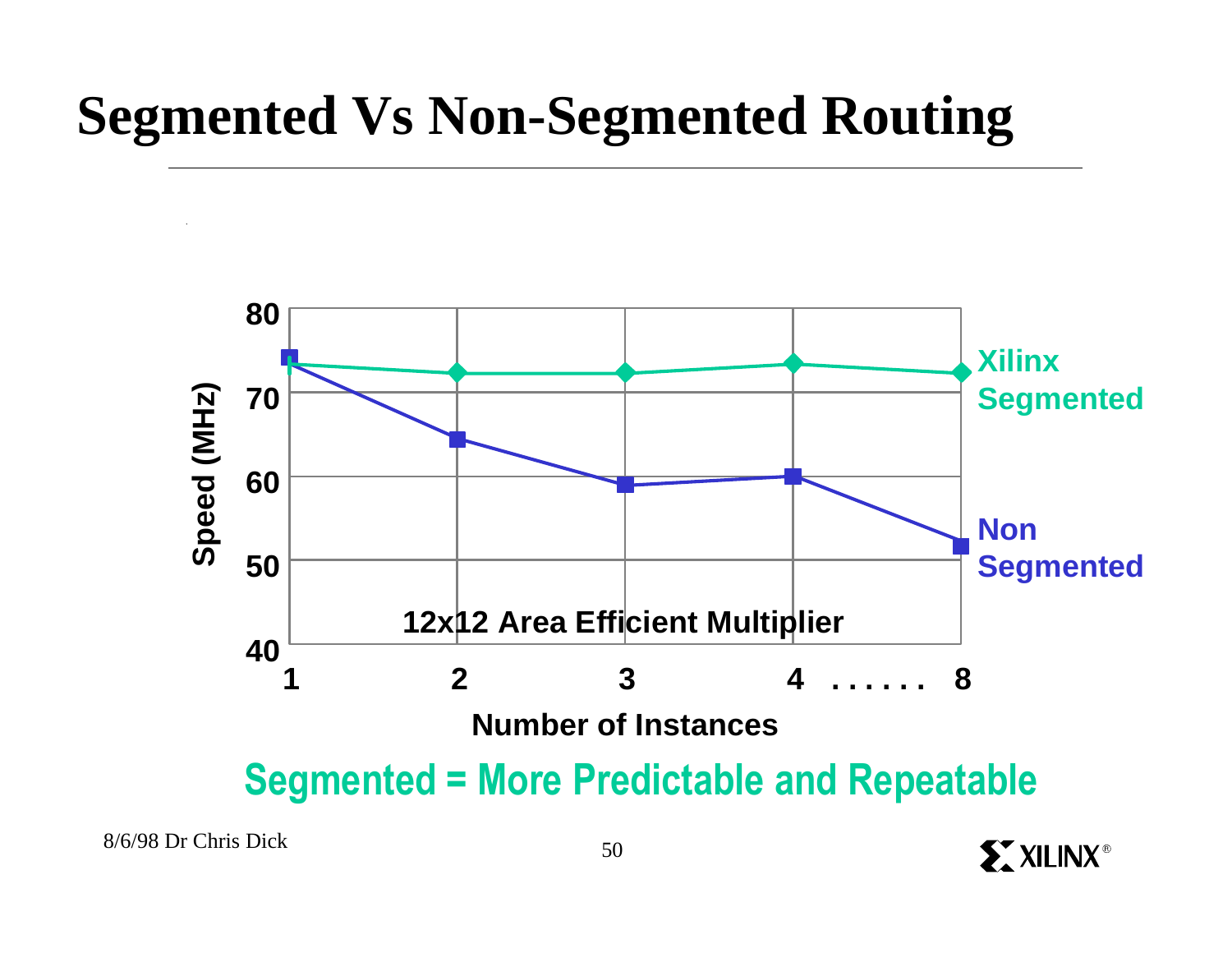# **Segmented Routing = Low Power**

#### **Xilinx FPGA Architecture**

![](_page_50_Figure_2.jpeg)

*"Segmented" Interconnect Lines*

• Lower capacitance on short lines means lower power

#### **Other Architecture**

![](_page_50_Figure_6.jpeg)

*"Non-Segmented" Interconnect Lines*

• Higher capacitance on each net means higher power

**SXXILINX®** 

#### *Xilinx* **routing is less than 2/3 non-segmented FPGA power - assuming same process**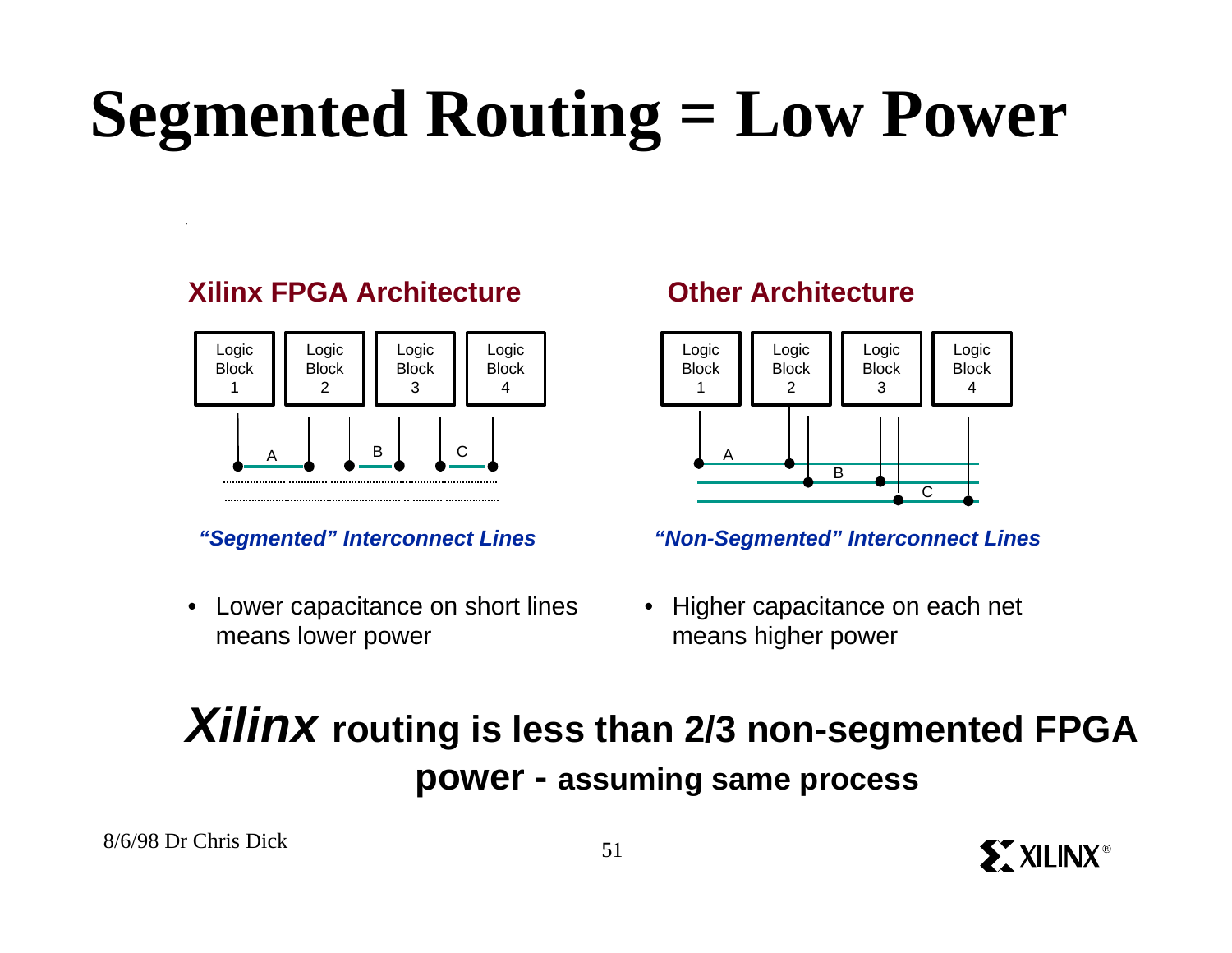#### **Segmented Interconnect Yields Lower Power**

![](_page_51_Figure_1.jpeg)

 $8/6/98$  Dr Chris Dick 52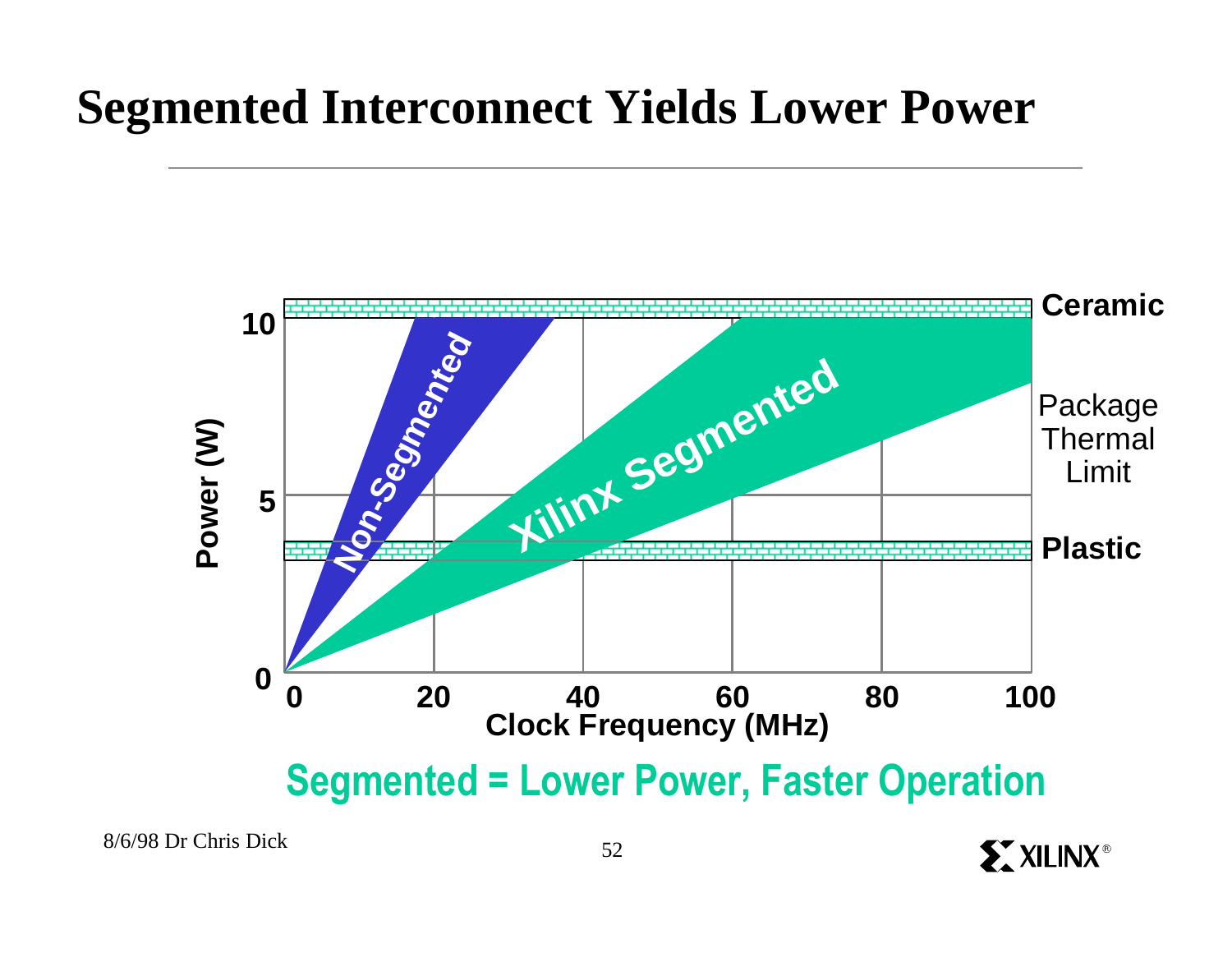### **Power Dissipation Advantage Often the Limiting Factor In DSP**

- Xilinx Advantage over competitive FPGAs
	- Segmented routing is essential in DSP applications
	- 3:1 advantage over non-segmented architecture
- Xilinx advantage over DSP processors:
	- Half the power of popular DSPs
		- Independent study by Stanford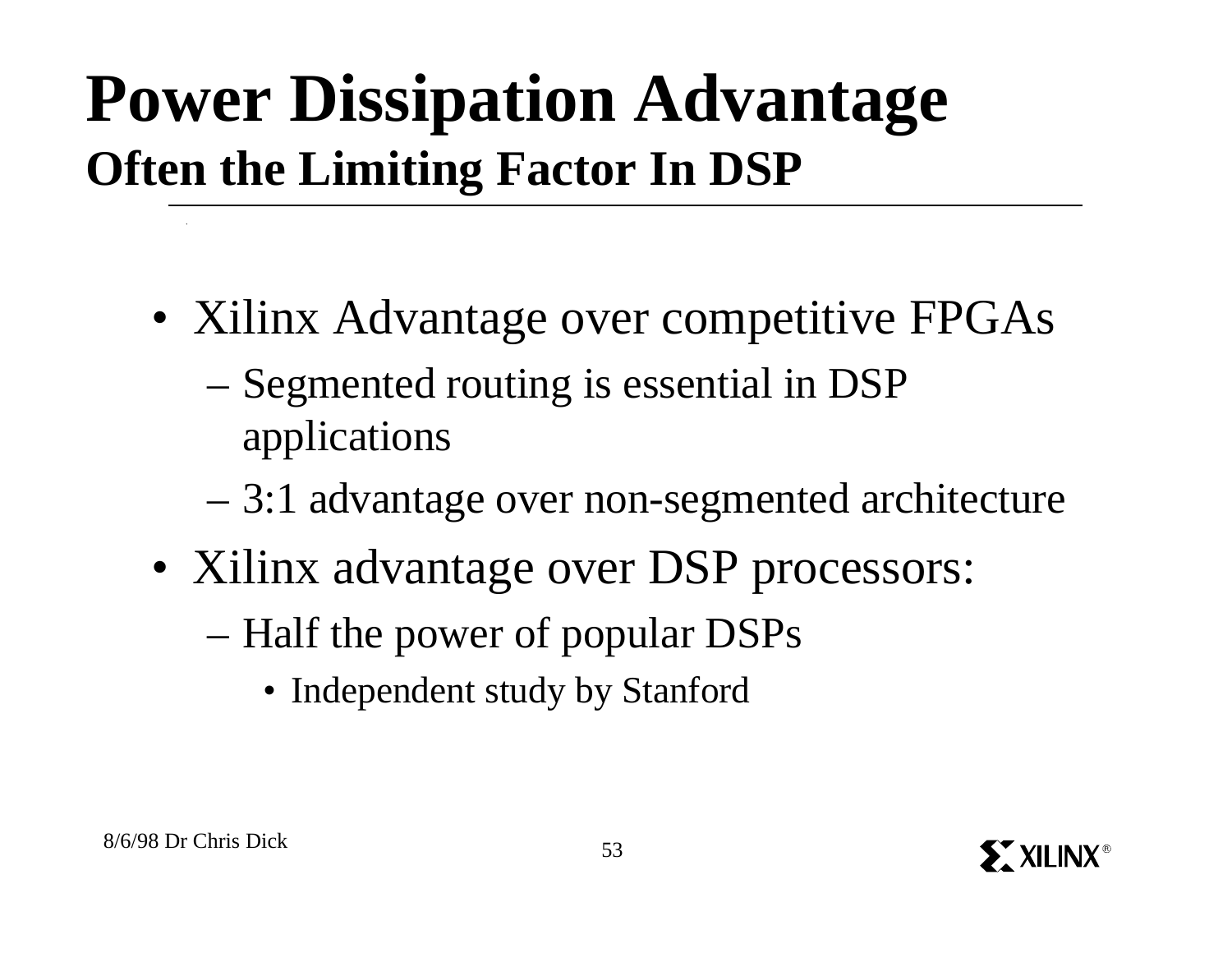### **New Devices for FPGA DSP -** *Virtex*

![](_page_53_Figure_1.jpeg)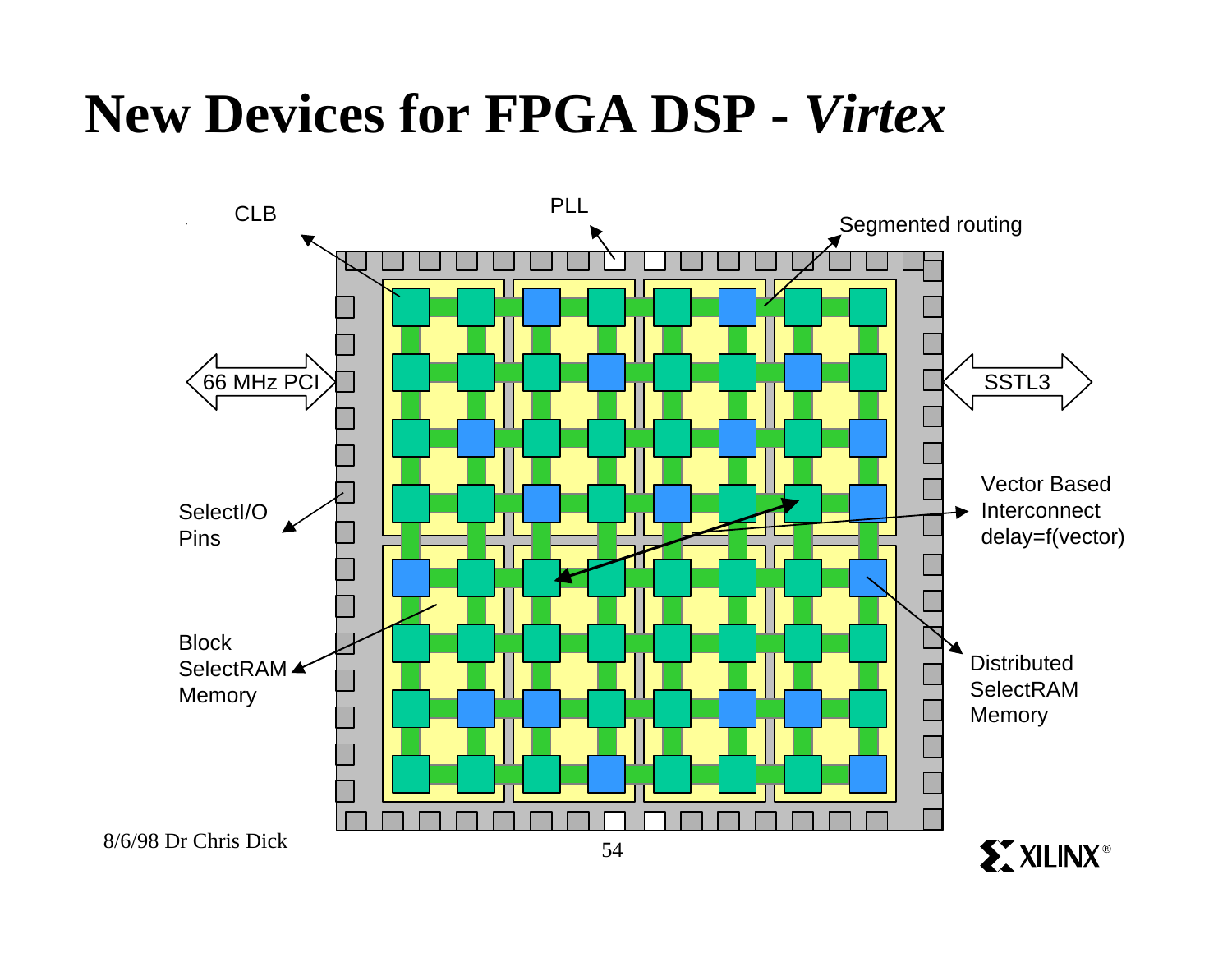### **Virtex Configurable Logic Block**

![](_page_54_Figure_1.jpeg)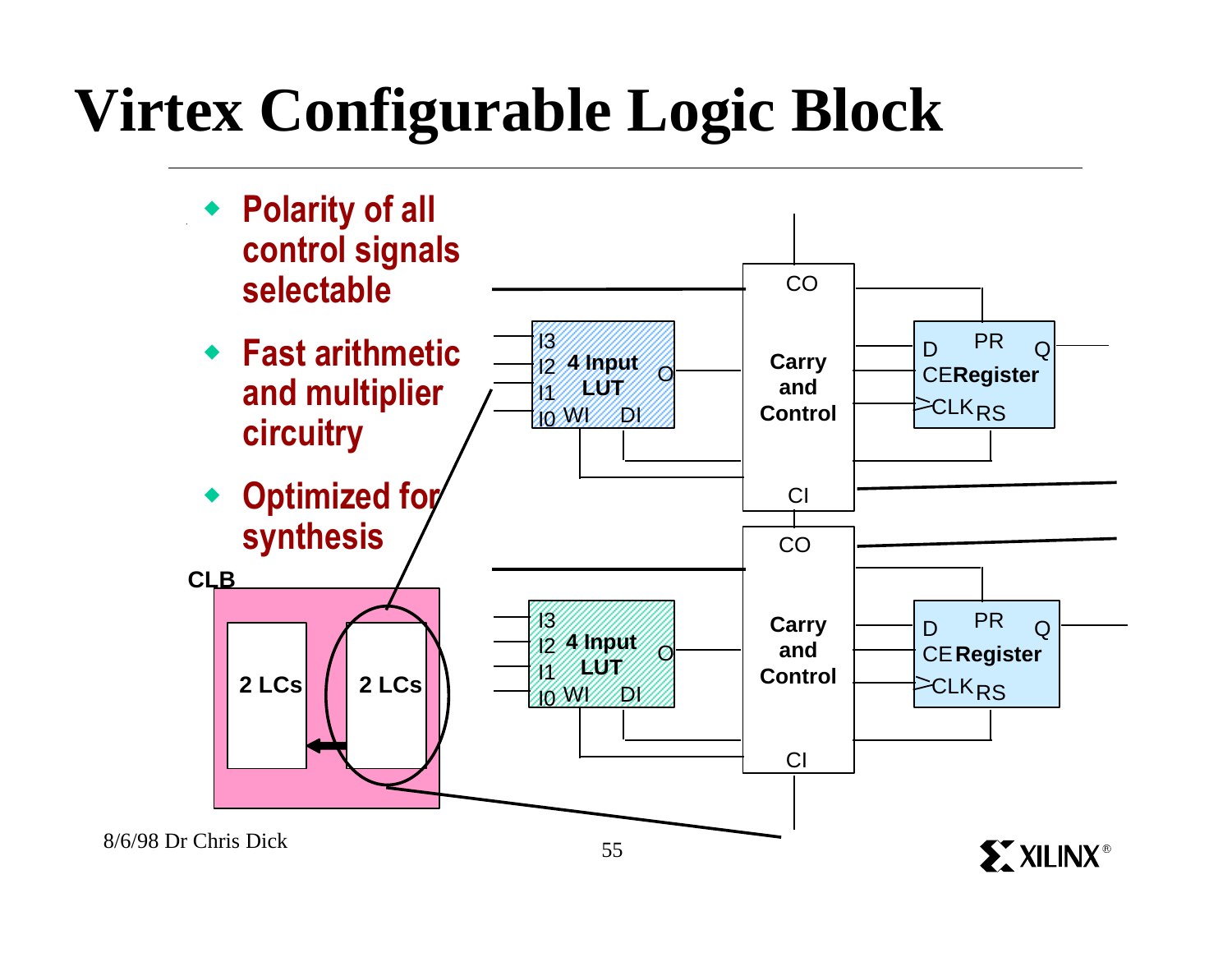### **Segmented Routing Interconnect**

- Fast local routing within CLBs
- General purpose routing between CLBs
- Fast Interconnect
	- 8ns across 250,000 system gates
- Predictable for early design analysis
- Optimized for five layer metal process

![](_page_55_Figure_7.jpeg)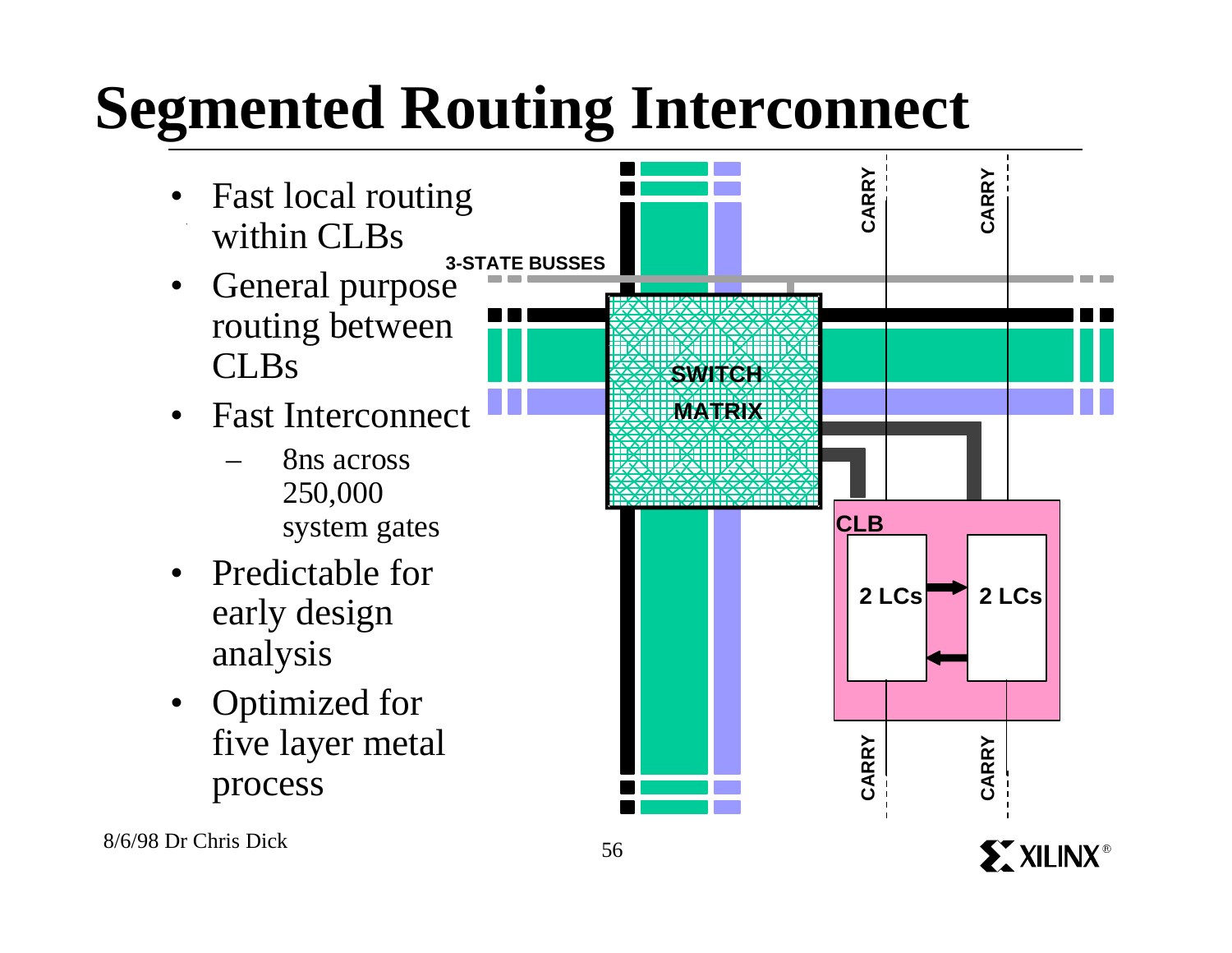# **Simplified CLB**

- 4 Logic Cells per CLB
- Carry logic (2 independent chains)
- 4 FFs/Latches, 2 BUFTs per CLB
- 16 bits of SelectRAM per LUT (single / dualport)

![](_page_56_Figure_5.jpeg)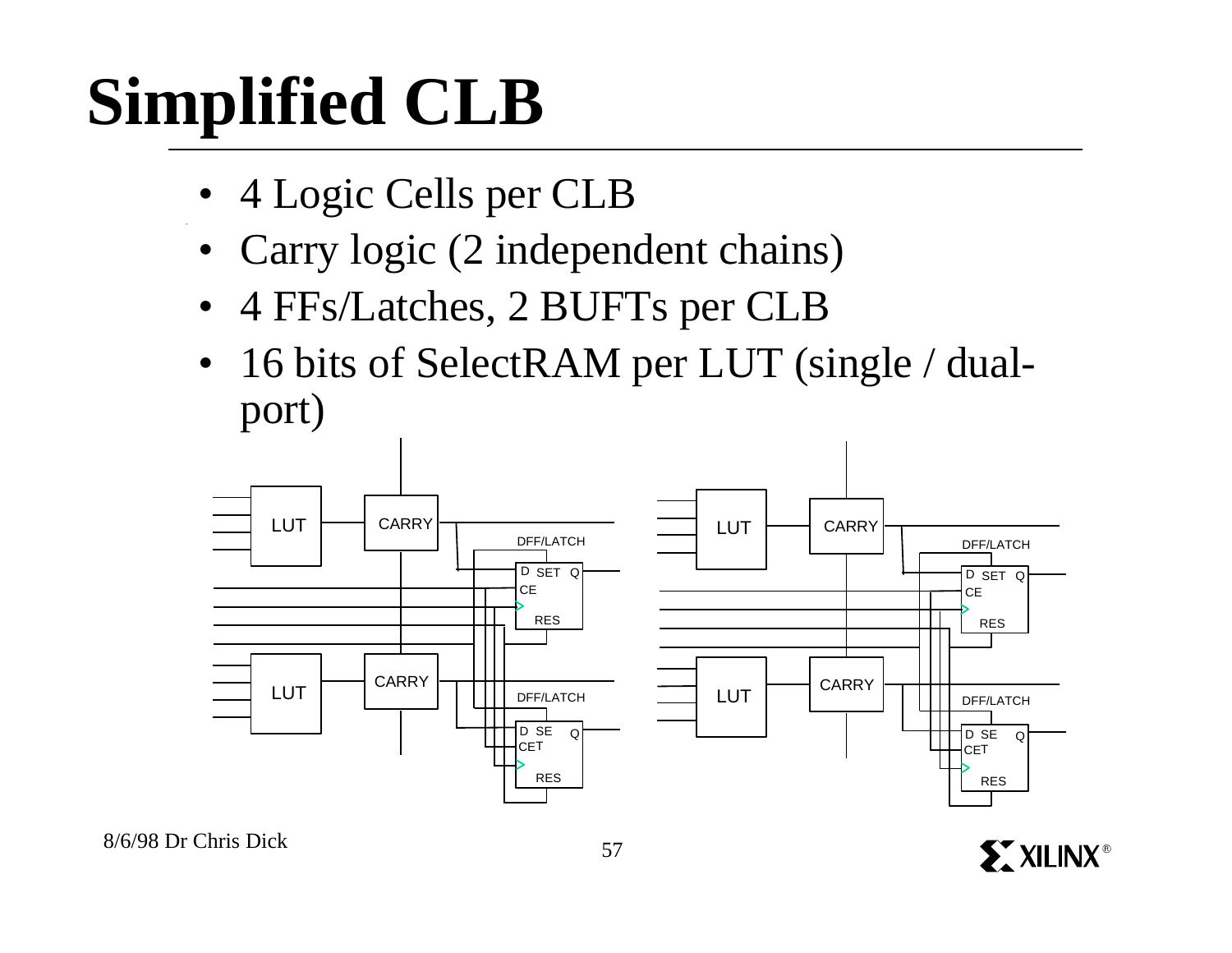# **Block RAM**

- Configure as: 4096 bits with variable aspect ratio
- 8-32 blocks per device
- True dual-port, fully synchronous operation
	- Cycle time  $<$ 10 ns
- Flexible block RAM configuration
	- 5 blocks: 2K x 10 video line buffer
	- $-$  1 block: 512 x 8 ATM buffer (9 frames)
	- 4 blocks: 2K x 8 FIFO
	- 9 blocks: 4K x 9 FIFO with parity

![](_page_57_Figure_10.jpeg)

![](_page_57_Picture_11.jpeg)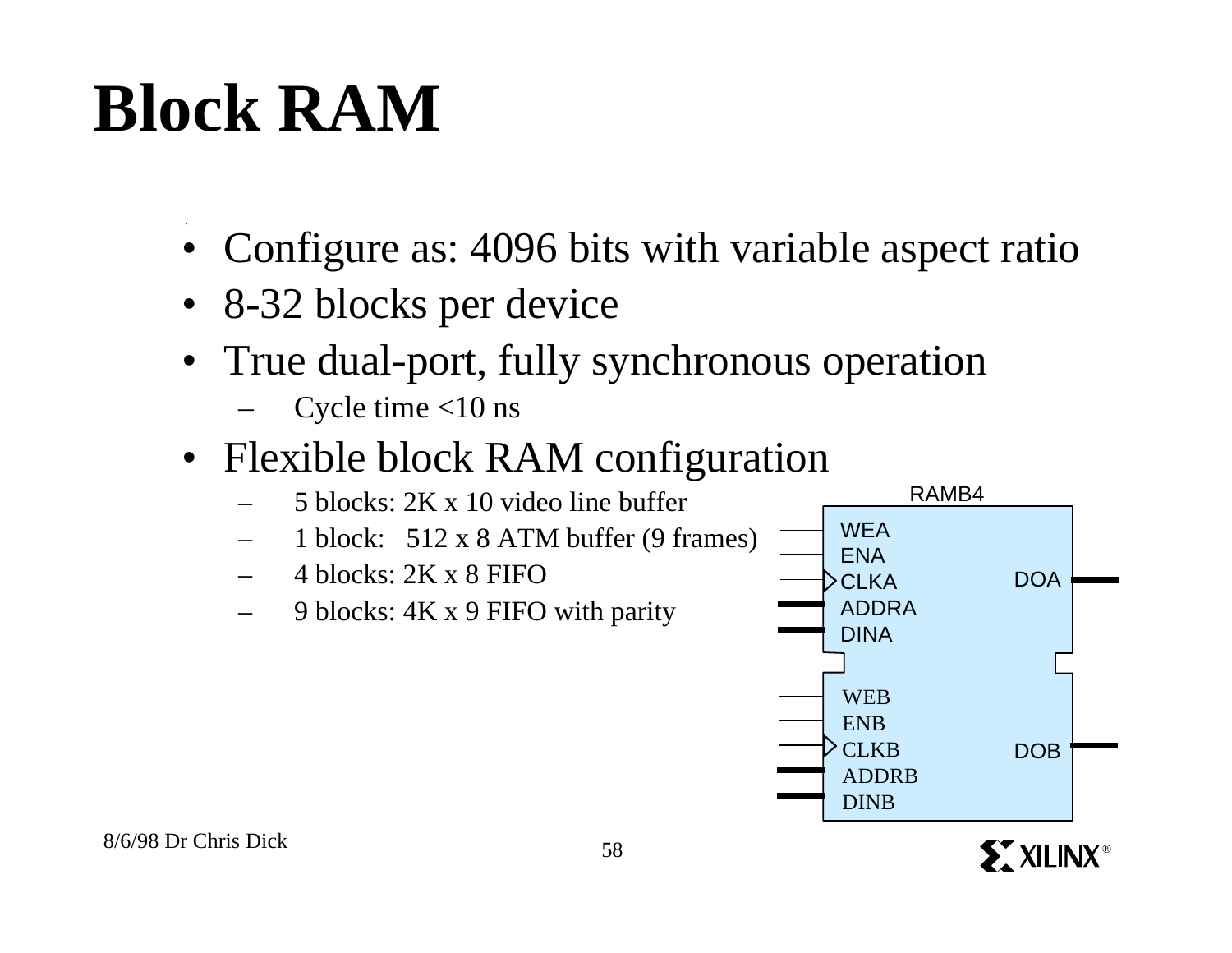# **Conclusion**

- FPGAs
	- maintain flexibility with high-performance
	- track standards evolution
- Performance through parallelism
	- $\Rightarrow$ high sample rates
	- ⇒high BW
	- ⇒concurrent I/O
- FPGA based design opens new-dimensions in the design space
	- use bit-width appropriate for your design and for
		- for different modules in same design

8/6/98 Dr Chris Dick 59

**SX XILINX®**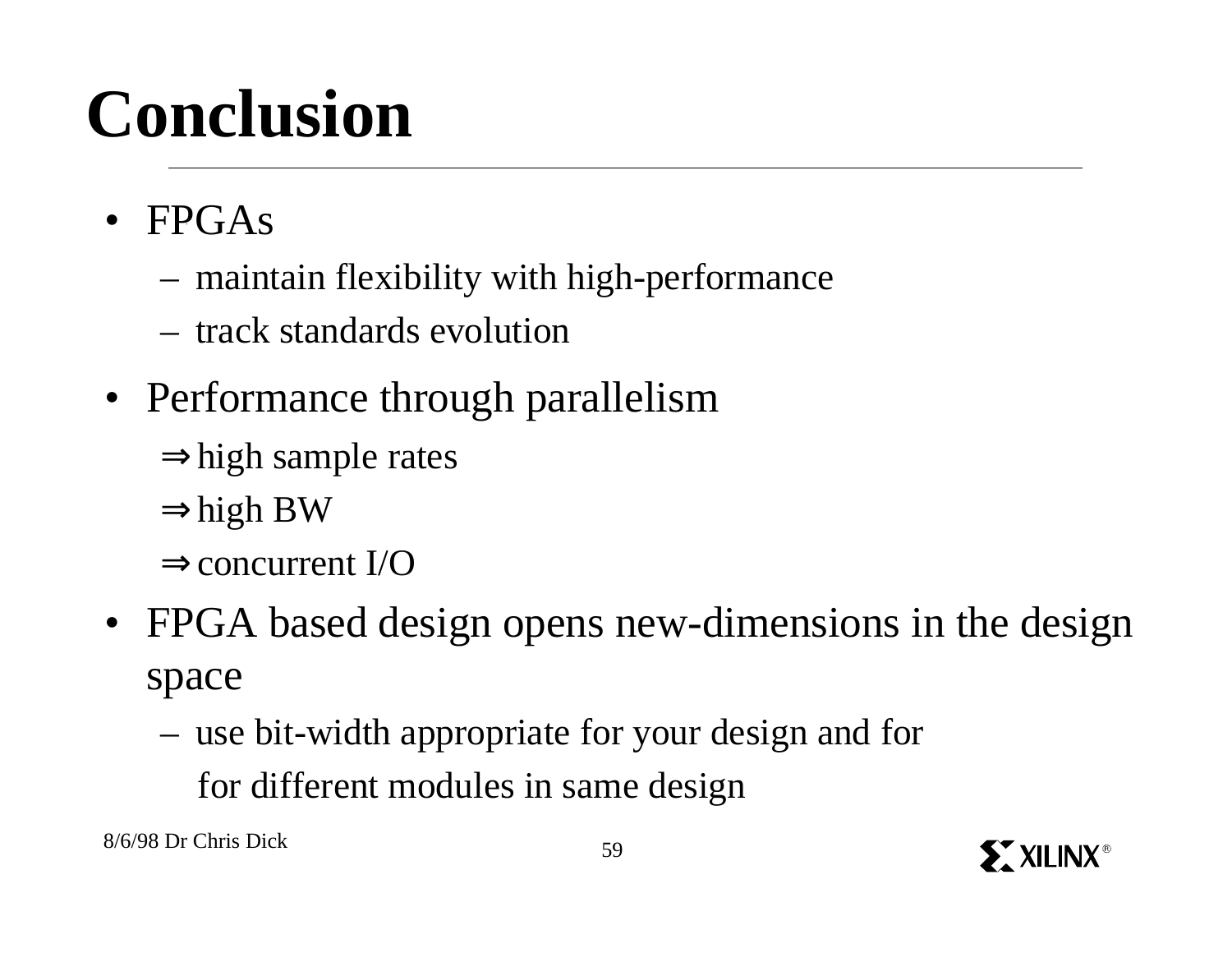# **Conclusion (cont'd)**

- CORE generator facilitates DSP datapath implementation
- System level tools
	- Elanix System View
	- others under development